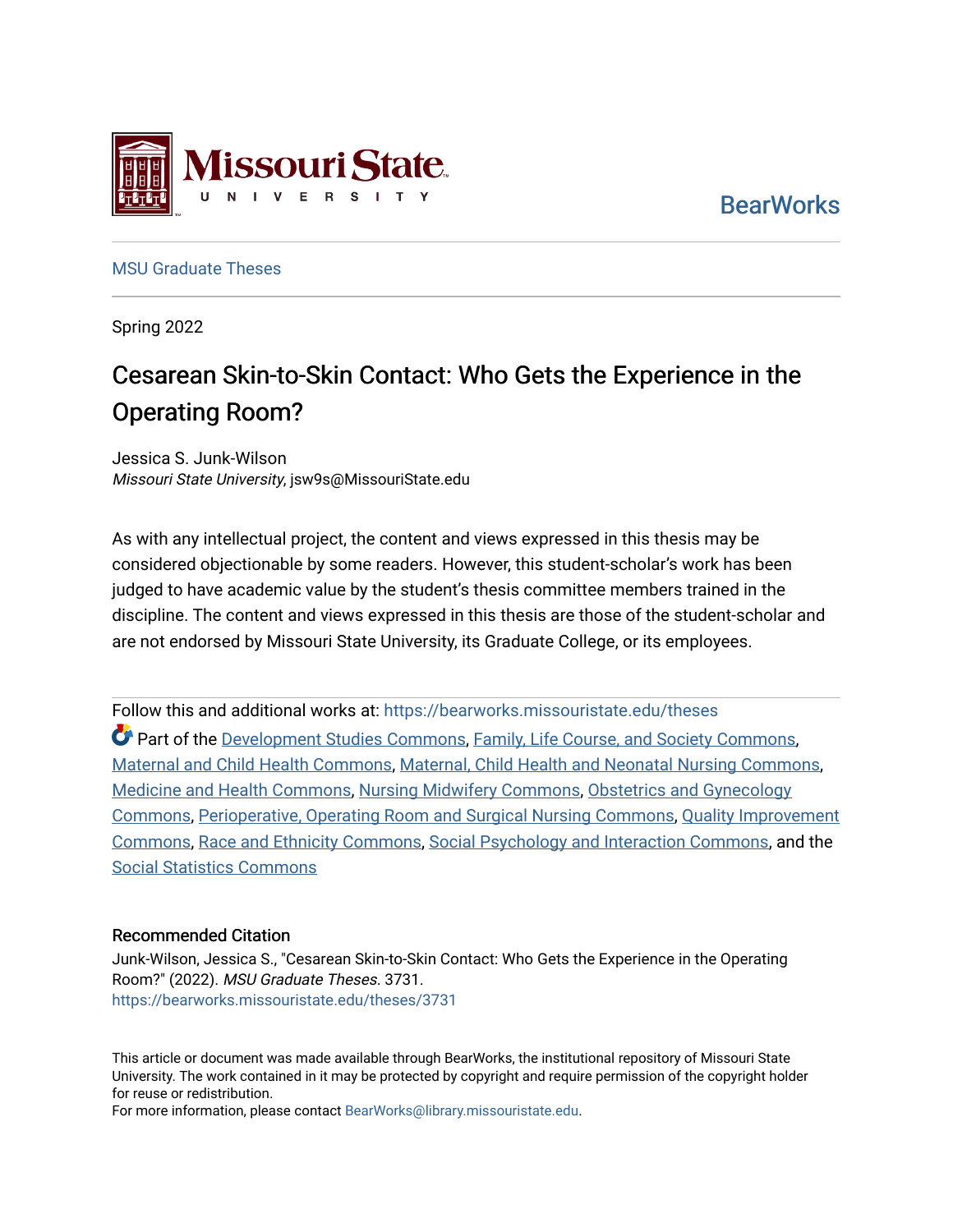## **CESAREAN SKIN-TO-SKIN CONTACT: WHO GETS THE EXPERIENCE IN THE**

## **OPERATING ROOM?**

A Master's Thesis

Presented to

The Graduate College of

Missouri State University

In Partial Fulfillment

Of the Requirements for the Degree

Master of Science, Early Childhood and Family Development

By

Jessica S. Junk-Wilson

May 2022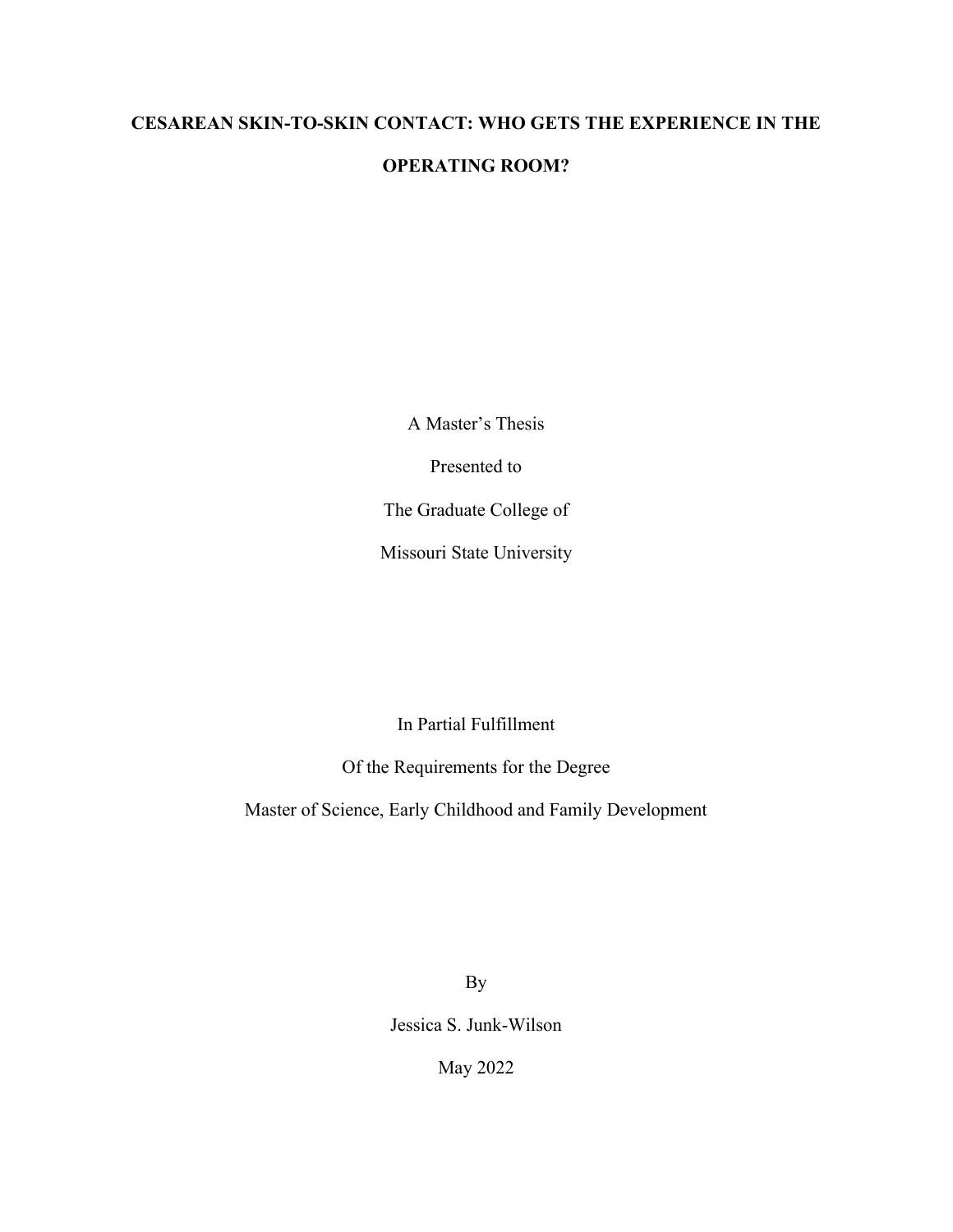## **CESAREAN SKIN-TO-SKIN CONTACT: WHO GETS THE EXPERIENCE IN THE**

## **OPERATING ROOM?**

Childhood Education and Family Studies

Missouri State University, May 2022

Master of Science

Jessica S. Junk-Wilson

## **ABSTRACT**

For the past decade, skin-to-skin contact immediately after birth has been the general recommendation for all births, as there is evidence that it provides many benefits for mothers and infants. Yet, research has shown that immediate skin-to-skin contact is not the standard practice after most Cesarean births. This study assessed access, incidence, and circumstances surrounding Cesarean skin-to-skin contact (CSSC) in the operating room and examined influencing maternal characteristics of age, education, race, and number of births via a survey of 2327 people. Women who experienced a Cesarean section birth in the past 10 years were recruited through Facebook groups for mothers to take an online survey. Study results found that respondents were offered and experienced CSSC during their most recent Cesarean birth much less often than they would have desired. The study found statistically significant associations with CSSC in older maternal age, having previous Cesarean birth experience, and higher levels of education. Previous vaginal birth experience and race were not statistically significant associations with CSSC based on this study's sample. This study examined access and incidence of CSSC in order to increase awareness and advocacy so that all women having a Cesarean section birth can be given the option of experiencing CSSC.

**KEYWORDS**: Cesarean birth, Cesarean section, C-section, skin-to-skin, skin-to-skin contact, maternal age, maternal education, maternal race, birth experience, childbirth, birth options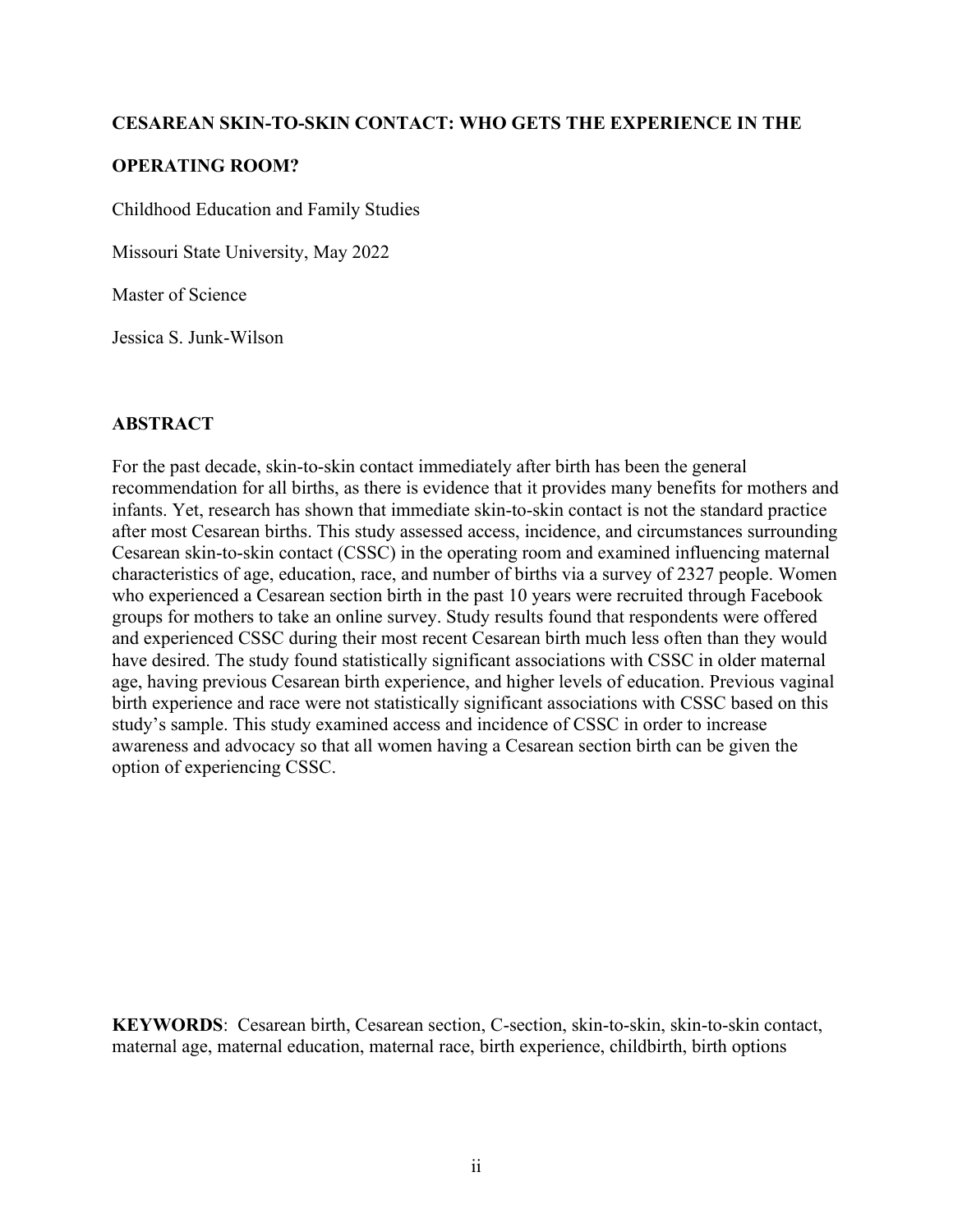## **CESAREAN SKIN-TO-SKIN CONTACT: WHO GETS THE EXPERIENCE IN THE**

## **OPERATING ROOM?**

By

Jessica S. Junk-Wilson

A Master's Thesis Submitted to the Graduate College Of Missouri State University In Partial Fulfillment of the Requirements For the Degree of Master of Science, Early Childhood and Family Development

May 2022

Approved:

Elizabeth K. King, Ph.D., Thesis Committee Chair

Lindsey M. Murphy, Ph.D., Committee Member

M.H. Raza, Ph.D., Committee Member

Julie Masterson, Ph.D., Dean of the Graduate College

In the interest of academic freedom and the principle of free speech, approval of this thesis indicates the format is acceptable and meets the academic criteria for the discipline as determined by the faculty that constitute the thesis committee. The content and views expressed in this thesis are those of the student-scholar and are not endorsed by Missouri State University, its Graduate College, or its employees.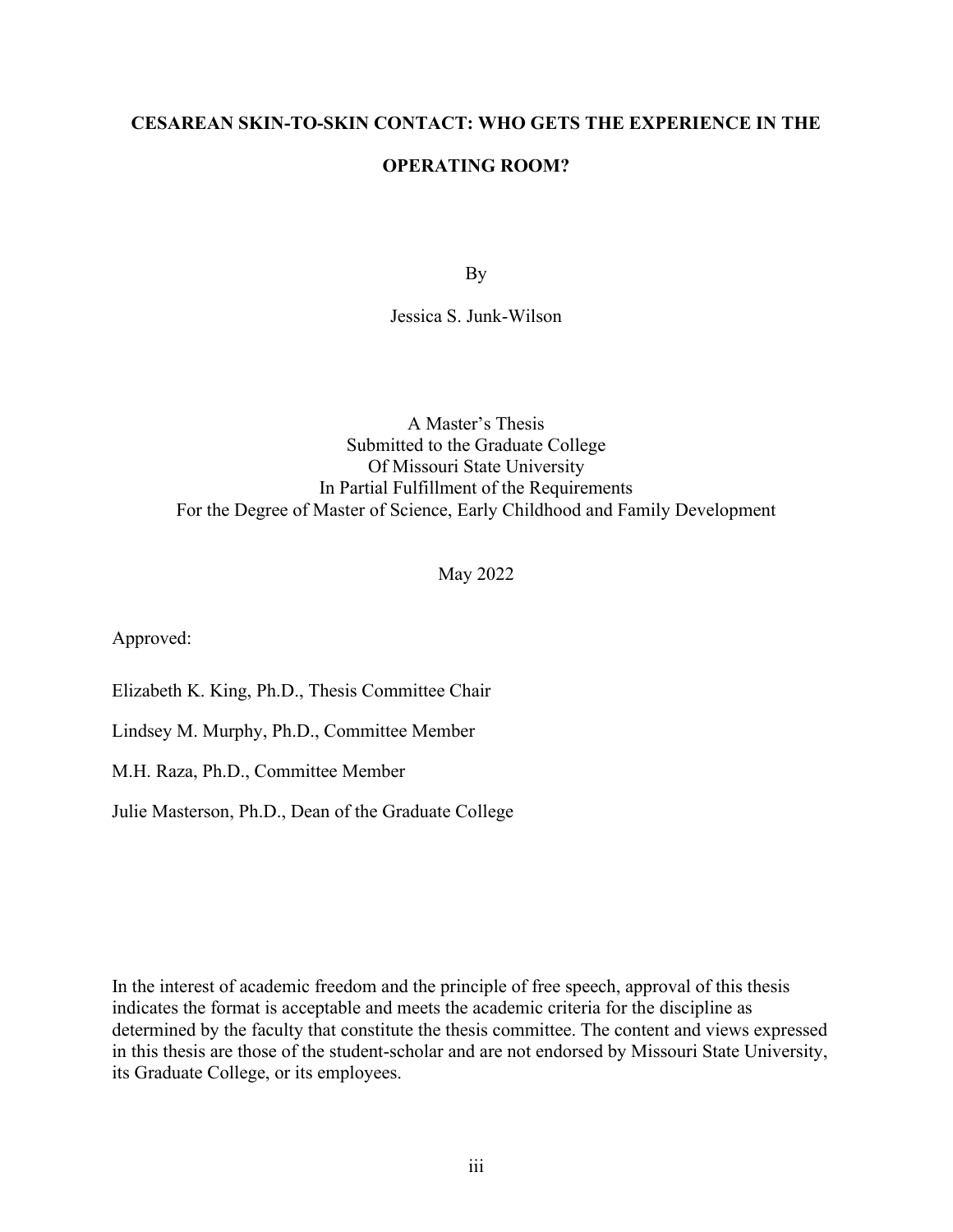#### **ACKNOWLEDGEMENTS**

I am so grateful for the support and assistance I have received in writing this thesis. I would like to extend my deepest gratitude to my research advisor, Dr. Elizabeth K. King. Thank you for your guidance, advice, and encouragement from day one of starting this program. Thank you for helping me find my voice in this paper. Without your assistance and dedicated time through every step of the process, this thesis would not have been possible! I am incredibly grateful to my thesis committee members, Dr. Lindsey M. Murphy and Dr. M. H. Raza, for your valuable perspectives and helpful feedback in strengthening my research, measures, and analyses. I would like to thank my husband, Jordan, for your endless support and for always encouraging me to follow my dreams, whatever that might entail. Thanks for all of the kid outings and solo nights of getting everyone to sleep! I gratefully acknowledge my parents and grandparents for instilling in me the value of obtaining knowledge and education. Thank you to my siblings, in-laws, and friends for always asking how my schooling is going and showing interest in what I say. I am also so grateful to all the study participants who were willing to take the time to share with me their feelings and experiences!

I dedicate this thesis to all the C-section moms out there. I also dedicate this to my children: Kit, Scout, Mela, Leo, and Malcolm. You are the inspiration for this thesis, and so much of what I do!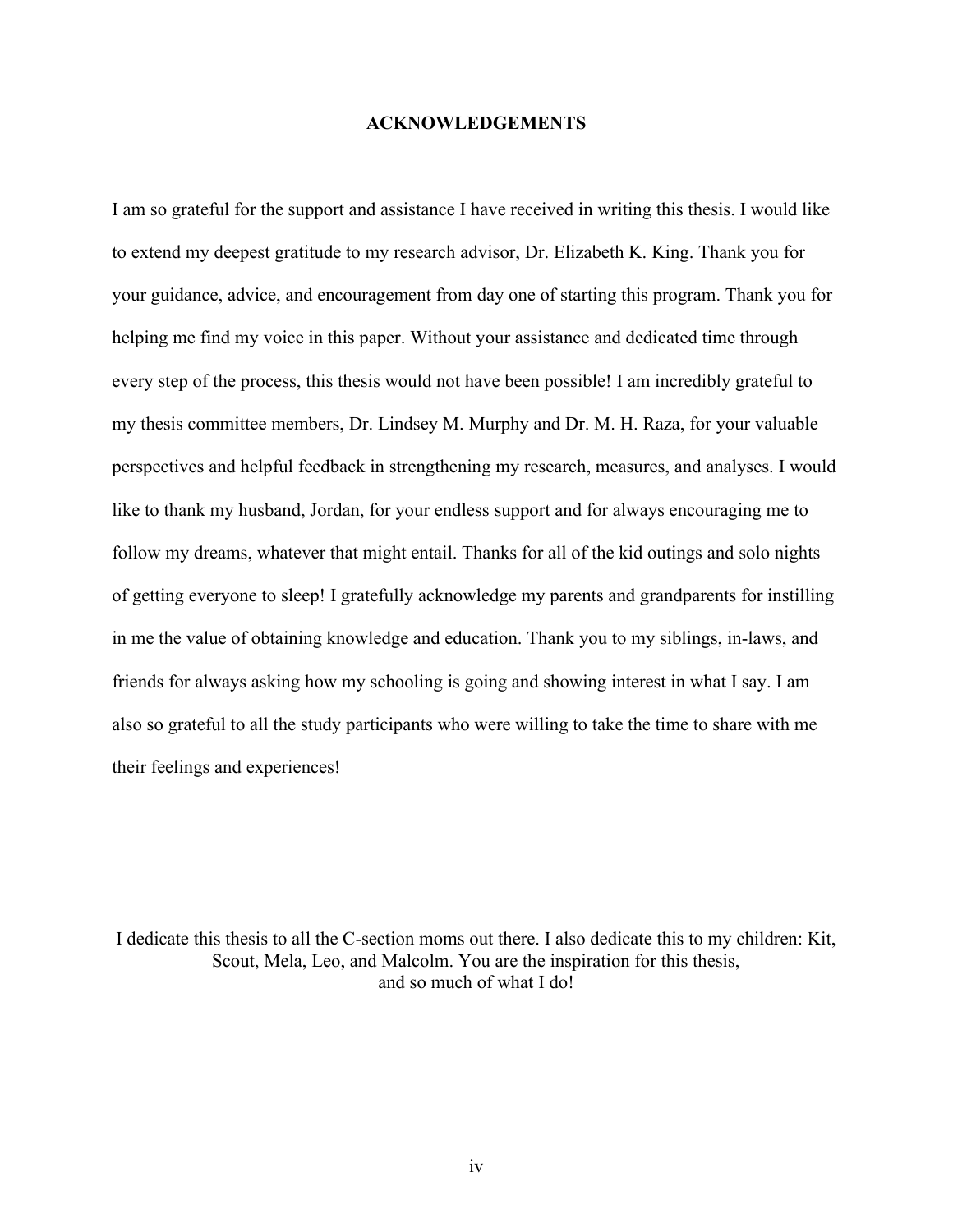## **TABLE OF CONTENTS**

| Introduction                                                | Page 1  |  |
|-------------------------------------------------------------|---------|--|
| Literature Review                                           | Page 3  |  |
| Benefits of Skin-to-Skin Contact                            | Page 3  |  |
| The Reality of Cesarean Births                              | Page 5  |  |
| Barriers to CSSC in the Operating Room                      | Page 6  |  |
| Maternal Characteristics Related to Childbirth and Cesarean | Page 9  |  |
| <b>Section Births</b>                                       |         |  |
| Methodology                                                 | Page 13 |  |
| Participants                                                | Page 13 |  |
| Procedures                                                  | Page 14 |  |
| Measures                                                    | Page 15 |  |
| Analyses                                                    | Page 15 |  |
|                                                             |         |  |
| Results                                                     | Page 17 |  |
| Descriptive Information                                     | Page 19 |  |
| Incidence of Cesarean Skin-to-Skin Contact (CSSC)           | Page 20 |  |
| CSSC by Maternal Characteristics                            |         |  |
| Discussion                                                  | Page 26 |  |
| Incidence of Cesarean Skin-to-Skin Contact (CSSC)           | Page 26 |  |
| CSSC by Maternal Characteristics                            | Page 28 |  |
| Implications                                                | Page 33 |  |
| Limitations                                                 | Page 35 |  |
| <b>Future Directions</b>                                    | Page 36 |  |
| Conclusion                                                  | Page 37 |  |
| References                                                  | Page 39 |  |
|                                                             |         |  |
| Appendices                                                  | Page 47 |  |
| Appendix A. IRB Approval Form                               | Page 47 |  |
| Appendix B. Participant Survey Consent Form                 | Page 48 |  |
| Appendix C. Survey                                          | Page 50 |  |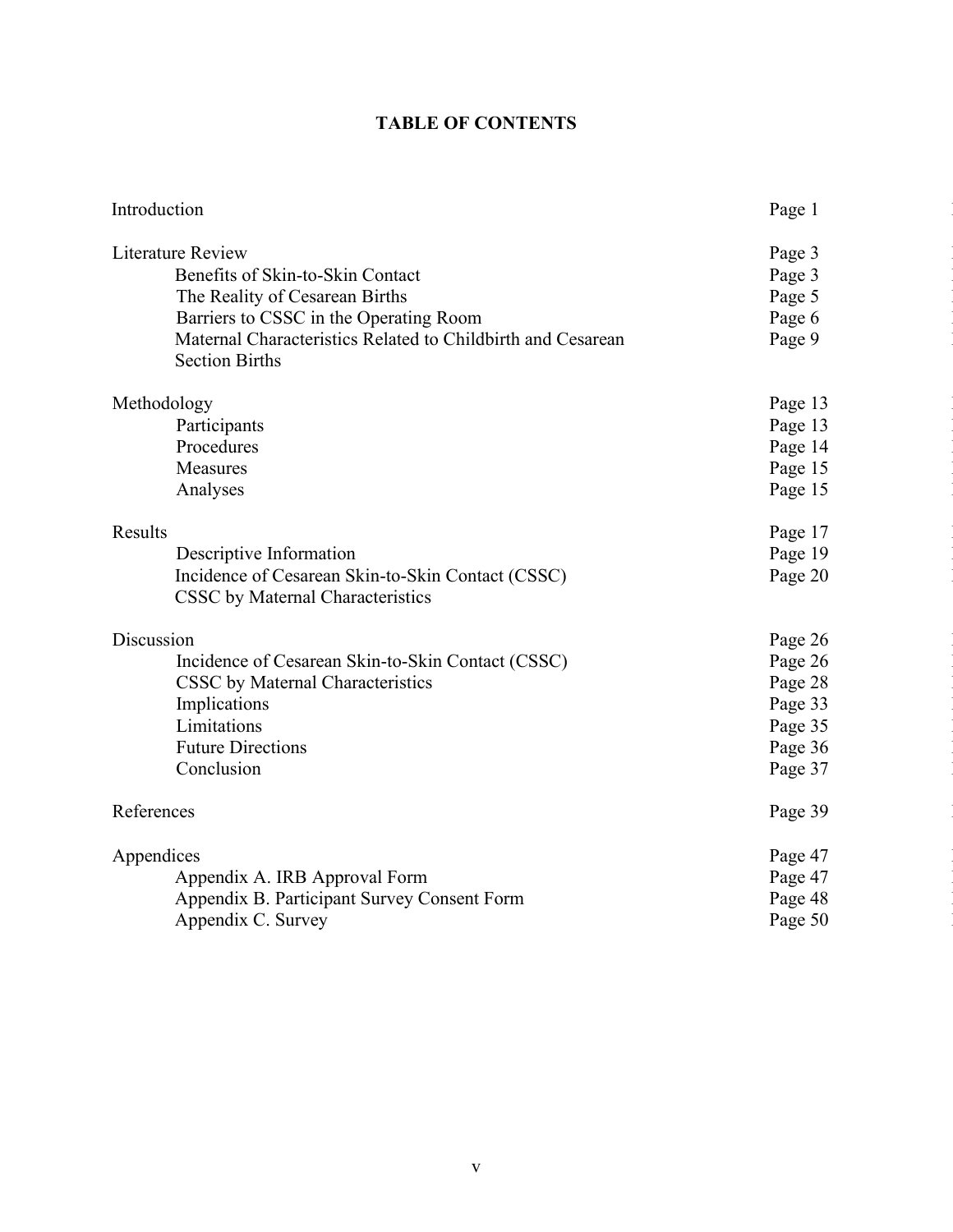## **LIST OF TABLES**

| Table 1. Hispanic Origin and Race of Participants | Page 19 |
|---------------------------------------------------|---------|
| Table 2. Cesarean Skin-to-Skin Contact (CSSC)     | Page 20 |
| Table 3. CSSC by Education Level                  | Page 23 |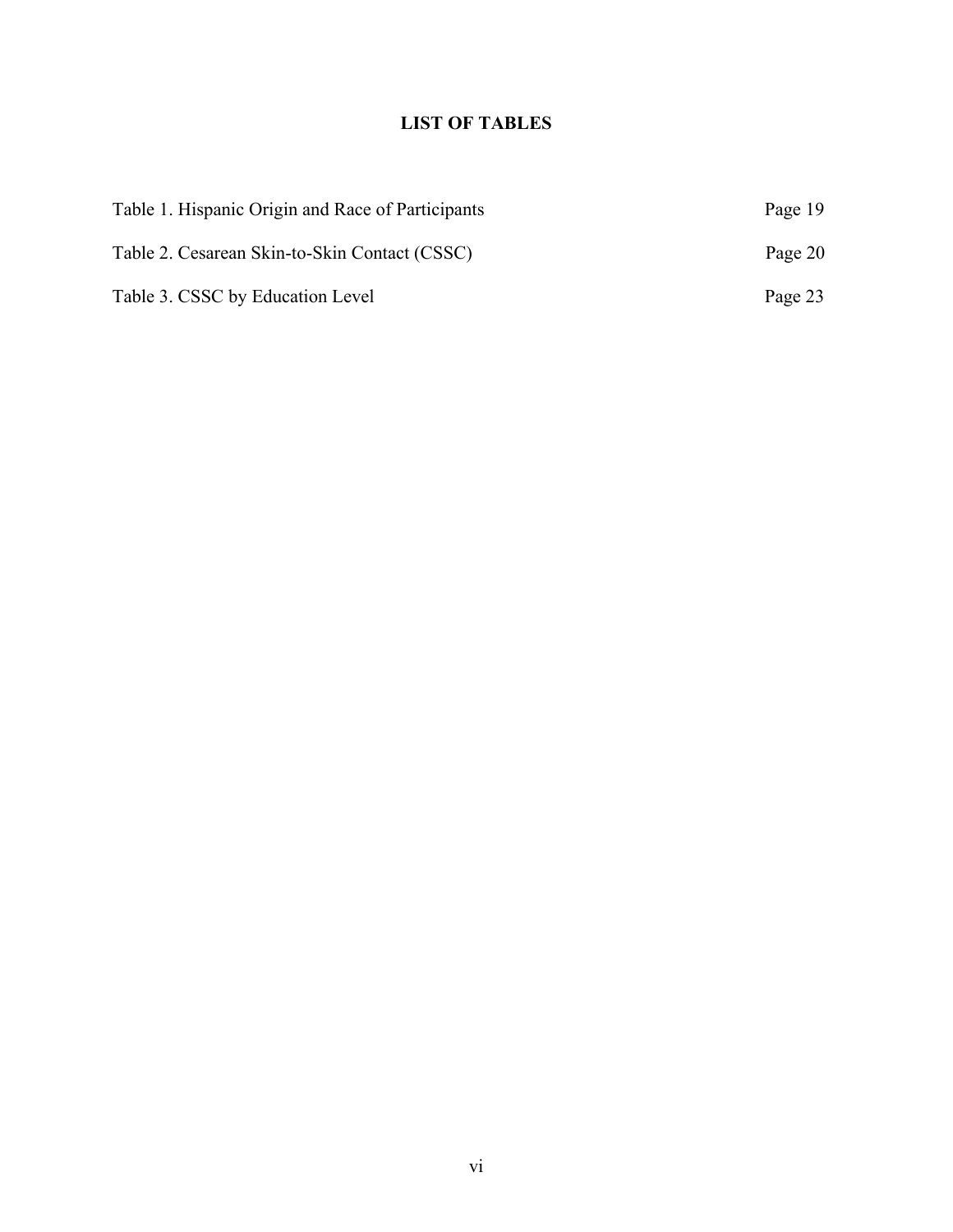#### **INTRODUCTION**

Cesarean sections are the most commonly performed surgeries in the world (Elsaharty & McConachie, 2017). There were over 1.14 million children delivered by Cesarean section birth in the United States in 2020, which accounted for nearly 1/3 of all births (Osterman et al., 2022). While practices surrounding vaginal births have allowed for more options and improvements, Cesarean births have remained relatively unchanged for the past thirty years (Magee et al., 2014). Modern media and society emphasize that a mother's birth choices should be the most important factor in her birth experience, but in practice, decisions are often made that please and cater to the healthcare team and the facilities rather than the mother's wishes (Bergman & Bergman, 2013).

The American Academy of Pediatrics (2012) and the World Health Organization (2009) recommend skin-to-skin contact immediately after birth for all healthy babies to encourage breastfeeding. Skin-to-skin contact is when an unclothed infant is placed on its mother's bare chest after birth (Crenshaw, 2014; Elsaharty & McConachie, 2017; Moore et al., 2012; Vittner et al., 2017). "Immediate" skin-to-skin contact is generally accepted to mean within 5 minutes of birth (Crenshaw, 2014). For this study, the term "Cesarean skin-to-skin contact" or "CSSC" means skin-to-skin contact between a mother and her child within 5 minutes of delivery via Cesarean section. CSSC has many researched benefits for both mothers and infants (Jolien & Yves, 2018; Posthuma et al., 2017; Kameduła et al., 2021). Despite the documented benefits and what is recommended as best practice, CSSC is not happening in most studied facilities for many reasons (Balatero et al., 2019; Carmichael & Matulionis, 2014; Koopman et al., 2016).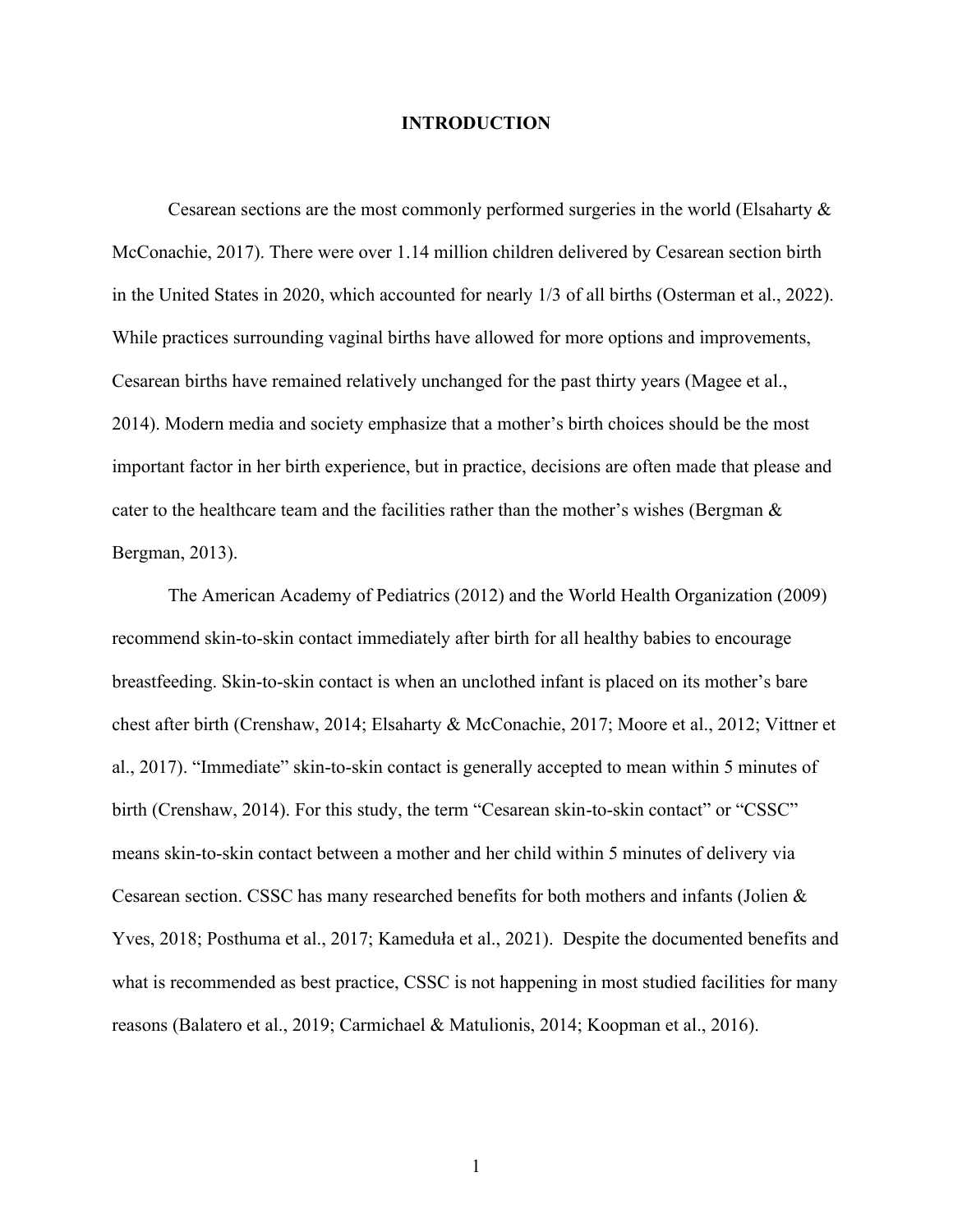It is unknown who is experiencing CSSC, how often it is occurring, and if it is being offered routinely to mothers. The purpose of this study is to explore access and prevalence of skin-to-skin contact after a Cesarean section, comparing by maternal characteristics. By better understanding access and incidence of CSSC, the results can guide healthcare providers, policy makers, and patients towards increased awareness and advocacy so that more mothers may be given the option of experiencing the benefits of skin-to-skin contact during a Cesarean section birth.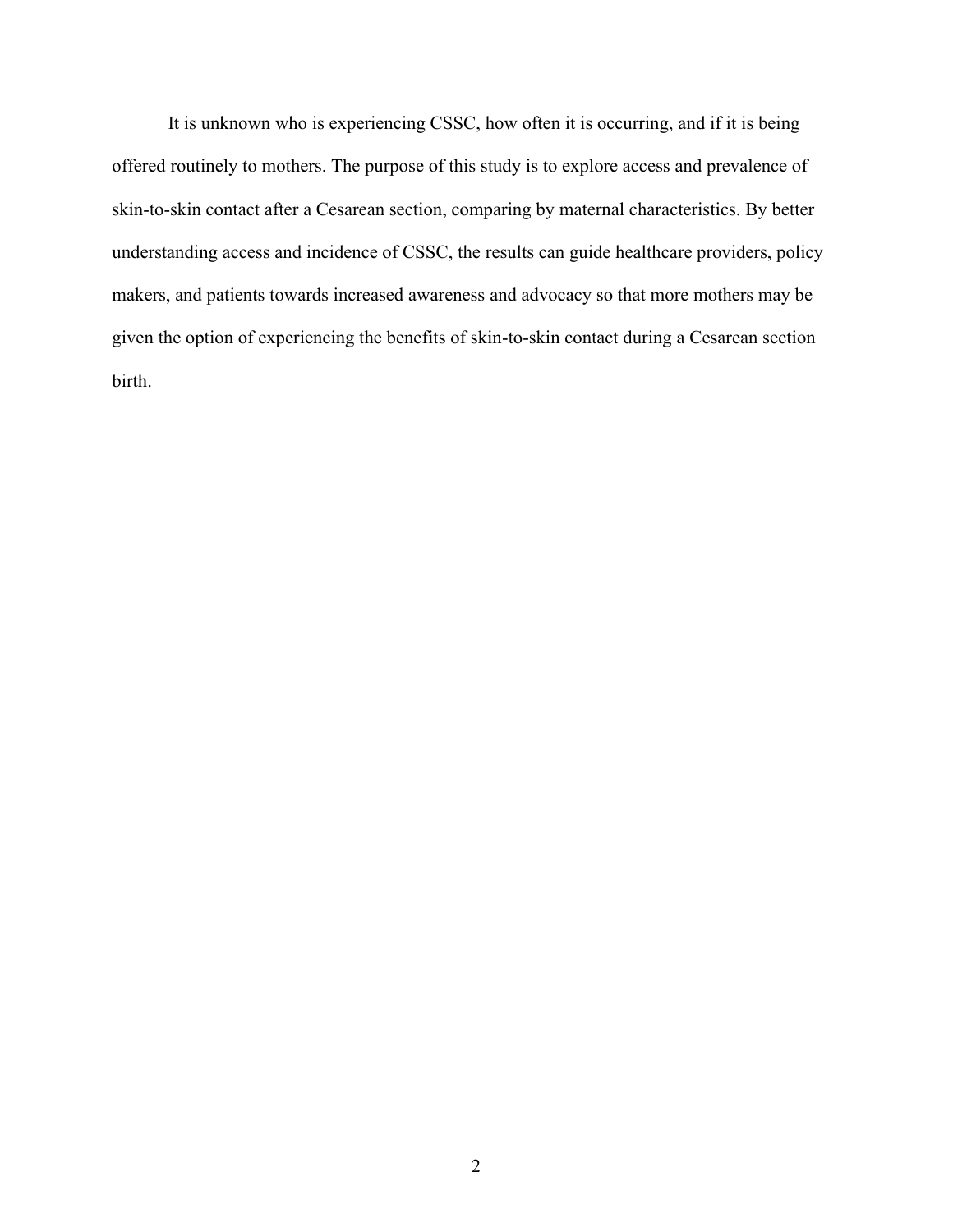#### **LITERATURE REVIEW**

#### **Benefits of Skin-to-skin Contact**

There are many positive outcomes for both mothers and their infants practicing skin-toskin contact, including physiological, psychological, analgesic, bonding, breastfeeding, cognitive, and communicative benefits. While few studies have been done, there is research that shows benefits specifically related to Cesarean skin-to-skin contact. Further, the positive outcomes for infants seem to be universal, as skin-to-skin contact has been shown to be beneficial to infants of varying birth ages, backgrounds, and cultures (Gupta et al., 2021). Though benefits for the mother and for the infant are almost inextricably tied, research has indicated specific benefits for both parties that are outlined below.

**For the Mother.** Mothers report a general feeling of wellbeing while practicing skin-toskin contact after birth (Koopman et al., 2016). One study found that the blood pressure and the heart rate of mothers decreased when they were practicing skin-to-skin contact with their child (Jones & Santamaria, 2018). Mothers reported less anxiety after skin-to-skin contact, and it is suggested that the practice might also reduce stress and depression (Feldman et al., 2014; Jones & Santamaria, 2018; Zauderer & Goldman, 2012). Further, there has been shown to be a significantly reduced need for pain and anxiety medication in patients who practiced skin-toskin, as well as less time spent in recovery rooms, and less time spent in the hospital overall (Posthuma et al., 2015; Wagner et al., 2018). Skin-to-skin contact also helps to foster maternal bonding and attachment with a newborn (Carmichael & Matulionis, 2014; Feldman et al., 2014; Jones & Santamaria, 2018; Stevens et al., 2014). Three months after giving birth, mothers who practiced skin-to-skin with their infant immediately after birth were observed to spend more time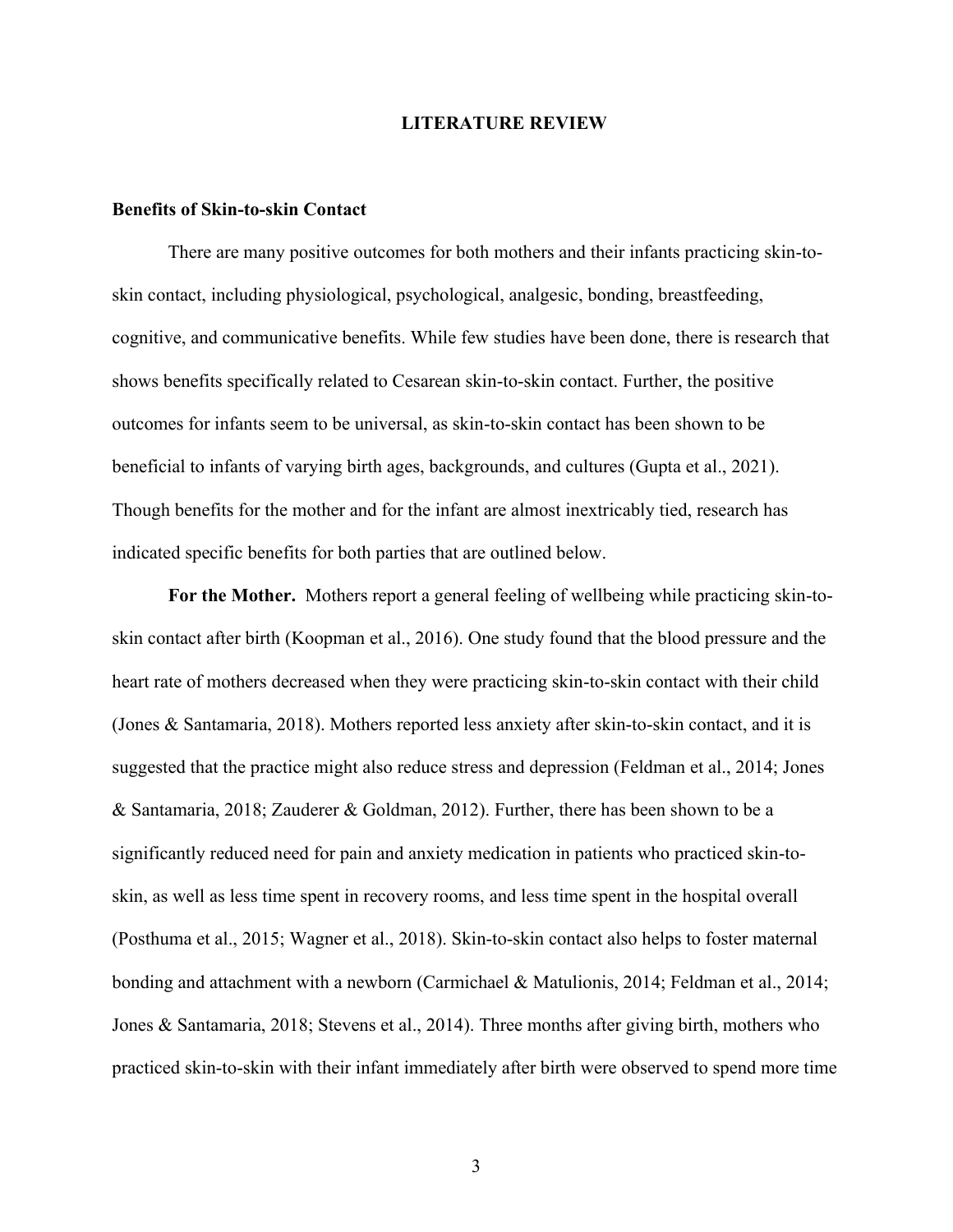looking at and kissing their child (Chateau & Wiberg, 1977). It has been suggested that the extra communication and attention elicited from skin-to-skin contact may lead to more positive parenting (Winberg, 2005).

With Cesarean births specifically, allowing CSSC and keeping a mother and baby together, rather than separated, often results in better breastfeeding experiences (Jolien & Yves, 2018). When compared to mothers who had CSSC, mothers who had Cesarean sections without skin-to-skin contact felt more often that their milk supply was inadequate and increasingly found the need to supplement feedings with formula (Kameduła et al., 2021). Cesarean skin-to-skin has been found to be more likely to prompt vocal communication from parents towards their newborn (Velandia et al., 2010). Mothers who had CSSC were found to be more satisfied in their birth experience, had more overall patient happiness, and reported more confidence and trust in the nursing staff (Kahalon et al., 2021; Zauderer & Goldman, 2012).

**For the Infant.** Skin-to-skin contact immediately after birth has also been shown to provide many benefits for infants. Some of the studied physiological benefits include higher oxygen saturation, increased/stabilized body temperature, higher glucose levels, and cardiovascular and respiratory regulation/stability (Bier et al., 1996; Feldman et al., 2014; Marín Gabriel et al., 2010; Moore et al., 2012; Gouchon et al., 2010; Guala et al., 2017; Gupta et al., 2021; Huang et al., 2019; Mori et al., 2010; Nolan & Lawrence, 2009). It was also found that newborns practicing skin-to-skin experienced less pain, cried less often, and had lower amounts of cortisol, suggesting a lower stress experience (Gray et al., 2000; Huang et al., 2019; Takahashi et al., 2011). There are cognitive benefits for skin-to-skin too, as research says that it leads to increased brain development, which can be disrupted by mother-infant separation (Bergman & Bergman, 2013; Feldman et al., 2014). Newborns seem to have a general sense of happiness and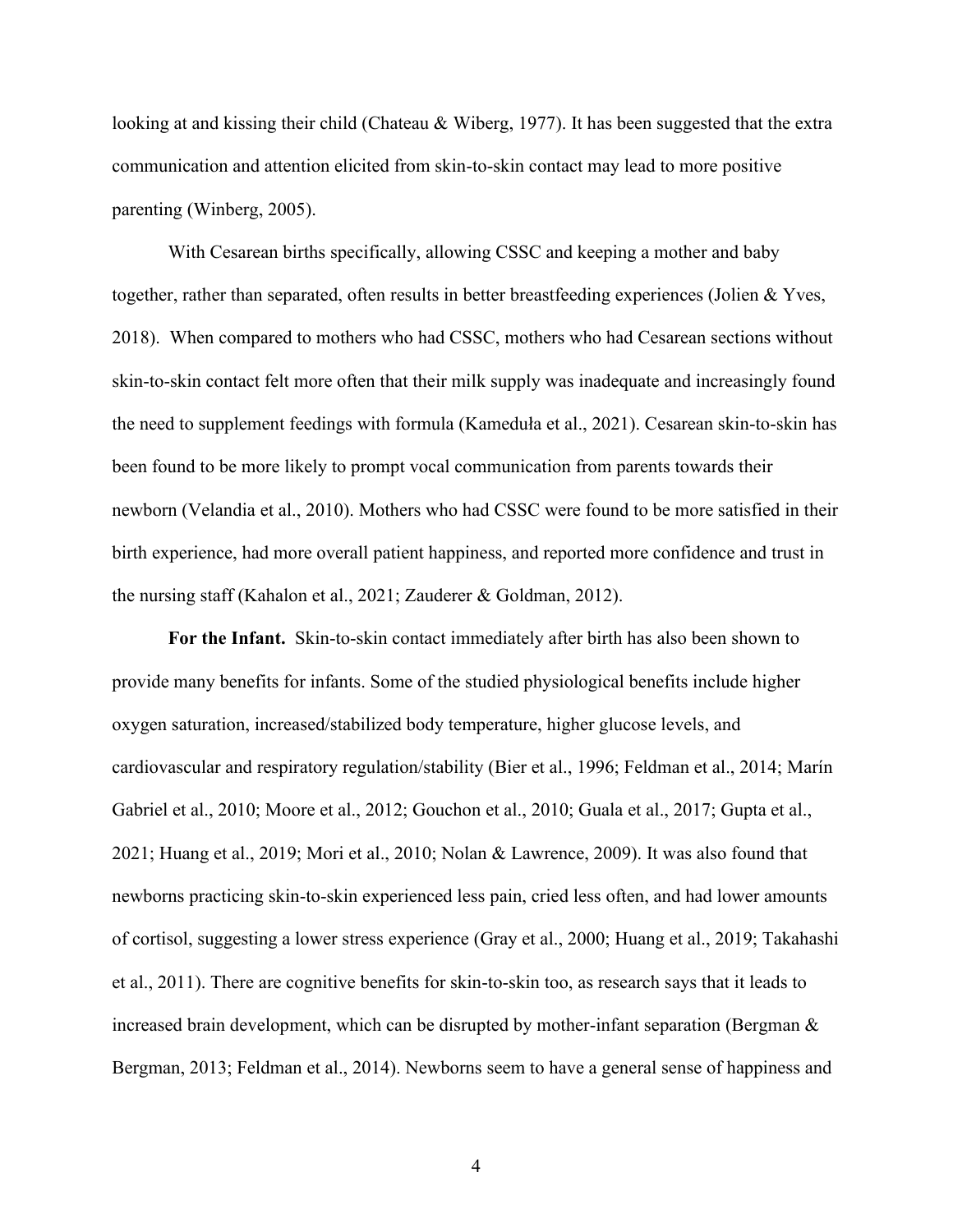satisfaction with skin-to-skin contact and there can even be some long-term benefits (Koopman et al., 2016). Three months after birth, infants that had received skin-to-skin contact were found to cry less and smile more frequently (Chateau & Wiberg, 1977). At ten years of age, children who had received newborn skin-to-skin contact had better sleep, stress reactions, cognitive control, and executive functioning (Feldman et al., 2014).

There have been observed positives specifically with skin-to-skin contact after a Cesarean birth. During CSSC, newborns initiated vocal communication with their parents within 15 minutes of birth (Velandia et al., 2010). Infants that participated in CSSC were less likely to develop infection and less likely to be admitted to the hospital for care (Posthuma et al., 2017). Research has shown CSSC to be related to earlier initiation, and longer duration of breastfeeding, while reducing the need for supplementing feedings with formula (Kameduła et al., 2021; Moore et al., 2016; Nolan & Lawrence, 2009).

#### **The Reality of Cesarean Births**

Traditional hospital birthing practices were created to ensure physical safety, but they often fail to provide opportunities for attachment and bonding (Bergman & Bergman, 2013). It is often routine to separate mothers and babies after a Cesarean birth, and skin-to-skin contact is not standard practice in the operating room (Balatero et al., 2019; Moore et al., 2012; Stevens et al., 2014). It is worth noting that there is no evidence to show that there needs to be a separation of mother and child after a Cesarean birth (Crenshaw, 2014). On the contrary, research has shown that physically separating an infant from its mother at birth can have negative effects, such as delayed bonding and brain development (Bergman & Bergman, 2013; Crenshaw, 2014; Moore et al., 2012). Removing the baby from the operating room may contribute to mothers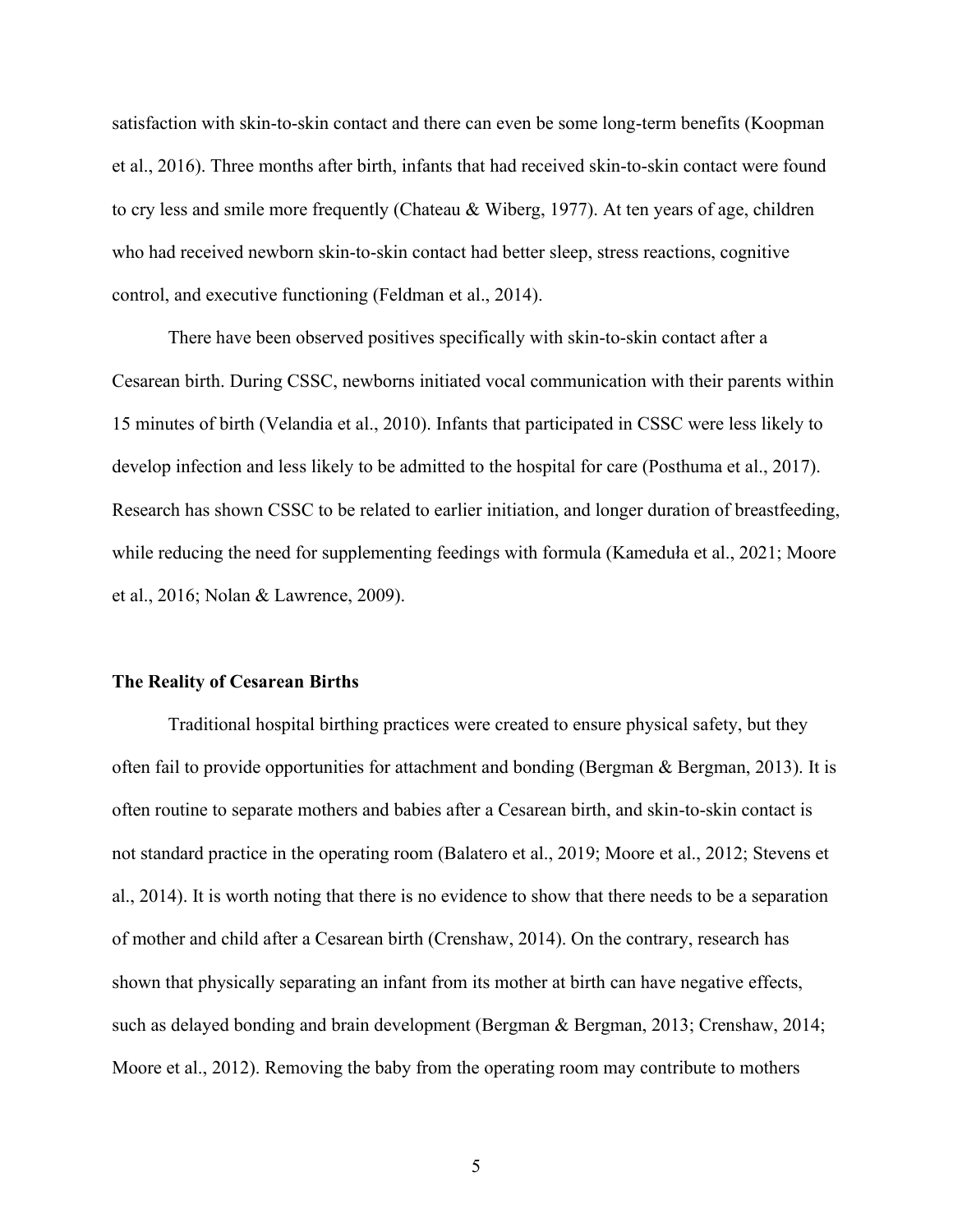being more aware of their anxiety, pain, and a desire for medication (Wagner et al., 2018). Physical separation can also affect a mother's responses and reactions to her child (Crenshaw, 2014). It is most beneficial to keep infants and mothers together to provide opportunities for CSSC, and to encourage breastfeeding (Crenshaw, 2014). In a study of skin-to-skin contact after Cesarean births, one nurse said, "To me, first and foremost, it's a patient advocacy issue, and if this is what is right for the patient and what the patient wants, then we need to be advocating for that." (Balatero et al., 2019, p. 141).

#### **Barriers to CSSC in the Operating Room**

Even with all the research on the many benefits, skin-to-skin contact after a Cesarean section is not a common practice in studied facilities (Balatero et al., 2019; Koopman et al., 2016). Some of the barriers to CSSC include: environmental risks/safety, logistics, staff support, and knowledge (Balatero et al., 2019; Carmichael & Matulionis, 2014; Koopman et al., 2016). These barriers may leave mothers feeling that they do not have a say in what happens or control in their birth experience.

**Environmental Risks/Safety.** One relevant environmental factor in CSSC is the use of general anesthesia. The use of general anesthesia for Cesarean section births has been declining over the past 40 years and currently about 6% of Cesarean births are performed while the patient is under general anesthesia (Juang et al., 2017; Ring et al., 2021). In the past, the common use of general anesthesia for Cesarean births often led to a desire for surgeries to be done as quickly as possible to lessen the exposure of the newborn to anesthetics (Smith et al., 2008). That pressure for a swift surgery is much less necessary with modern epidurals and spinal blocks, but still many Cesareans are done with a sense of speed to completion, which does not provide a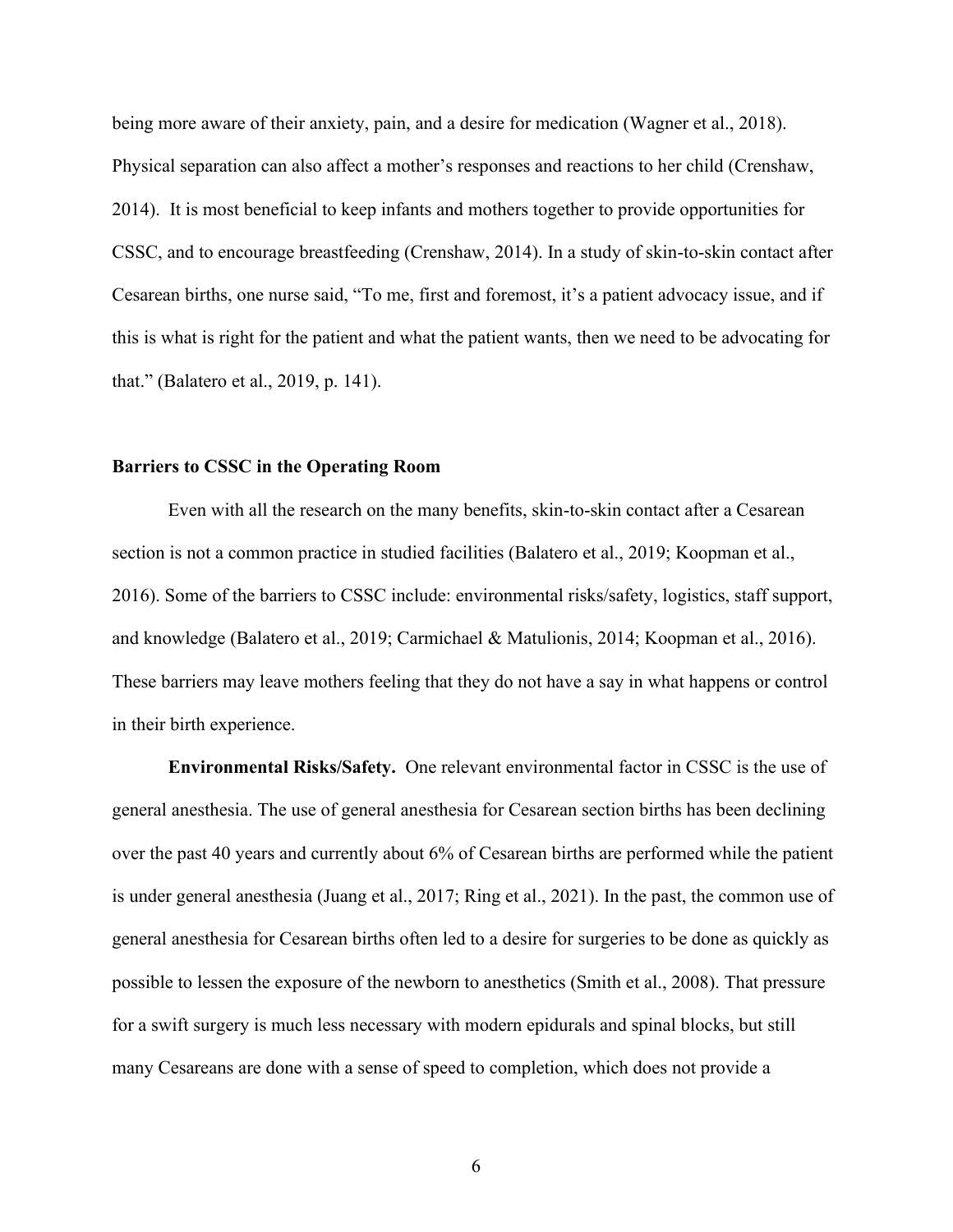supportive environment for CSSC to occur (Smith et al., 2008). Further, when general anesthesia is used in a Cesarean birth, the resulting sedation can be a barrier to CSSC and research has shown that it can interfere with bonding for a mother and her infant (Nitahara et al., 2020).

Because operating rooms typically have lower temperatures than vaginal birthing rooms, there have been concerns over keeping an infant's temperature stable and the risk of developing hypothermia when practicing skin-to-skin contact in the operating room (Balatero et al., 2019; Beiranvand et al., 2014; Brady et al, 2014; Gouchon et al., 2010; Smith et al., 2008; Tillett, 2015). However, studies have shown that average body temperatures are nearly identical or even higher in newborns that practice CSSC comparted to those that receive routine care after a Cesarean section (Beiranvand et al., 2014; Gouchon et al., 2010; Nolan & Lawrence, 2009).

Others have voiced concerns of maternal infections and maintaining a sterile field when the newborn is placed directly on a mother's skin while the incision site is still open (Balatero et al., 2019; Tillett, 2015). However, a large clinical study found no increase in maternal infections with CSSC nor negative neonatal outcomes associated with the practice (Bronsgeest et al., 2019).

Often, a Cesarean section is happening because there is a higher risk for complications with the mother or the baby, presenting potential health barriers to CSSC if immediate medical attention is needed at birth (Balatero et al., 2019). Another safety concern mentioned is the presence of a sterile drape blocking the mother's view of the surgery as potentially blocking the view of a nurse to oversee the safety of the baby during Cesarean skin-to-skin contact and necessitating a nurse be physically very near the mother and baby (Balatero et al., 2019).

**Logistics.** In an operating room, there is more equipment and more staff than at a vaginal birth, which can lead to some logistical challenges that might require equipment setup modifications for CSSC to occur (Balatero et al., 2019; Brady et al., 2014; Elsaharty &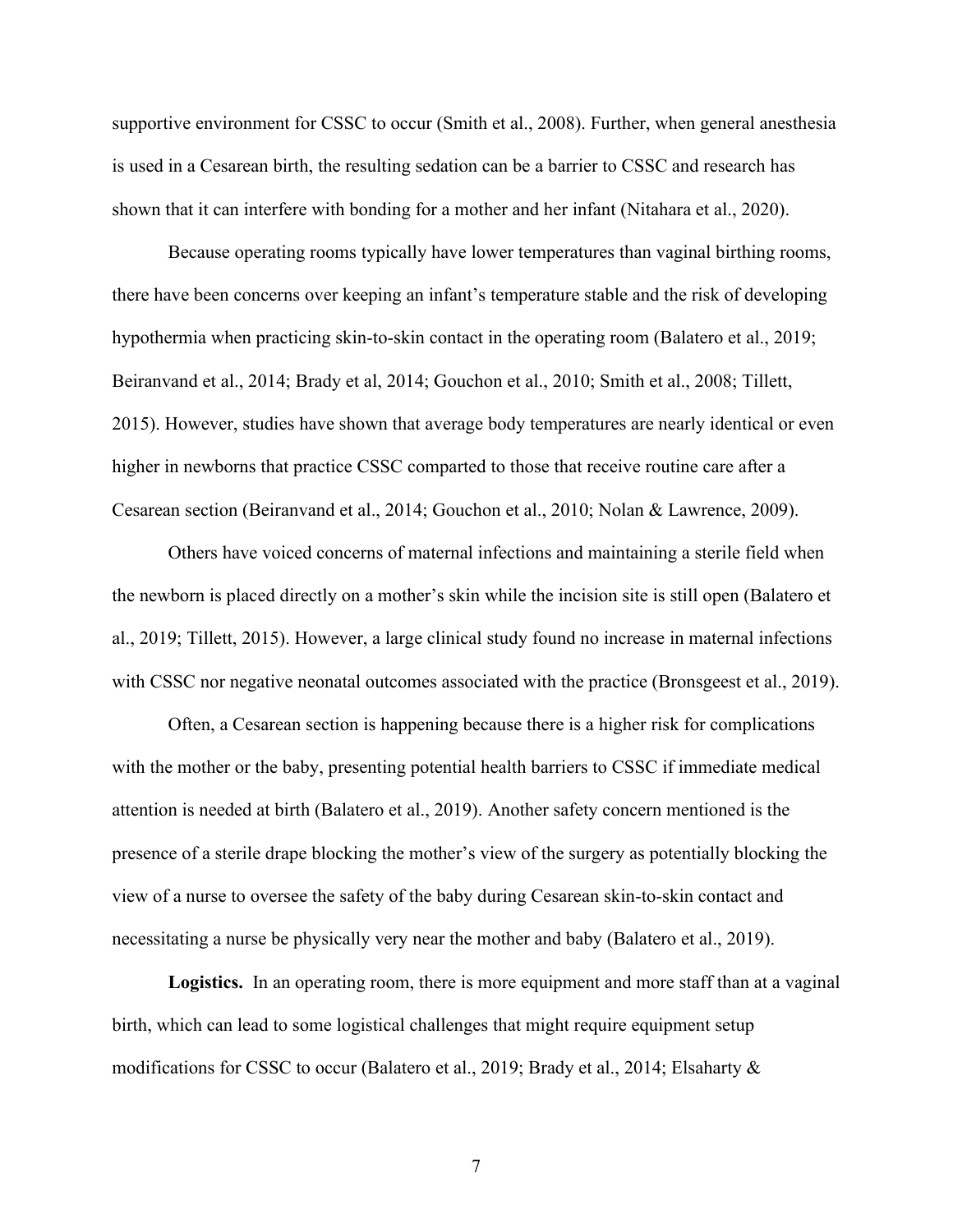McConachie, 2017; Koopman et al., 2016; Wagner et al., 2018). The positioning of IV lines and other monitoring devices can also be potential physical barriers to facilitating skin-to-skin contact (Balatero et al., 2019). The compact size of an operating room has also been cited as a barrier (Koopman et al., 2016). A mother's position of being on her back on the operating table, with a drape on her abdomen, unable to move some of her body, can make an awkward position to hand over a tiny newborn (Balatero et al., 2019). Hospital staff members have further expressed challenges in assessing a newborn's health if they are facing downward on their mother's chest (Tillett, 2015).

**Staff Support.** One of the biggest barriers to implementing CSSC practices have been identified as getting the entire birth team to cooperate (Balatero et al., 2019; Koopman et al., 2016; Smith et al., 2008). It is recognized that there is a need for a staff member to monitor the mother and baby, but because operating room staff members often have many tasks to accomplish to have a Cesarean surgery be successful, there seems to be a lack of staffing available to facilitate skin-to-skin safely between mothers and babies in the operating room (Balatero et al., 2019; Brady et al., 2014; Koopman et al., 2016). One nurse interviewed in a study noted that while the option of CSSC is always discussed with the mother and the entire healthcare team, skin-to-skin never actually happens in the operating room at her facility because they cannot get all the staff on board to implement the practice (Balatero et al., 2019).

A labor-and-delivery nurse in the same study discussed that the workflow of birth procedures after a Cesarean birth make skin-to-skin contact a challenge (Balatero et al., 2019). For example, the participant interviewed described the priorities of the nurse in charge of the baby as getting measurements, weights, and assessments (Balatero et al., 2019). When skin-toskin happens in the operating room, this can delay and complicate the overall flow of post-birth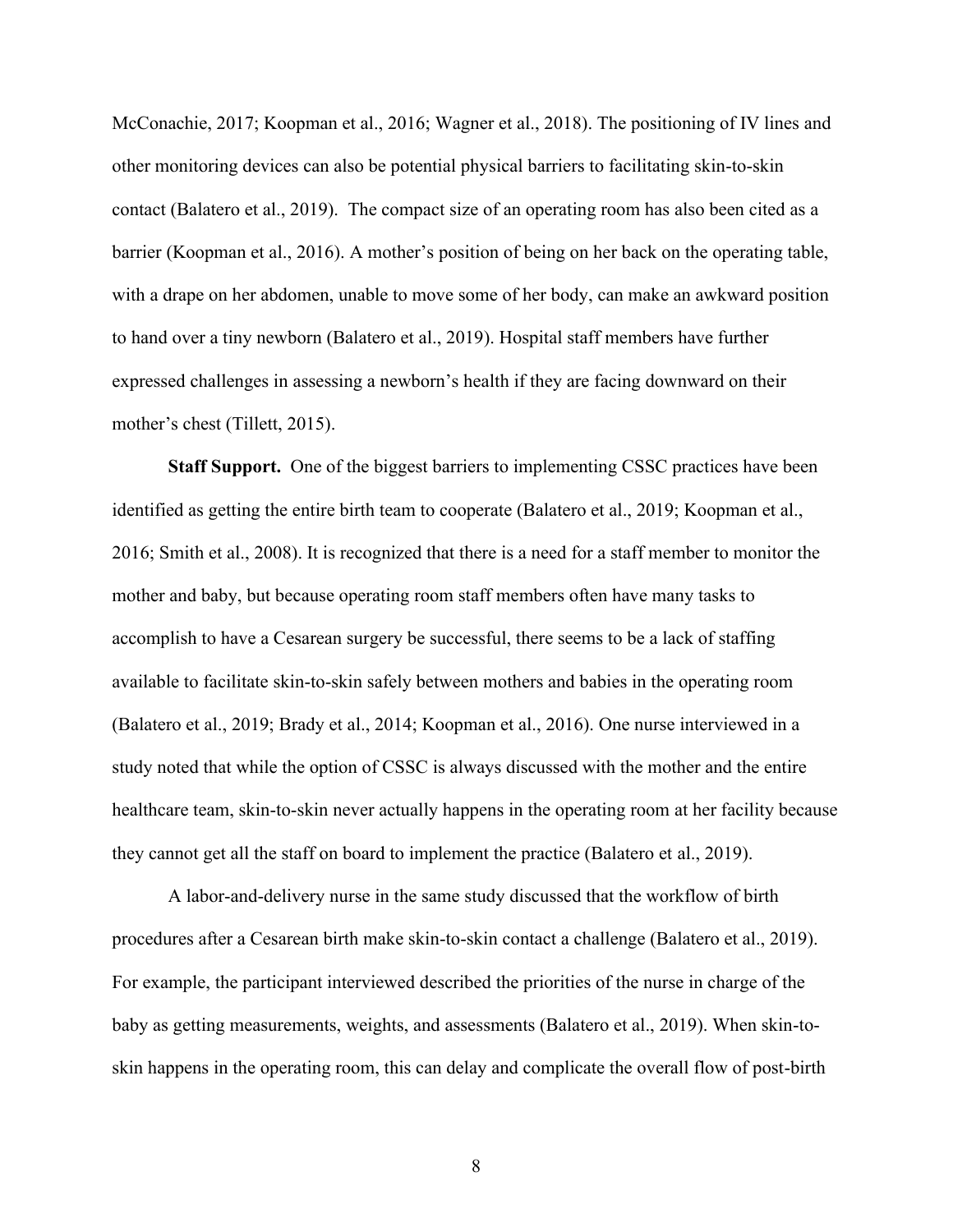processes (Balatero et al., 2019). The nurse said that to delay the standard procedures by even an hour interferes with their traditional nursing workflow (Balatero et al., 2019). Other OB/GYN staff interviewed cited other tasks as a key barrier to CSSC and they said these barriers were more present in Cesareans than vaginal deliveries (Koopman et al., 2016). It can be difficult to persuade care providers to change or give up routine rituals and procedures, which may lead to a resistance from staff members in promoting and facilitating skin-to-skin contact (Smith et al., 2008).

**Knowledge.** Another barrier to skin-to-skin happening after a Cesarean birth seems to be an overall lack of knowledge, experience, and formal policies (Balatero et al., 2019; Koopman et al., 2016; Wagner et al., 2018). Multiple studies that have shown a lack of clear expectations and patient eligibility standards often lead to a hesitance in nurses to implement skin-to-skin contact (Koopman et al., 2016). One study of labor and delivery nurses found that while they knew about the benefits of skin-to-skin contact and were comfortable implementing it after a vaginal birth, they had never done it after a Cesarean (Redshaw et al., 2014). Participants suggested it would be easier to implement CSSC if plans, protocols, and a flowchart were available to put some structure into place (Koopman et al., 2016). Further, a lack of patient knowledge about the option may also be a barrier to the experience.

Another concern is that normalizing Cesarean deliveries makes them more acceptable and desirable to mothers and healthcare providers, leading to further increased rates of elective Cesareans (Tillett, 2015). And while CSSC may have a lot of benefits, some argue that there should be a greater goal of reducing the overall rate of Cesarean section births (Young, 2011).

#### **Maternal Characteristics Related to Childbirth and Cesarean Section Births**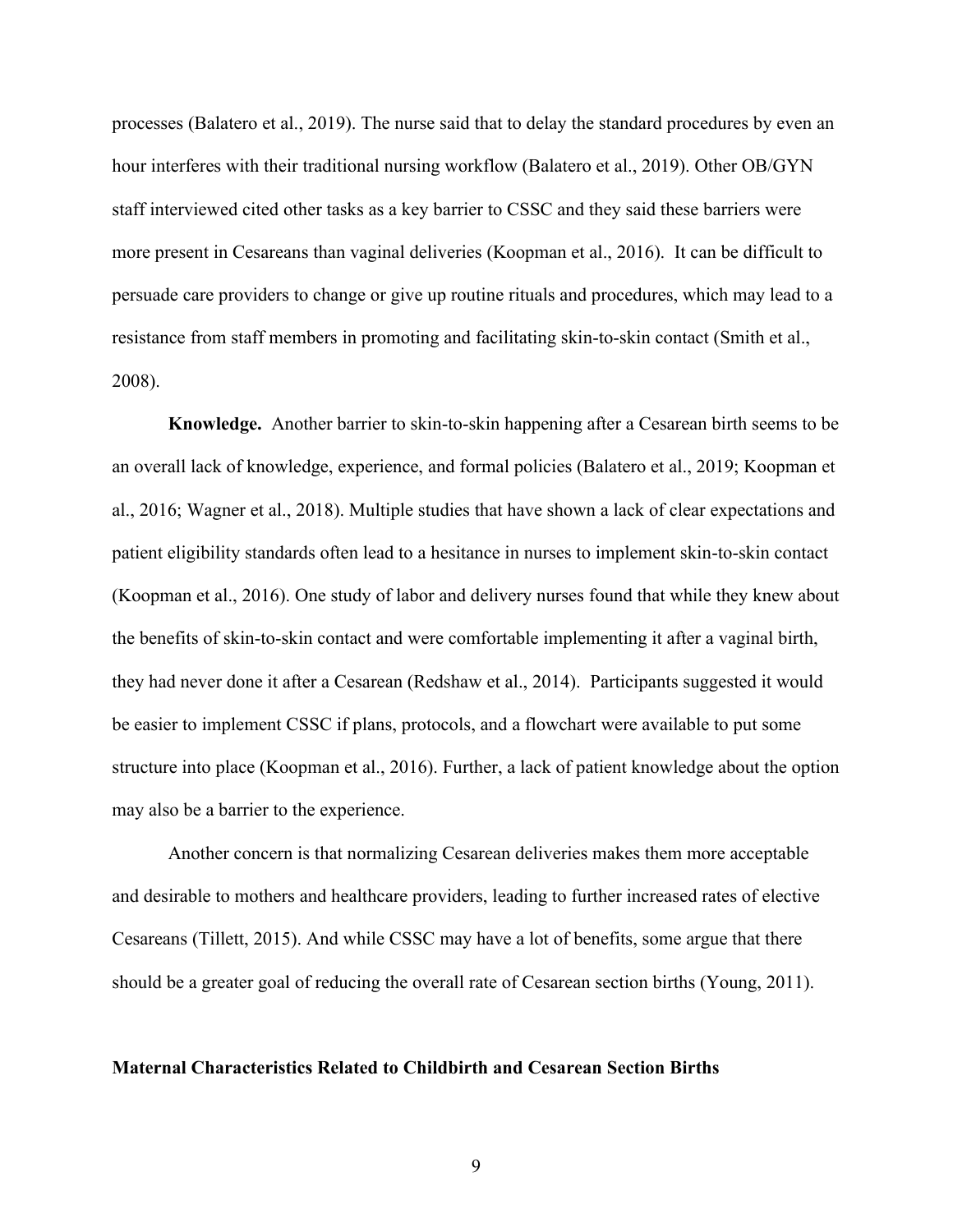In addition to provider and facility barriers, CSSC may be differentially accessible due to maternal characteristics, which is thus a focus of the current study. Research has shown that rates of Cesarean births differ by a mother's age, race, number of births, and education (Osterman et al., 2022; Qublan et al., 2008; Simmons et al., 2021). Therefore, rates of accessing and experiencing CSSC may also vary by these maternal characteristics. Further, there is no known research on CSSC circumstances surrounding individual characteristics.

**Age.** In 2020, the mean maternal age of first birth by any mode of delivery was 27.1 years old, which is a record for the highest average age ever in the United States (Osterman et al., 2022). The mean maternal age has been on the rise since 1935, and in the past 30 years, the birth rate for women age 40 – 44 has increased more than 400% (Deatsman et al., 2016; Kirmeyer & Hamilton, 2011; Mathews & Hamilton, 2016; 2002; Martin et al., 2021a; Osterman et al., 2022). This is relevant because Cesarean births increase with age, and Cesarean birth rates for mothers age 40 and over have been more than double the rates for mothers age 20 and under since 2014 (Hamilton et al., 2015; Martin et al., 2021a; 2019; 2018a; 2018b; 2017; 2015; Osterman et al., 2022). No other known studies have examined age as a characteristic related to access to CSSC. Therefore, the current study examined CSSC by maternal age.

**Education.** In 2020, most mothers that gave birth did not have a college degree (Osterman et al., 2022). A mother's education is related to both maternal and infant health outcomes, as well as family size (Mathews & Hamilton, 2019). The current study measured if CSSC access differs by maternal education level. Some research has shown that lower maternal education was associated with increased rates of Cesarean sections (Cesaroni et al., 2008), yet other research has shown that higher maternal education was related to a higher rate of elective,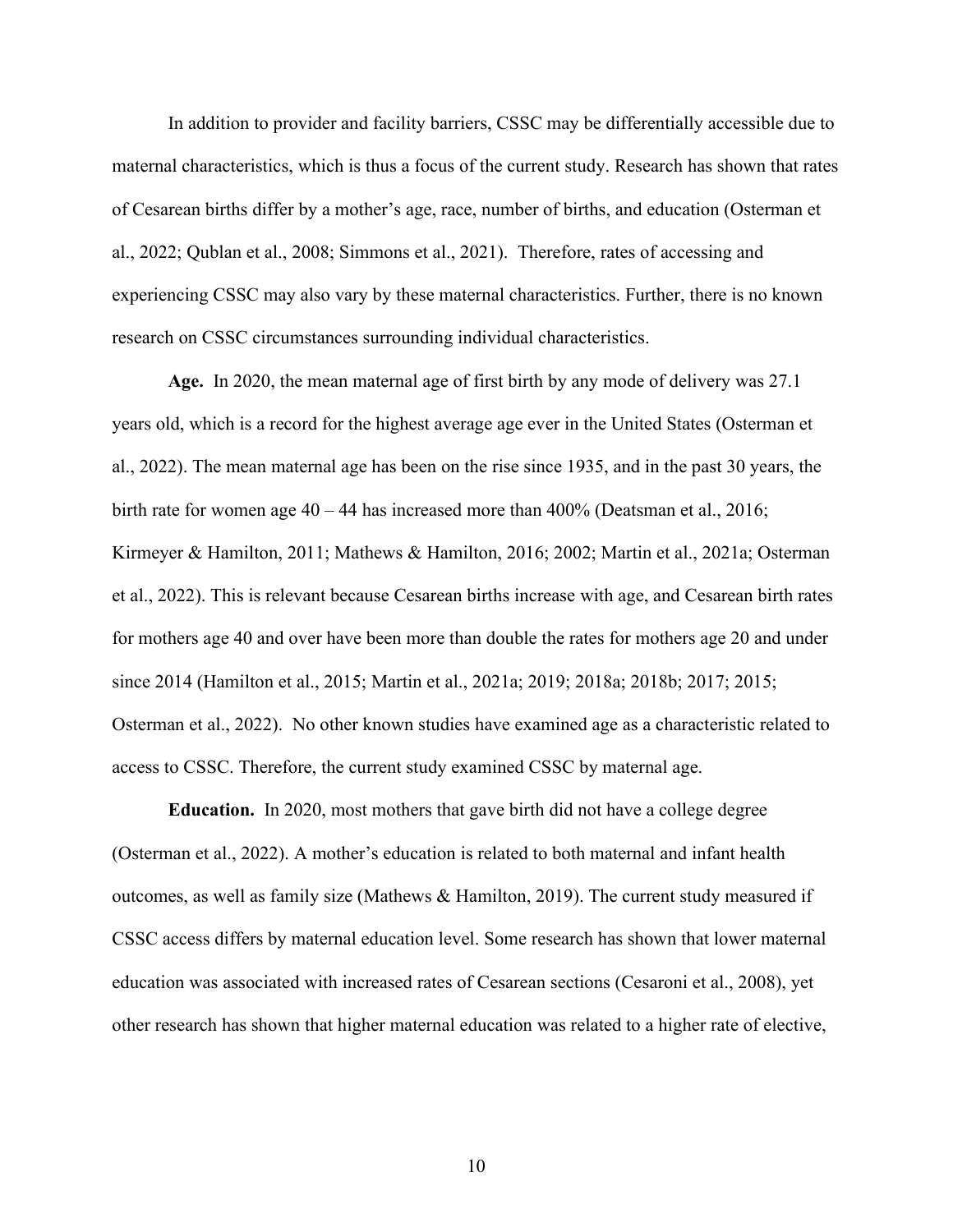repeat Cesarean sections (Gilbert et al., 2010). This is the first known study to examine CSSC by education level.

**Number of Births.** In 2020, 22% of mothers that had a Cesarean section birth were having a Cesarean section for the first time (Osterman et al., 2022). Of all the births in 2020 (both vaginal and Cesarean), 38% were to first-time mothers (Osterman et al., 2022). Studies in other countries found that an increase in number of births was associated with a higher rate of Cesarean section births (Qublan et al., 2008; Simmons et al., 2021). The United States standard birth form is a certificate of live birth. U.S. birth statistics are taken from these birth certificates, and therefore, the data does not include stillbirths (National Center for Health Statistics, 2003). CSSC incidence may be influenced by mothers' prior birth experiences that may or may not have included skin-to-skin contact, therefore this study will look at CSSC by number of live births, both vaginal and Cesarean. No other known studies have examined number of births as a characteristic related to access to CSSC.

**Race.** According to the CDC, the highest percentage of Cesarean births in 2020 were for mothers who are Black (36.3%), mothers who are Asian (32.6%), and mothers who are Native Hawaiian or other Pacific Islander (32.3%), followed by mothers who are Hispanic (31.4%), mothers who are White (30.8%), and mothers who are American Indian or Alaska Native  $(28.8\%)$  (Osterman et al., 2022). The highest percentage of mothers having a child in the 4<sup>th</sup> or higher birth order in 2020 were mothers who are Native Hawaiian or other Pacific Islander, followed by mothers who are American Indian or Alaska Native, mothers who are Black, and mothers who are Hispanic (Osterman et al., 2022).

Racial bias in the hospital setting is a national health crisis and could be a barrier to CSSC (Kozhimannil, 2021). Research has shown that Black and Latina women report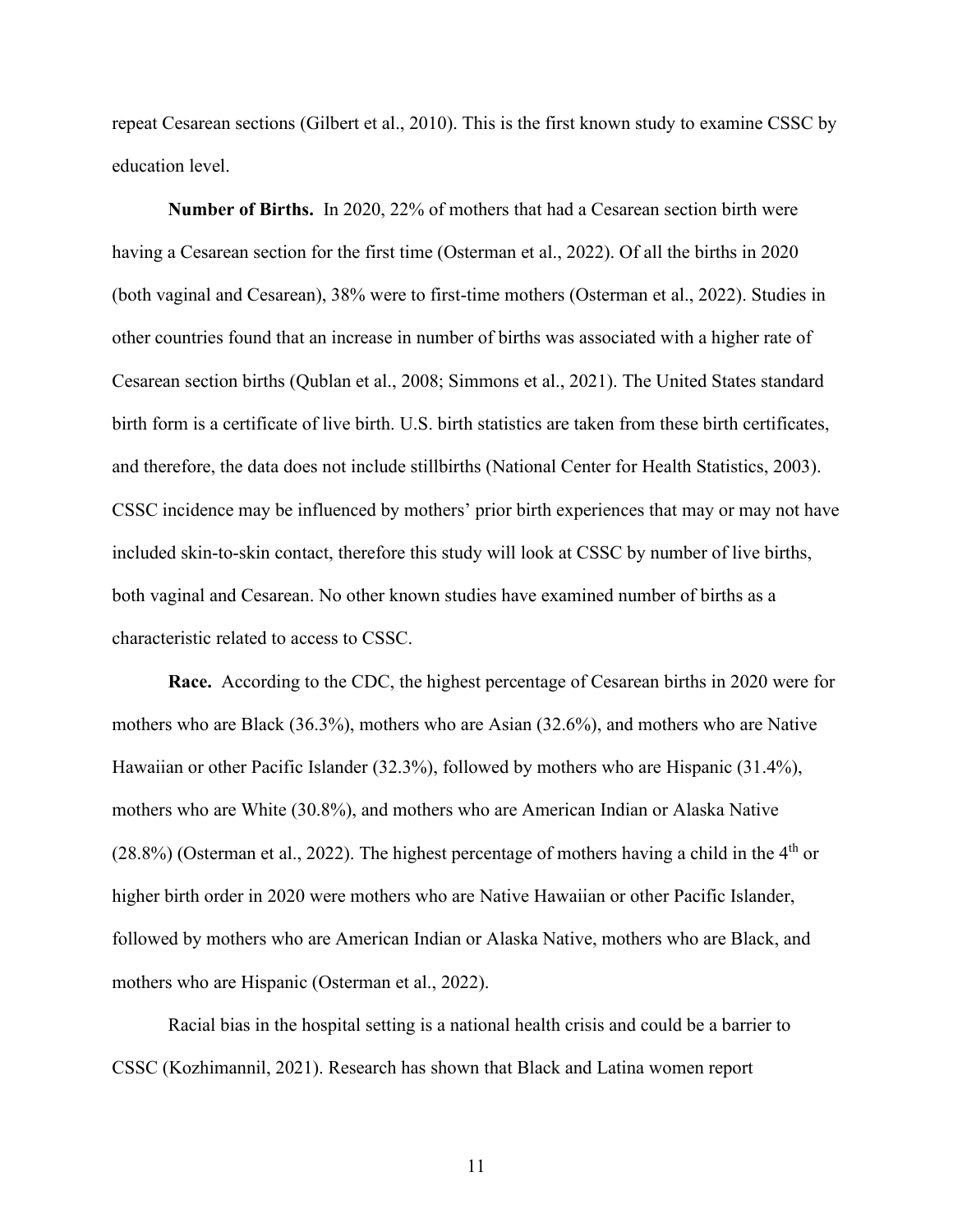differences in treatment in childbirth settings that have roots in racism (Janevic et al., 2020). Themes of disrespect, feelings of loss of autonomy or power in decision-making, and a lack of information have emerged from research on birthing women of color (Altman et al., 2019; McLemore, 2018). This is significant because these themes may influence the incidence of CSSC in U.S. hospitals. One study found that healthcare professionals sometimes make stereotypical assumptions about women's cultural backgrounds and birth choices, which can be a barrier to encouraging or offering skin-to-skin contact (Finigan & Long, 2014; Koopman et al., 2016). Existing research has reported rates of Cesarean section births by race, but not CSSC occurrence by race; thus, the current study examined access by race.

Perhaps the biggest barrier for CSSC is that it has not been adequately studied. While there have been some small studies of CSSC at various hospitals, there does seem to be a lack of robust studies of this practice. The current study gives insight into who has access to the experience of CSSC in the United States. Unless medical complications prevent it, CSSC should be an option available to all women having a Cesarean section birth, because of the many studied benefits for both the mother and infant. This study hopes to contribute to the goal that all mothers having a low-risk Cesarean birth may have the option of experiencing CSSC. The study was guided by the following research questions:

- 1. Do women report being offered CSSC by care providers?
- 2. What is the prevalence of Cesarean skin-to-skin contact after a child's birth among mothers in operating rooms among women in the U.S.?
- 3. Are there statistically significant associations between CSSC and age, education, number of births, and race among women in the U.S. who had a Cesarean section over the past ten years?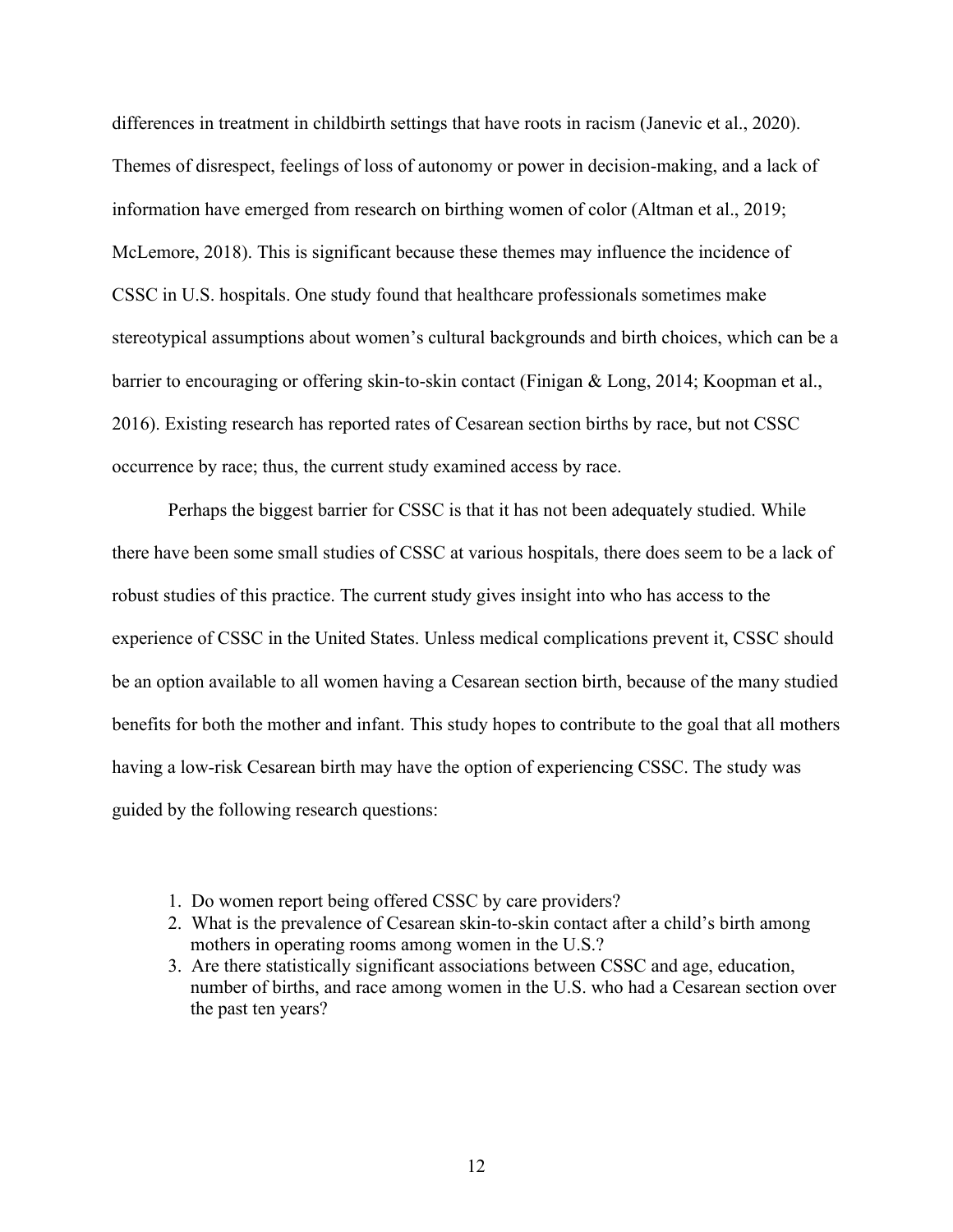#### **METHODOLOGY**

Previous research shows that there are many benefits to skin-to-skin contact for both mothers and infants, and though not what has traditionally been done, skin-to-skin can be facilitated in the operating room immediately after Cesarean births. The current study utilized quantitative research to better understand the experiences of a large number of women and to examine overall trends in the prevalence of who is being offered and experiencing CSSC. Quantitative research was also chosen in order to examine group differences in maternal age, education, the number of births, and race in accessing and experiencing CSSC. The study used a cross-sectional design to explore current practices surrounding CSSC. Quantitative data was collected through a Qualtrics survey that asked participants about mode of births (vaginal or Cesarean), experience with skin-to-skin contact in the operating room, prior knowledge, circumstances surrounding their most recent Cesarean birth, and characteristics of the mother. The Missouri State University Institutional Review Board approved the study on 12-9-2021, IRB-FY2022-322. The letter of approval is located in Appendix A.

#### **Participants**

This study collected a convenience sample from the target population of people who had given birth by Cesarean section. Participants were contacted through Facebook groups related to childbirth, motherhood, and/or parenting. Individuals in these groups who had a Cesarean birth within the last 10 years were invited to take a research survey studying Cesarean sections and skin-to-skin contact. A link to the survey was provided on the post about the research study, and if volunteers chose to participate, the link provided took them to an anonymous survey through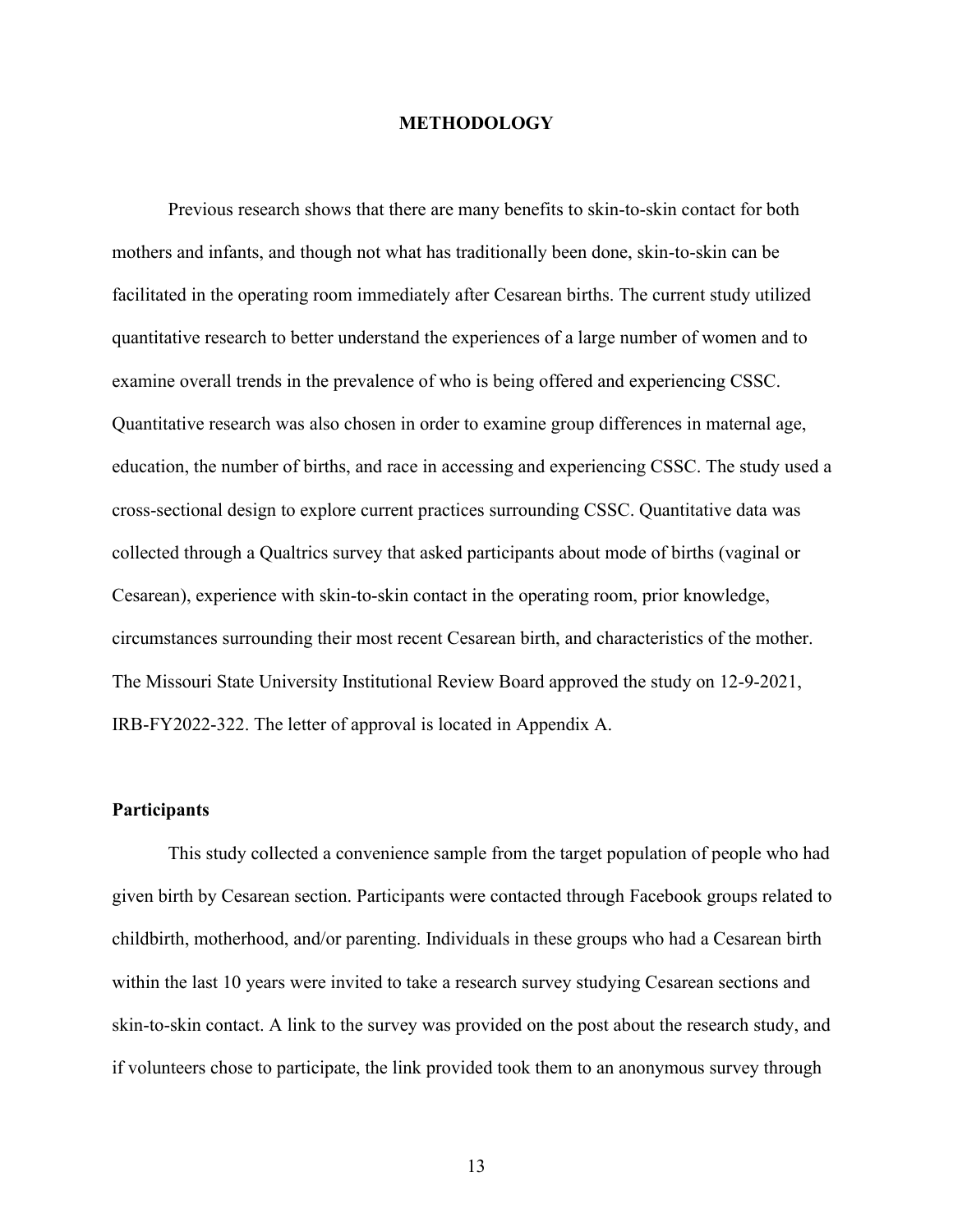Qualtrics. Group members were told they could share the link to the survey with others that met the survey criteria. This sampling method is based on Allen et al.'s (2019) study in Australia on skin-to-skin contact and breastfeeding.

The method of data collection may have led to systematic sampling error because the sample included only members of Facebook groups where the survey link was posted (or an acquaintance of a group member if the survey link was shared) in order to be invited to participate in the survey. There are many mothers who have had a Cesarean birth, but who are not members of these groups, may not use social media at all, or may not have internet access. Even with the shareable link, participation still required internet access or use of a cell phone data plan, and it is unknown how many participants actually shared the survey with others. Further, mothers who had a traumatic birth or those who may have a child that is no longer living may have been reluctant or unwilling to complete a survey about their birth experience.

#### **Procedures**

A survey was created on Qualtrics that asked about birth modes (vaginal and Cesarean section), knowledge of, and experience with skin-to-skin contact in the operating room, circumstances around their most recent Cesarean birth, and characteristics of the mother. The researcher conducted a search on Facebook for groups using the keywords: "moms" "childbirth", "motherhood", and "parenting." The researcher then joined the group in order to create a post. If the group was private, the researcher requested to join the group. If granted permission, the researcher then created a post for the group that explained the research study and included a link to the study survey. The post also invited group members to share the survey link with others who were not members of the group. If the researcher did not meet the criteria to join a group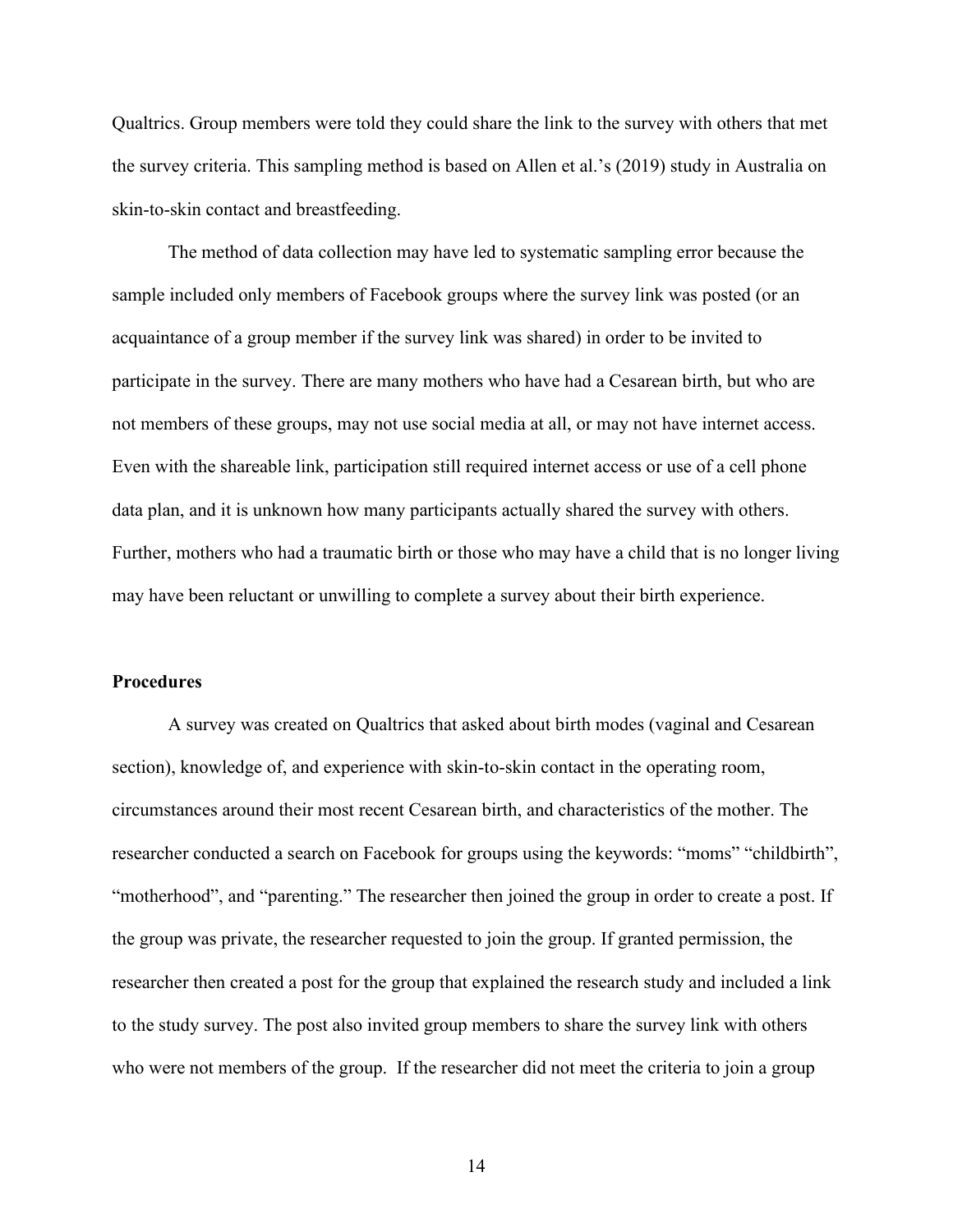(e.g. a group for Black mothers), she sent a message to the group administrator, asking if the administrator would create a post with a link to the study survey on the group page.

#### **Measures**

Each variable in the research questions in this study was measured though a Qualtrics survey. The survey questions were created to examine the relationships between the independent variables of age, race, education, and number of births and the dependent variables of being offered and experiencing CSSC. Before beginning the survey questions, participants indicated that they read and understood the study consent form, and chose to voluntarily participate by checking a box (see Consent Form in Appendix B). The survey did not continue for participants that did not give consent to participate. Once consent was given, the survey asked participants if they had experienced a Cesarean section birth in the past 10 years. If the participant indicated "no", the survey ended for them. If the participant indicated "yes", they continued the survey.

The first and second research questions about access and prevalence of CSSC were measured by asking if the participant was told about skin-to-skin contact in the operating room as an option for their birth, if they were offered CSSC, and whether or not CSSC occurred. The survey measured the third research question about associations between CSSC and age, education, number of births, or race in the U.S. by asking the participant demographic questions about these maternal characteristics (see the survey in its entirety in Appendix C). For validity, the questions about the mother's characteristics of education and race came from the U.S. Standard Certificate of Live Birth form (National Center for Health Statistics, 2003) and are the same questions the Centers for Disease Control and Prevention use to analyze birth data.

#### **Analyses**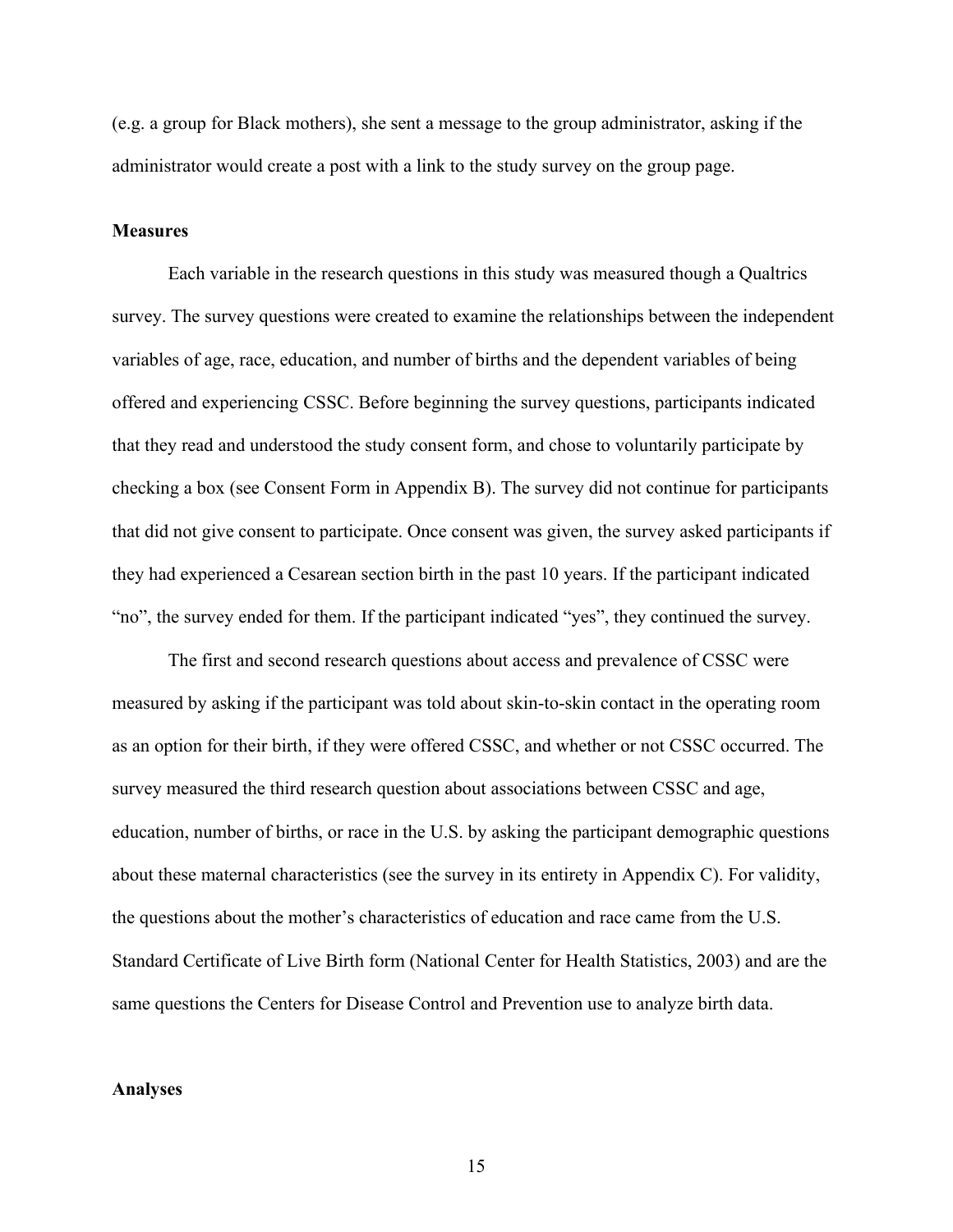The data on CSSC being offered to or requested by women was analyzed by looking at the frequency of distribution and creating frequency tables. To examine relationships between maternal characteristics (the independent variables) and incidence of CSSC (the dependent variable), statistical analyses were computed on SPSS software. Chi-square analyses were used to determine if the nominal data categories of education and race were related to accessing and experiencing CSSC. Binary linear regression analyses were used to examine age and number of births relating to accessing and experiencing CSSC.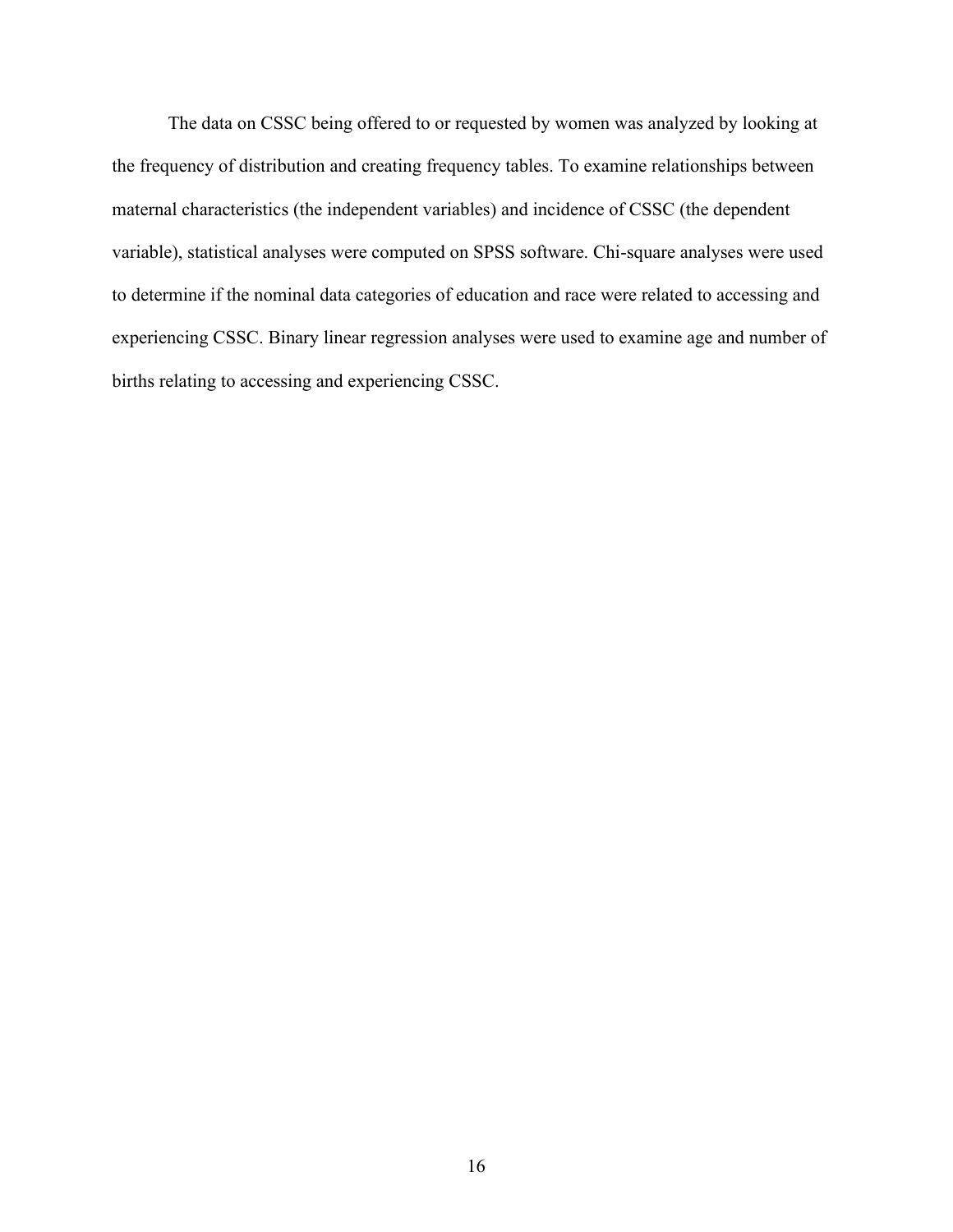#### **RESULTS**

This study assessed access, incidence, and circumstances surrounding skin-to-skin contact in the operating room after Cesarean section births. The study also examined the prevalence of Cesarean skin-to-skin contact (CSSC) by comparing maternal characteristics of age, education, number of births, and race. The study found statistically significant predictors of CSSC in previous Cesarean birth experience, level of education, and maternal age. Previous vaginal birth experience and race were not statistically significant predictors of CSSC based on this study's particular sample.The Qualtrics survey was available and recorded responses from December 14, 2021 until January 18, 2022. There were 2653 returned surveys through Qualtrics, and 326 were excluded from the results ( $n=1$  was completed too quickly,  $n=11$  were the same IP address that started and then restarted the survey, n=304 were not completed [less than 30%], n=8 had not had a Cesarean birth in last 10 years, n=2 did not consent). The total number of surveys included in this study were 2327.

## **Descriptive Information**

Participants entered their age at the time of their most recent Cesarean section, and ages ranged from 18 to 53, with a mean age of 30.6, and standard deviation of 4.9. Participants indicated the number of live births they have experienced in their lifetime by birth mode (vaginal and Cesarean). Participants reported that they had experienced 0-8+ live vaginal births, with a mean of 1.35, and standard deviation of .79. Participants reported experiencing anywhere from 1-6 live Cesarean births, with a mean of 2.65, and standard deviation of .87. Respondents reported that their highest level of education at the time of their most recent Cesarean birth was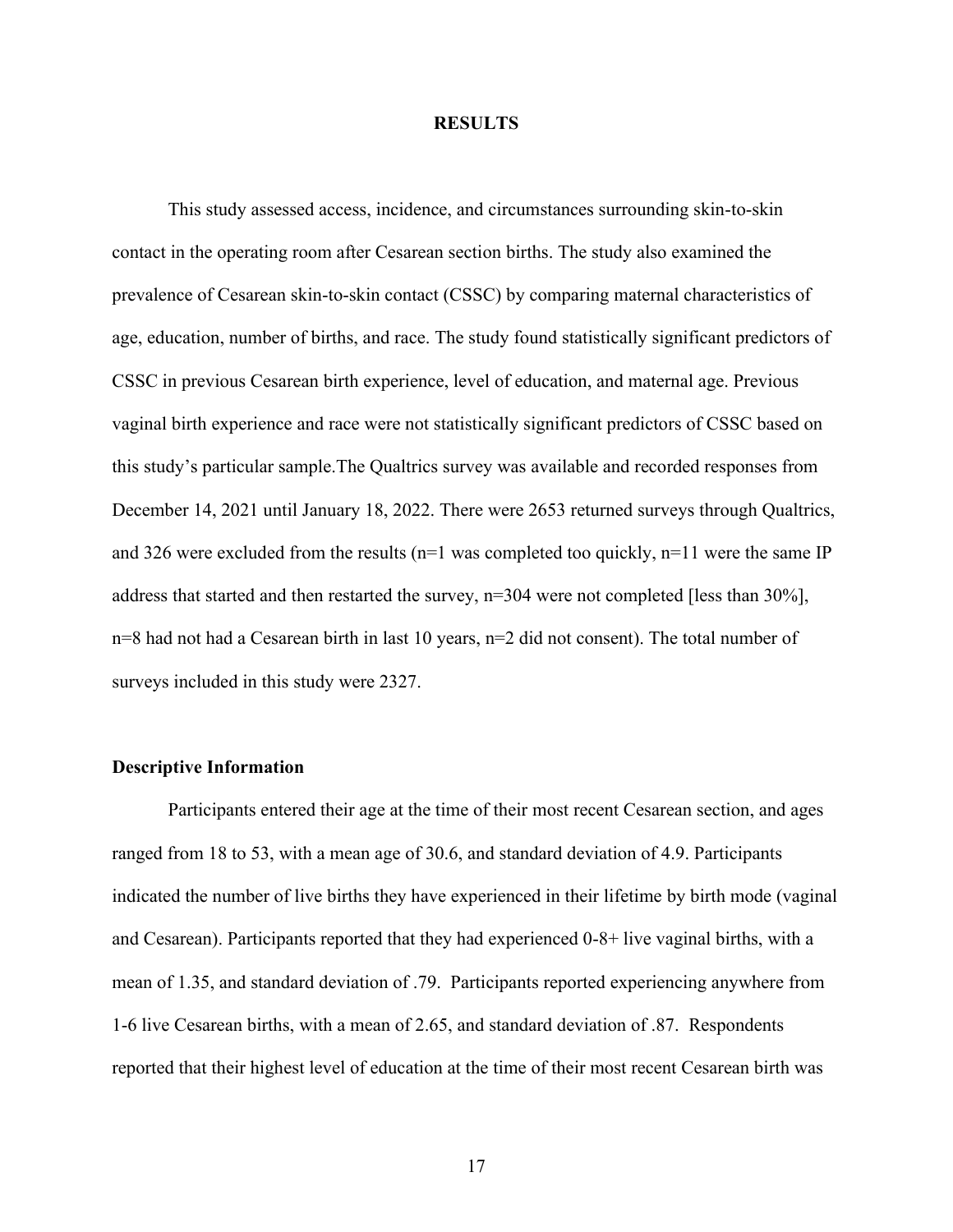9-12 grade with no diploma ( $n = 21, .9\%$ ), a high school graduate/GED completed ( $n = 233$ , 10.0%), some college credit but no degree ( $n = 539, 23.2\%$ ), an Associate degree ( $n = 268$ , 11.5%), a Bachelor's degree (n = 827, 35.5%), a Master's degree (n = 377, 16.2%), or a Doctorate/Professional degree ( $n = 62, 2.7\%$ ). Table 1 shows participants' reported race and Hispanic origin. 96.2% of respondents selected one race, 3.2% of respondents selected 2 races, .5% of respondents selected 3 races, and 1 respondent selected 5 races (.0%).

Before having their most recent Cesarean birth,  $62.6\%$  (n=1457) of respondents reported having heard of CSSC as a birth option, and 30.9% (n=1019) of all participants indicated that they were told about the option of CSSC by delivery staff. Of those participants that had prior knowledge of Cesarean skin-to-skin contact, 83.2% (n=1212) said they were planning on having CSSC with their most recent Cesarean birth. Those who had heard of CSSC before their most recent birth indicated that they learned about the practice most often from an OBGYN, social media, a birthing class, and/or articles/magazines. Only 12.7% (n=295) of participants said they had experienced CSSC in the past.

Survey respondents reported having had their most recent Cesarean section birth in hospitals across the U.S., with at least two birth experiences reported from every state, as well as the District of Columbia. The states where the most respondents reported having had their most recent Cesarean birth were Nebraska (11.2%, n=260), Rhode Island (10.7%, n=248), and Utah (10.2%, n=238). 42.5% of respondents said that they had a Cesarean section birth in the past couple years (2020 and 2021), and 76.7% said that they had a Cesarean section birth in the past 5 years (2017-2021).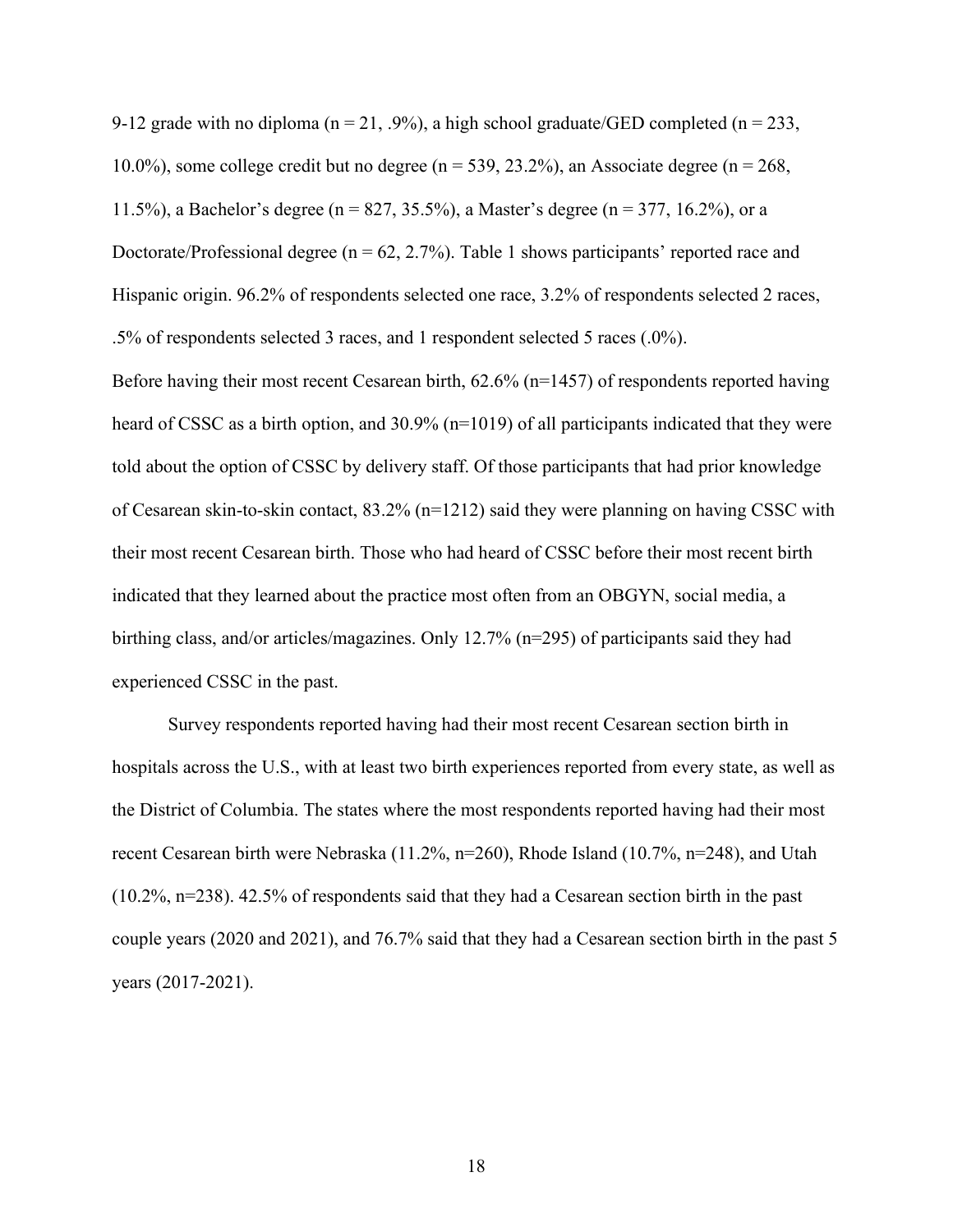## Table 1. Hispanic Origin and Race of Participants

| Hispanic Origin                    |      |               |
|------------------------------------|------|---------------|
|                                    | n    | $\frac{0}{0}$ |
| Not Spanish/Hispanic/Latina        | 2122 | 91.2          |
| Mexican, Mexican American, Chicana | 88   | 3.8           |
| Puerto Rican                       | 23   | 1.9           |
| Cuban                              | 10   | 0.4           |
| Other Spanish/Hispanic/Latina      | 80   | 3.4           |
| Total                              | 2323 |               |

Hispanic Origin

Race

|                                  | n    | $\frac{0}{0}$ |
|----------------------------------|------|---------------|
| White                            | 2168 | 93.65         |
| Black or African American        | 68   | 2.93          |
| American Indian or Alaska Native | 51   | 2.20          |
| Asian Indian                     | 12   | 0.52          |
| Chinese                          | 8    | 0.35          |
| Filipino                         | 17   | 0.73          |
| Japanese                         | 8    | 0.35          |
| Korean                           | 9    | 0.39          |
| Vietnamese                       | 3    | 0.13          |
| Other Asian                      | 12   | 0.52          |
| Native Hawaiian                  | 9    | 0.39          |
| Guamanian or Chamorro            | 0    | 0             |
| Samoan                           | 0    | 0             |
| Other Pacific Islander           | 4    | 0.17          |
| Other                            | 51   | 2.20          |
| Total                            | 2315 |               |

## **Incidence of Cesarean Skin-to-Skin Contact (CSSC)**

Table 2 shows the total participants that requested, were offered, and experienced CSSC, answering the first and second research questions. A similar number of participants requested CSSC (31.4%) and were offered CSSC (31.7%), but a smaller number of participants actually experienced CSSC (29.4%).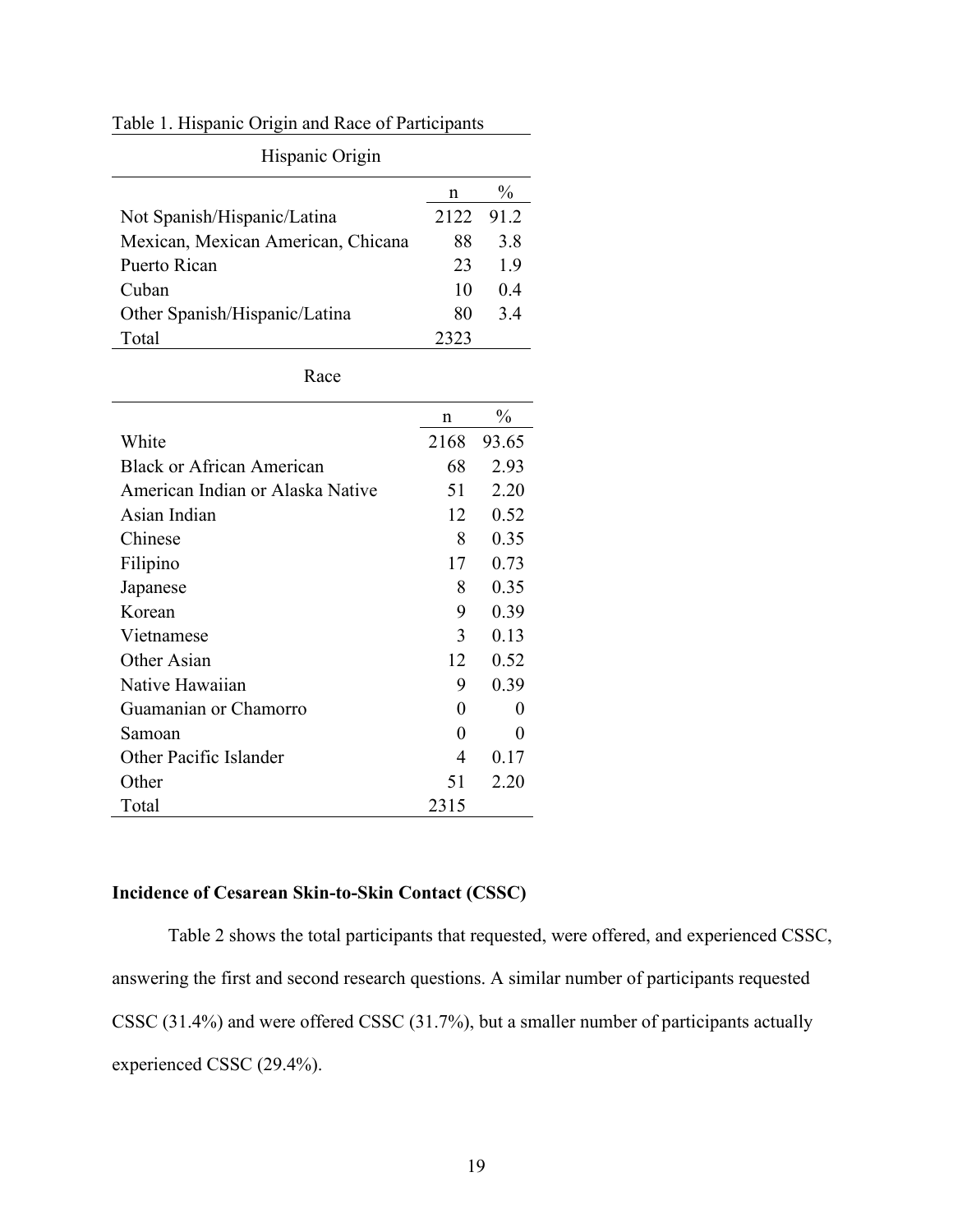|     | Requested CSSC<br>$(n=2324)$ |      | Were Offered CSSC<br>$(n=2326)$ |      | <b>Experienced CSSC</b><br>$(n=2324)$ |      |  |
|-----|------------------------------|------|---------------------------------|------|---------------------------------------|------|--|
|     | n                            | $\%$ | n                               | $\%$ | n                                     | $\%$ |  |
| Yes | 730                          | 31.4 | 737                             | 31.7 | 683                                   | 29.4 |  |
| No  | 1594                         | 68.6 | 1589                            | 68.3 | 1641                                  | 70.6 |  |

Table 2. Cesarean Skin-to-Skin contact (CSSC)

A follow-up chi-square test was calculated to examine incidence of CSSC by four geographic regions of the United States where the Cesarean birth occurred (West, Midwest, Northeast, and South, according to U.S. Census designations for region). A significant result was found among some of the comparisons ( $\gamma$ 2 = 16.271, p < .05). Respondents that had a Cesarean section birth in the West were significantly less likely to experience CSSC than respondents who had a Cesarean birth in the Midwest and South regions of the U.S. Respondents who had a Cesarean section birth in the Northeast did not differ significantly in the incidence of CSSC from other regions of the United States.

A chi-square test was calculated to examine whether the participant's most recent Cesarean birth was a planned/elective surgery or an unplanned/emergency surgery and requesting, being offered, and experiencing CSSC. A significant result was found among all comparisons in all tests. When a Cesarean birth was planned, significantly more participants requested CSSC ( $\chi$ 2 = 26.715, p < .05), were offered CSSC ( $\chi$ 2 = 47.889, p < .05), and experienced CSSC ( $\chi$ 2 = 55.097, p < .05).

#### **CSSC by Maternal Characteristics**

The third research question in this study examined the prevalence of Cesarean skin-toskin contact (CSSC) by comparing maternal characteristics of age, education, number of births,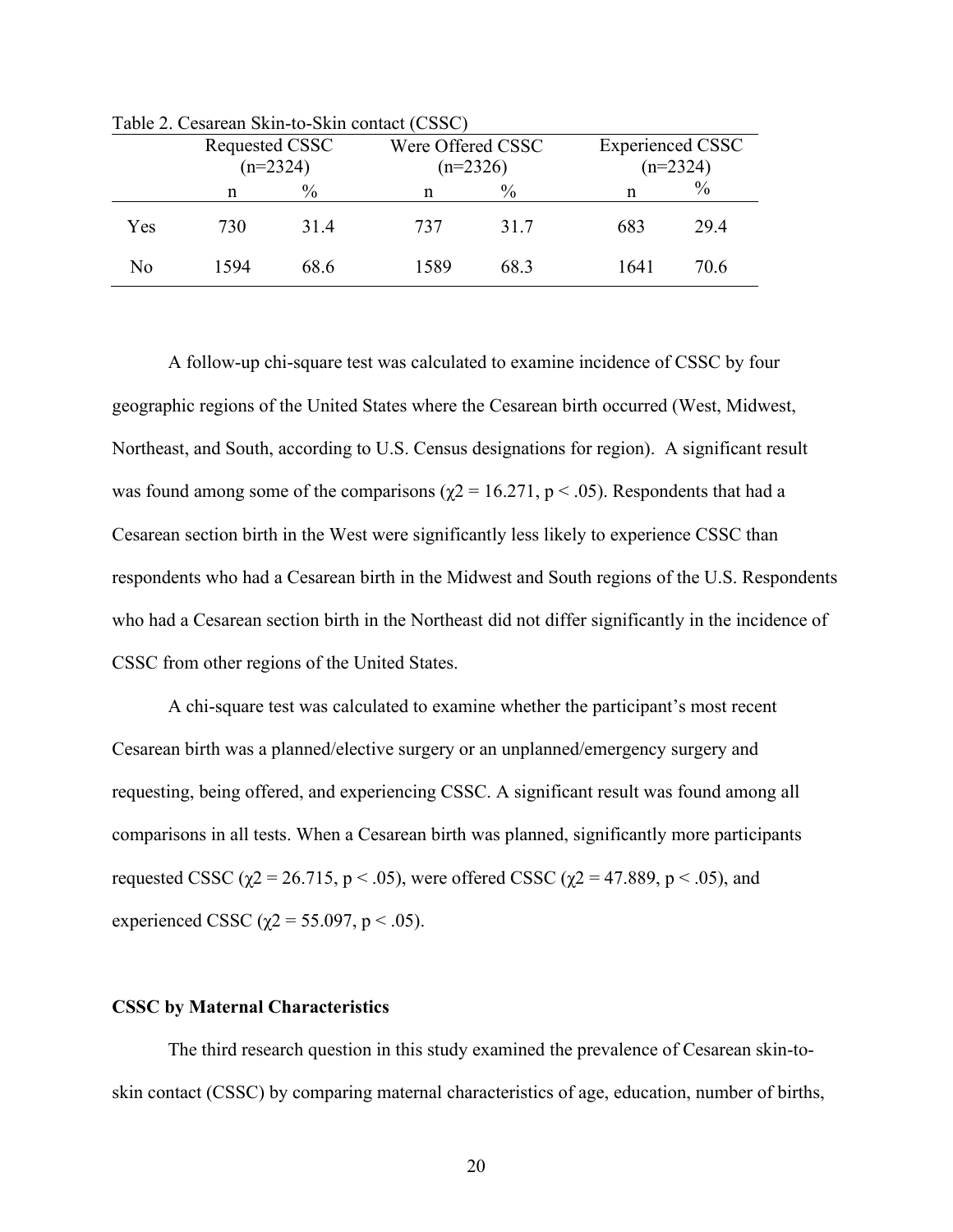and race. Binary logistic regression and chi-square analyses were calculated to explore differences in CSSC.

**Age.** A binary logistic regression was calculated to examine the relationship between participants' age and incidence of CSSC. A statistically significant relationship between maternal age and incidence of CSSC was found ( $\beta = -.045$ , SE = .010, df = 1, p = .000), such that the older a participant at the time of their Cesarean birth, the more likely they were to experience CSSC.

Additional follow-up analyses were calculated to examine how participants' age related to prior knowledge of, requesting, and being offered CSSC. A binary logistic regression was calculated to explore prior knowledge of CSSC by age. A significant relationship was found between age and prior CSSC knowledge ( $\beta = -0.063$ , SE = .009, df = 1, p = .000), such that the older a participant, the more likely they were to have known about CSSC before their most recent Cesarean birth. Binary logistic regressions were also calculated to examine requesting and being offered CSSC by age. A significant relationship was found between age and requesting CSSC ( $\beta$  = -.019, SE = .009, df = 1, p = .042) and between age and being offered CSSC ( $\beta$  = -.045,  $SE = .009$ ,  $df = 1$ ,  $p = .000$ ). Results show that the older a participant at the time of their Cesarean birth, the more likely they were to request CSSC, and be offered CSSC.

**Education.** A chi-square test was calculated to examine incidence of CSSC by education level using a comparison of column proportions and adjusting the significance level for multiple comparisons. A significant interaction was found among some of the variables ( $\chi$ 2 = 25.530, p < .05). Results show that respondents whose highest level of education was a Bachelor's, Master's, or Doctorate/Professional degree were significantly more likely to have CSSC than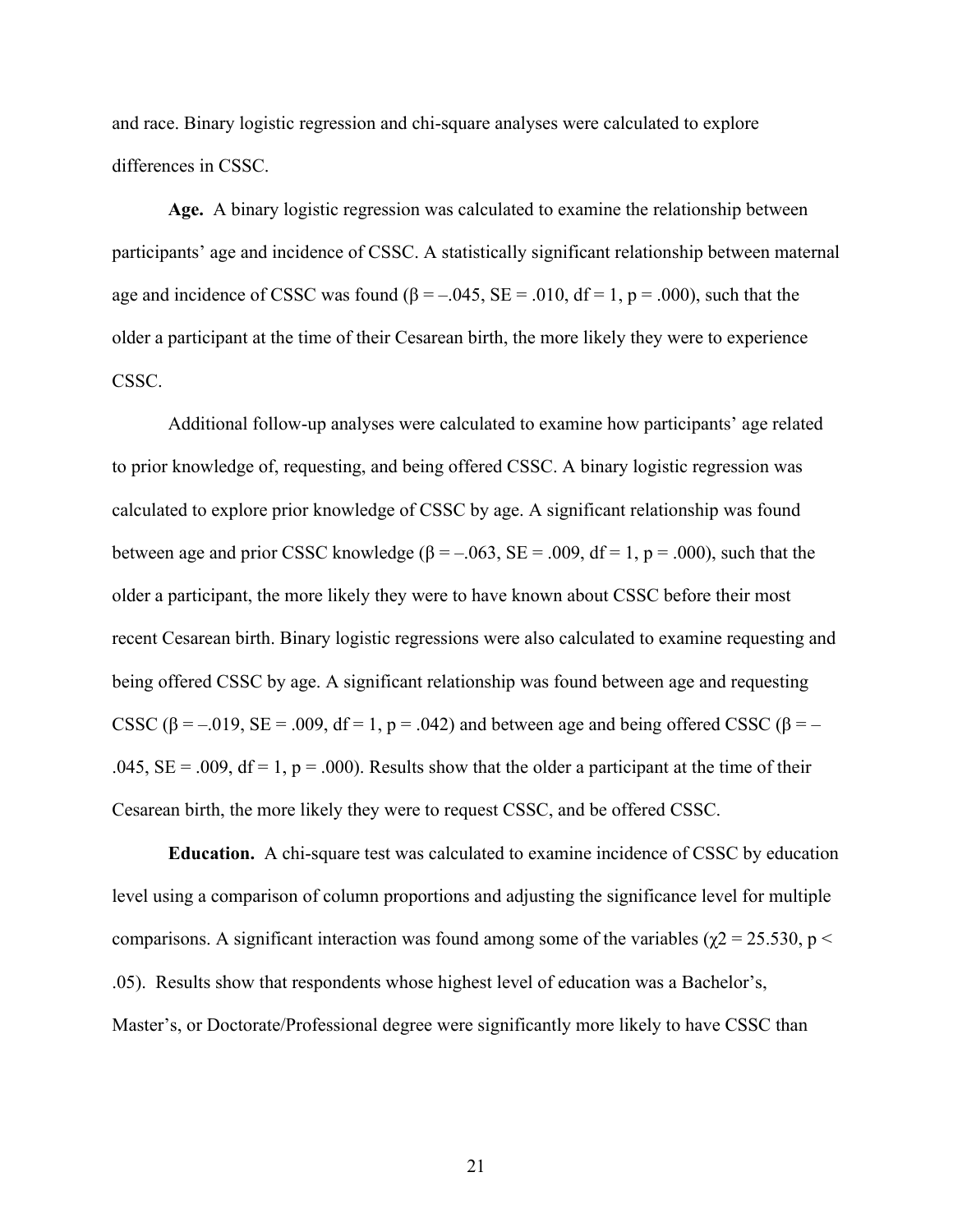respondents whose highest level of education was a high school diploma (or equivalent). Table 3 illustrates the results of the chi-square analyses.

Additional follow-up analyses were calculated to further explore the role of participant education level on prior knowledge of CSSC, requesting CSSC, and being offered CSSC. A chisquare test was calculated to examine prior knowledge of CSSC by education level. A significant interaction was found among some of the variables ( $\chi$ 2 = 65.887, p < .05). Results show that respondents whose highest level of education was a Bachelor's, Master's, or Doctorate/Professional degree were significantly more likely to have heard about CSSC before their most recent Cesarean birth than respondents whose highest level of education was a high school diploma (or equivalent) or who had some college, but no degree (see Table 3). A chisquare test was calculated to examine requesting CSSC, and no significant interactions were found among the variables ( $χ$ 2 = 10.709, p < .05). A chi-square test was calculated to examine being offered CSSC. A significant interaction was found among some of the variables ( $\chi$ 2 = 20.871,  $p < .05$ ). Results show that respondents whose highest level of education was a Bachelor's, or Master's degree (but not a Doctorate/Professional degree) were significantly more likely to have been offered CSSC by birthing staff during their most recent Cesarean birth than respondents whose highest level of education was a high school diploma (or equivalent). Table 3 illustrates the results of the chi-square analyses.

**Number of Births.** Participants indicated the number of live births they had experienced in their lifetime, by method of delivery (vaginal or Cesarean section). A binary logistic regression was calculated to assess the relationship between number of births and CSSC, looking independently at the two methods of delivery. A statistically significant relationship was found between number of Cesarean births and incidence of CSSC ( $\beta$  = -.208, SE = .051, df = 1, p =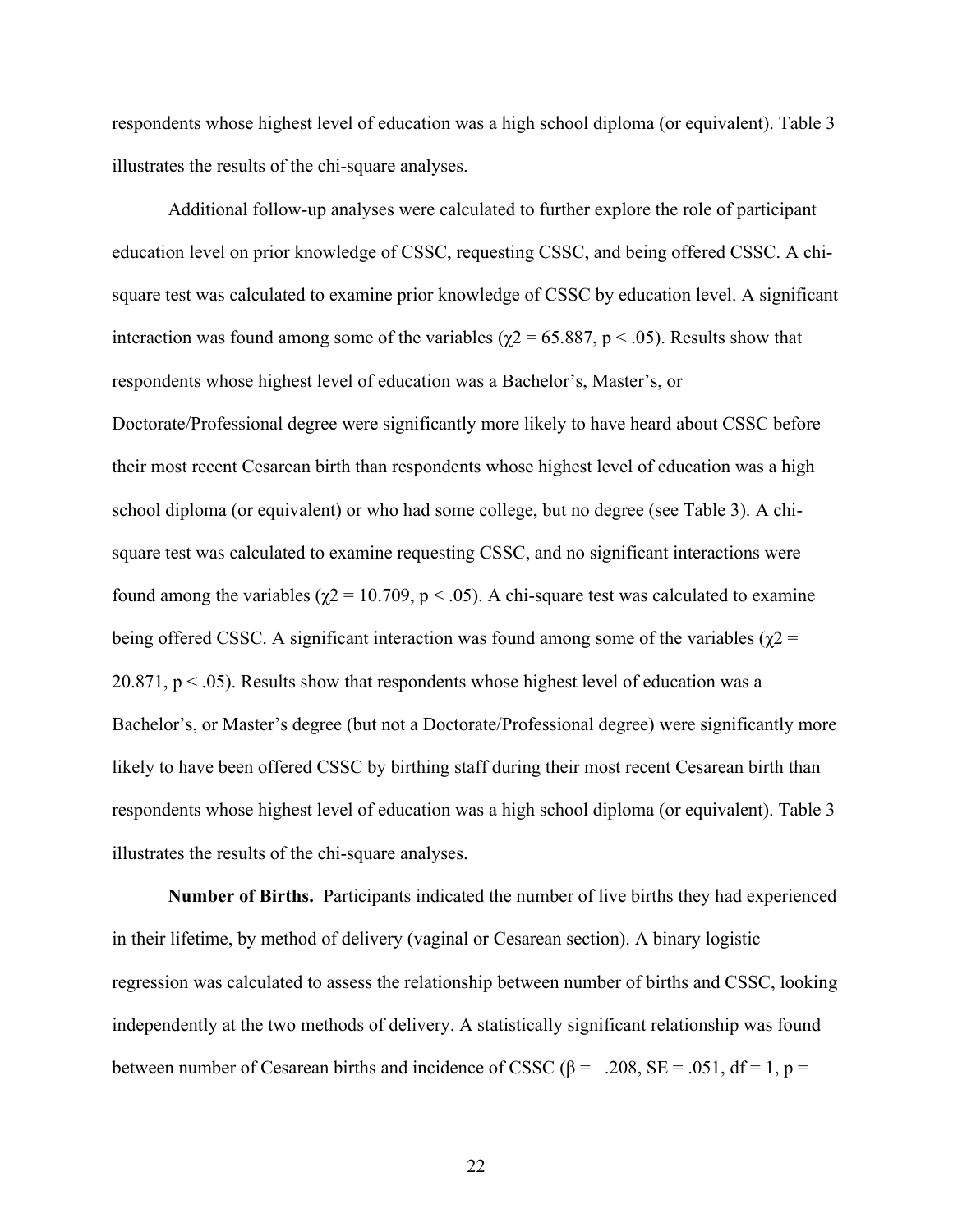| Table 5. CSSC by Equeation Level      |                                               |               |                                          |               |                                            |               |                                  |               |                                   |               |                                 |               |                                           |               |
|---------------------------------------|-----------------------------------------------|---------------|------------------------------------------|---------------|--------------------------------------------|---------------|----------------------------------|---------------|-----------------------------------|---------------|---------------------------------|---------------|-------------------------------------------|---------------|
|                                       | 9th -12th<br>grade, no<br>diploma<br>$(n=21)$ |               | High school<br>graduate/GED<br>$(n=232)$ |               | Some<br>college, no<br>degree<br>$(n=539)$ |               | Associate<br>degree<br>$(n=268)$ |               | Bachelor's<br>Degree<br>$(n=825)$ |               | Master's<br>degree<br>$(n=377)$ |               | Doctorate/Professional<br>degree $(n=62)$ |               |
|                                       | $\mathbf n$                                   | $\frac{0}{0}$ | $\mathbf n$                              | $\frac{0}{0}$ | $\mathbf n$                                | $\frac{0}{0}$ | $\mathbf n$                      | $\frac{0}{0}$ | $\mathbf n$                       | $\frac{0}{0}$ | $\mathbf n$                     | $\frac{0}{0}$ | $\mathbf n$                               | $\frac{0}{0}$ |
| Heard of CSSC<br>before birth         | 11                                            | 52.4          | $116^{***}$                              | 49.8          | $290$ <sup>§€Ω</sup>                       | 53.8          | 158 <sup>»</sup>                 | 59.0          | $567**$                           | 68.6          | $267^{+6}$                      | 70.8          | $48^{\text{\#}\,\Omega}$                  | 77.4          |
| Had not heard of<br>CSSC before birth | 10                                            | 47.6          | $117^{*+#}$                              | 50.2          | $249^{\xi \epsilon \Omega}$                | 46.2          | 110 <sup>9</sup>                 | 41.0          | $260**$                           | 31.4          | $110^{+6}$                      | 29.2          | $14^{\text{\#}\Omega}$                    | 22.6          |
| Total                                 | 21                                            |               | 233                                      |               | 539                                        |               | 268                              |               | 827                               |               | 377                             |               | 62                                        |               |
|                                       |                                               |               |                                          |               |                                            |               |                                  |               |                                   |               |                                 |               |                                           |               |
| Offered CSSC                          | 5                                             | 23.8          | $53*$ <sup>+</sup>                       | 22.7          | 158                                        | 29.3          | 76                               | 28.4          | 281*                              | 34            | $139^{+}$                       | 36.9          | 25                                        | 40.3          |
| Not offered CSSC                      | 16                                            | 76.2          | $180^{*+}$                               | 77.3          | 381                                        | 70.7          | 192                              | 71.6          | 545*                              | 66            | $238^{+}$                       | 63.1          | 37                                        | 59.7          |
| Total                                 | 21                                            |               | 233                                      |               | 539                                        |               | 268                              |               | 826                               |               | 377                             |               | 62                                        |               |
|                                       |                                               |               |                                          |               |                                            |               |                                  |               |                                   |               |                                 |               |                                           |               |
| <b>Experienced CSSC</b>               | $\overline{4}$                                | 19            | $47^{\text{\#}}\Omega_{8}^{\text{\#}}$   | 20.3          | 143                                        | 26.5          | 68                               | 25.4          | $273^{\#}$                        | 33.1          | $123^{\Omega}$                  | 32.6          | $25^{\S}$                                 | 40.3          |
| Did not experience<br><b>CSSC</b>     | 17                                            | 81            | $185^{\text{\# }}\Omega$                 | 79.7          | 369                                        | 68.5          | 200                              | 74.6          | $552^{#}$                         | 66.9          | $254^{\Omega}$                  | 67.4          | $37^{\S}$                                 | 59.7          |
| Total                                 | 21                                            |               | 232                                      |               | 539                                        |               | 268                              |               | 825                               |               | 377                             |               | 62                                        |               |

Table 2. CSSC by Education Level

\* + #  $\Omega$  §  $\varepsilon$  » indicates statistically significant differences from one another (p < .05)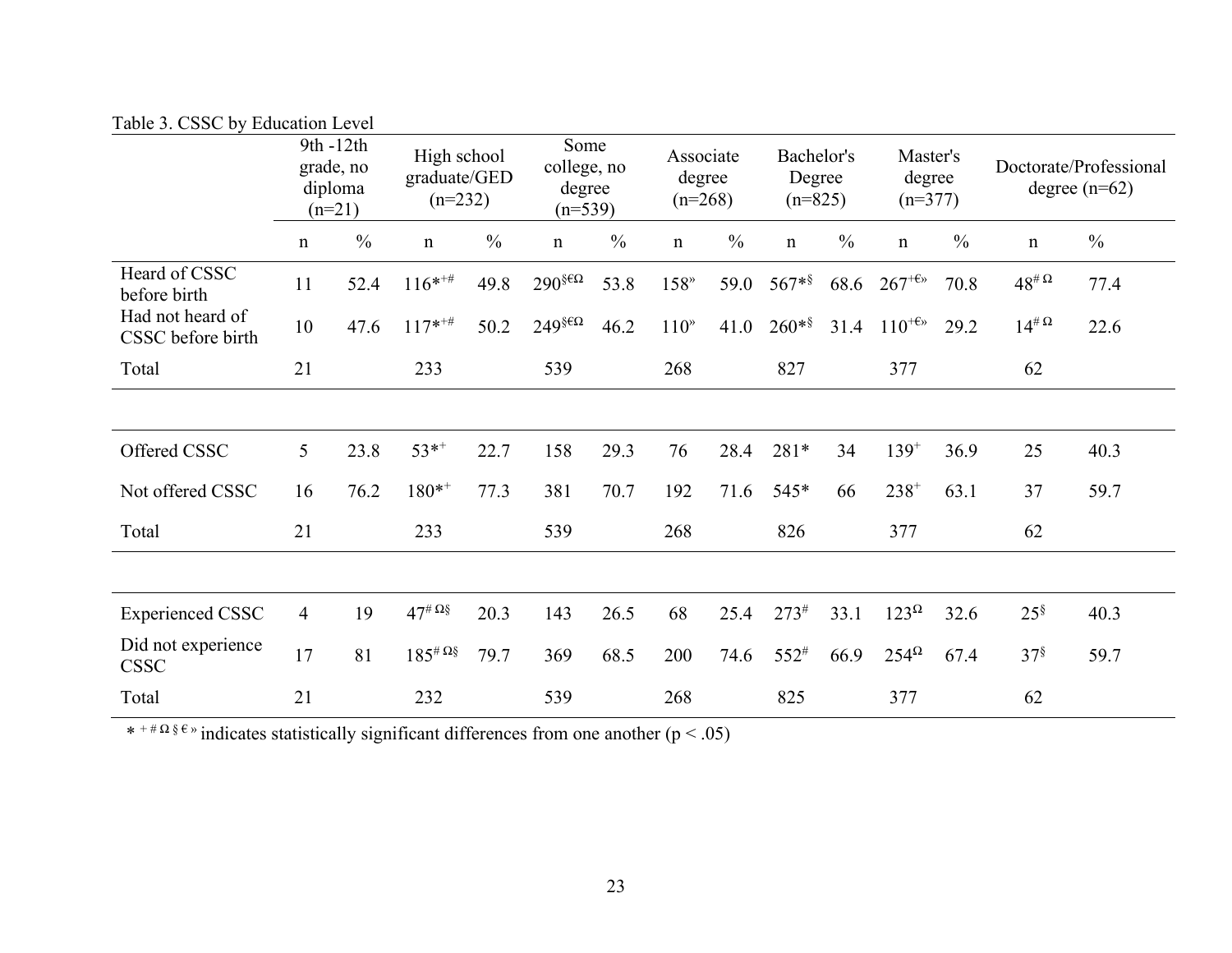.000), in that the more Cesarean births a participant had experienced, the more likely they were to have CSSC. There was no significant relationship between number of vaginal births and CSSC ( $\beta$  = .084, SE = .063, df = 1, p = .182).

Additional follow-up analyses were calculated to examine how participants' method of delivery (vaginal or Cesarean section) related to prior knowledge of, requesting, and being offered CSSC. Binary logistic regressions were calculated to explore prior knowledge of CSSC by method of delivery (Cesarean section: β = .017, SE = .050, df = 1, p = .737; vaginal: β = .078, SE = .054, df = 1, p = .147) and requesting CSSC by method of delivery (Cesarean section:  $\beta$  = -.073, SE = .051, df = 1, p = .154; vaginal:  $\beta$  = .032, SE = .059, df = 1, p = .581). No significant relationships were found among any of the variables. An additional binary logistic regression was calculated to explore being offered CSSC by method of delivery. A statistically significant relationship was found between number of Cesarean births and being offered CSSC (β = -.172,  $SE = .051$ ,  $df = 1$ ,  $p = .001$ ), in that the more Cesarean births a participant had experienced, the more likely they were to be offered CSSC. There was no significant relationship between number of vaginal births and being offered CSSC ( $\beta$  = .074, SE = .060, df = 1, p = .216)

**Race.** A chi-square test was calculated to examine incidence of experiencing CSSC by race. Results showed that 29.8% of respondents who identified as white experienced CSSC and 27.3% of respondents who identified as a person of color experienced CSSC, but the 2.5% difference is not a statistically significant relationship ( $\chi$ 2 = .062, p < .05).

Additional follow-up chi-square analyses were calculated to examine prior knowledge of, requesting, and being offered CSSC by race. Results showed that 63.2% of respondents who identified as white knew about CSSC before their recent Cesarean birth, and 58.2% of respondents who identified as a person of color knew about CSSC before their recent Cesarean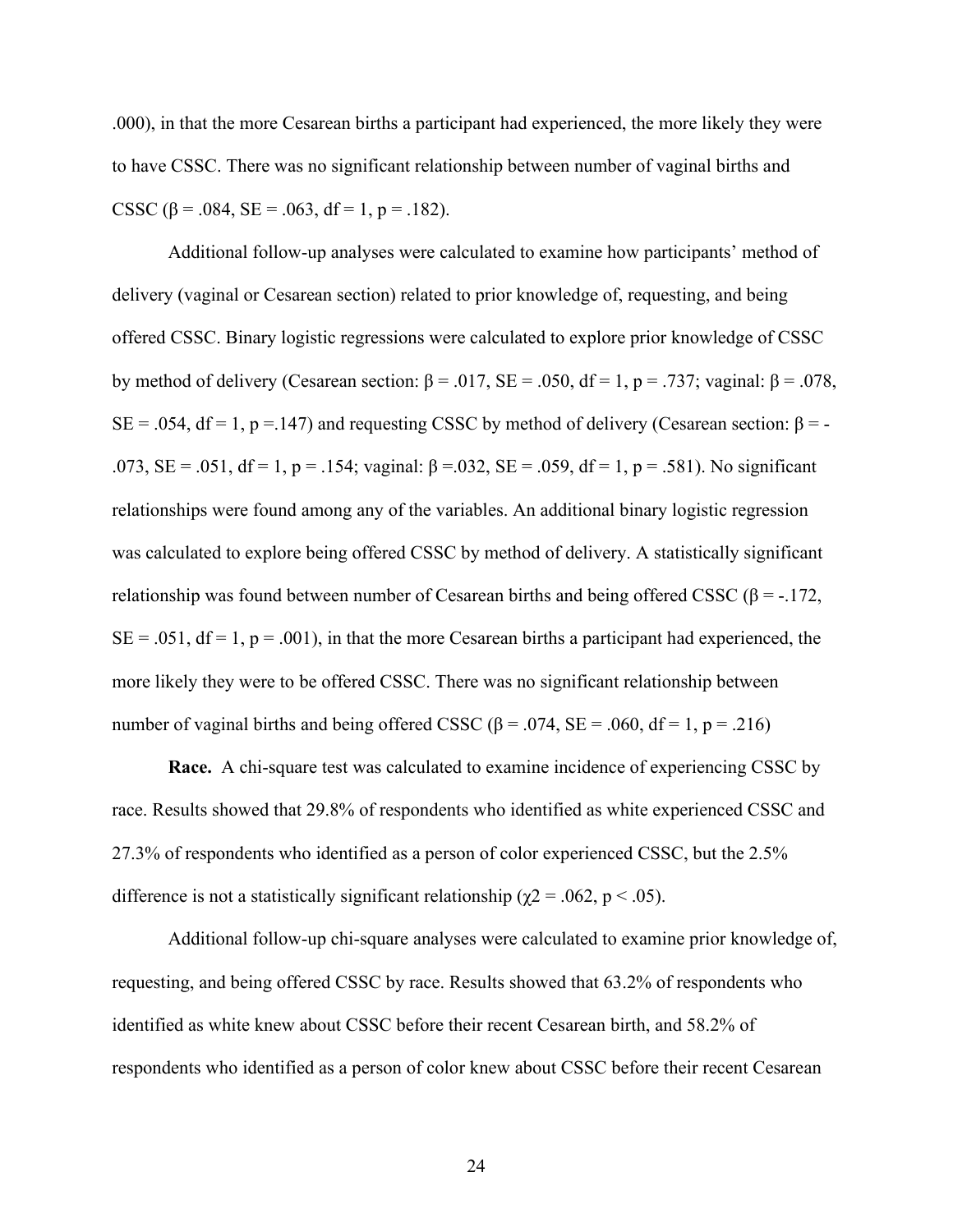birth, but the 5% difference is not a statistically significant relationship ( $\chi$ 2 = 2.074, p < .05). For respondents that identified as a person of color and who reported knowing about CSSC, the most common answer for where they learned about CSSC was from social media. Respondents that identified as white most commonly answered that they learned about CSSC from an OBGYN.

With requesting CSSC, there was not a statistically significant relationship ( $\chi$ 2 = 1.213, p < .05) in the 5% difference between respondents who identified as a person of color (28.2% requested CSSC) and respondents who identified as white (31.8% requested CSSC). Results showed that 31.9% of respondents who identified as white were offered CSSC by birthing staff and 30.5% of respondents who identified as a person of color were offered CSSC by birthing staff, but the 1.4% difference is not a statistically significant relationship ( $\chi$ 2 = .174, p < .05).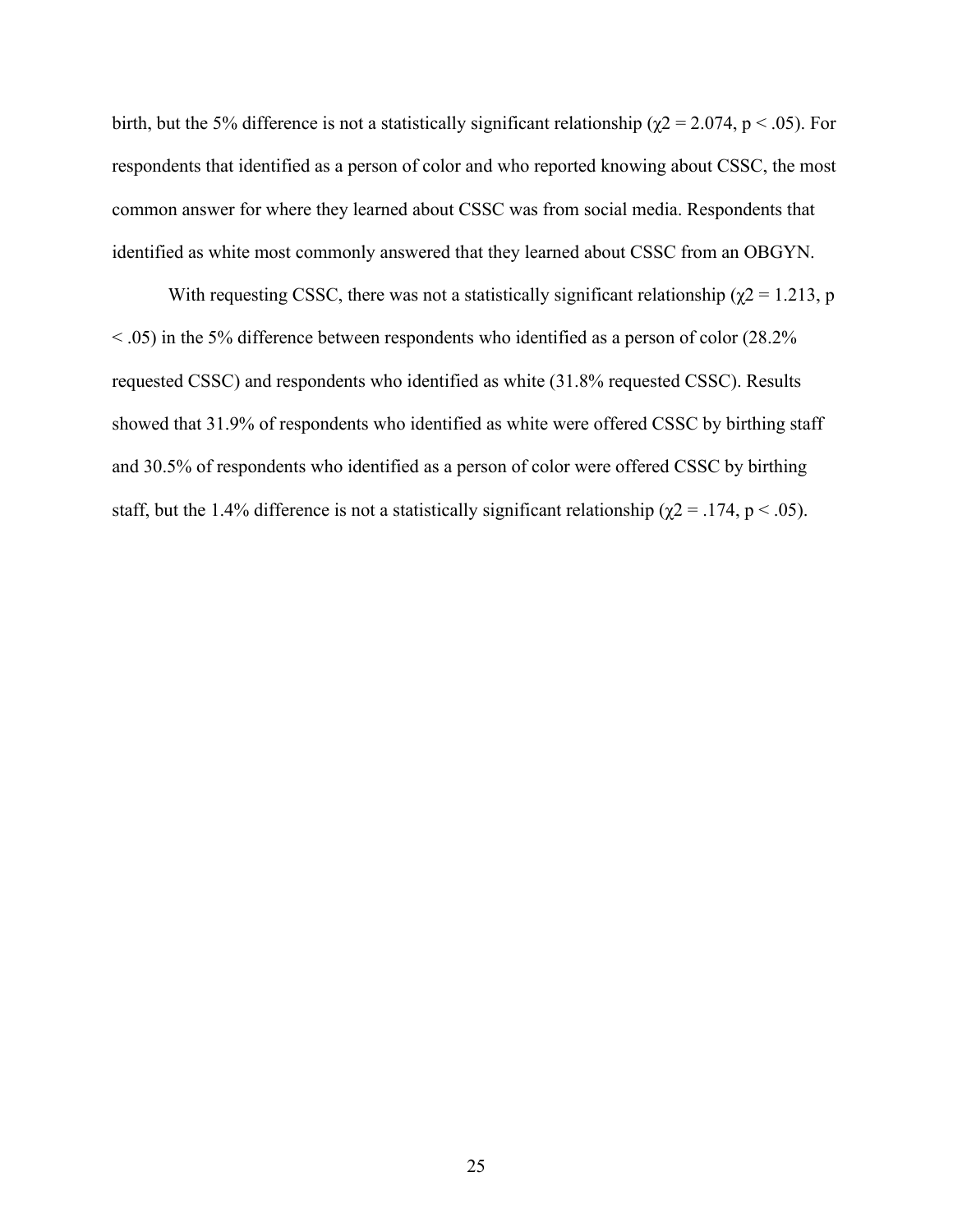#### **DISCUSSION**

This study examined the practice of skin-to-skin contact between a mother and child immediately after a Cesarean birth. The study assessed the incidence of Cesarean skin-to-skin contact (CSSC), as well as maternal characteristics of age, education, number of births, and race in order to compare differences in accessibility to the experience. The results found statistically significant differences in incidence of CSSC when a Cesarean section was planned compared to an emergency surgery. There were significant differences in CSSC occurrence based on the region of the United States where the participant gave birth as well. The study also found significant predictors of CSSC based on previous Cesarean section births, education level, and maternal age. In this section, the study results will be discussed as they relate to the following research questions:

1. Do women report being offered CSSC by care providers?

2. What is the prevalence of Cesarean skin-to-skin contact after a child's birth among mothers in operating rooms among women in the U.S.?

3. Are there statistically significant associations between CSSC, age, education, number of births, and race among women in the U.S. who had a Cesarean section over the past ten years?

#### **Incidence of Cesarean Skin-to-Skin Contact (CSSC)**

The first research question asked if women report being offered CSSC by their care providers, and this is the only known study to examine this. The study found that only 31.7% of participants were offered CSSC during their most recent Cesarean birth. The study also found significant differences in who was offered CSSC. Participants who had a high school education were significantly less likely to be offered CSSC than those with a Bachelor's or Master's degree. Women having their first Cesarean section birth were less likely to be offered CSSC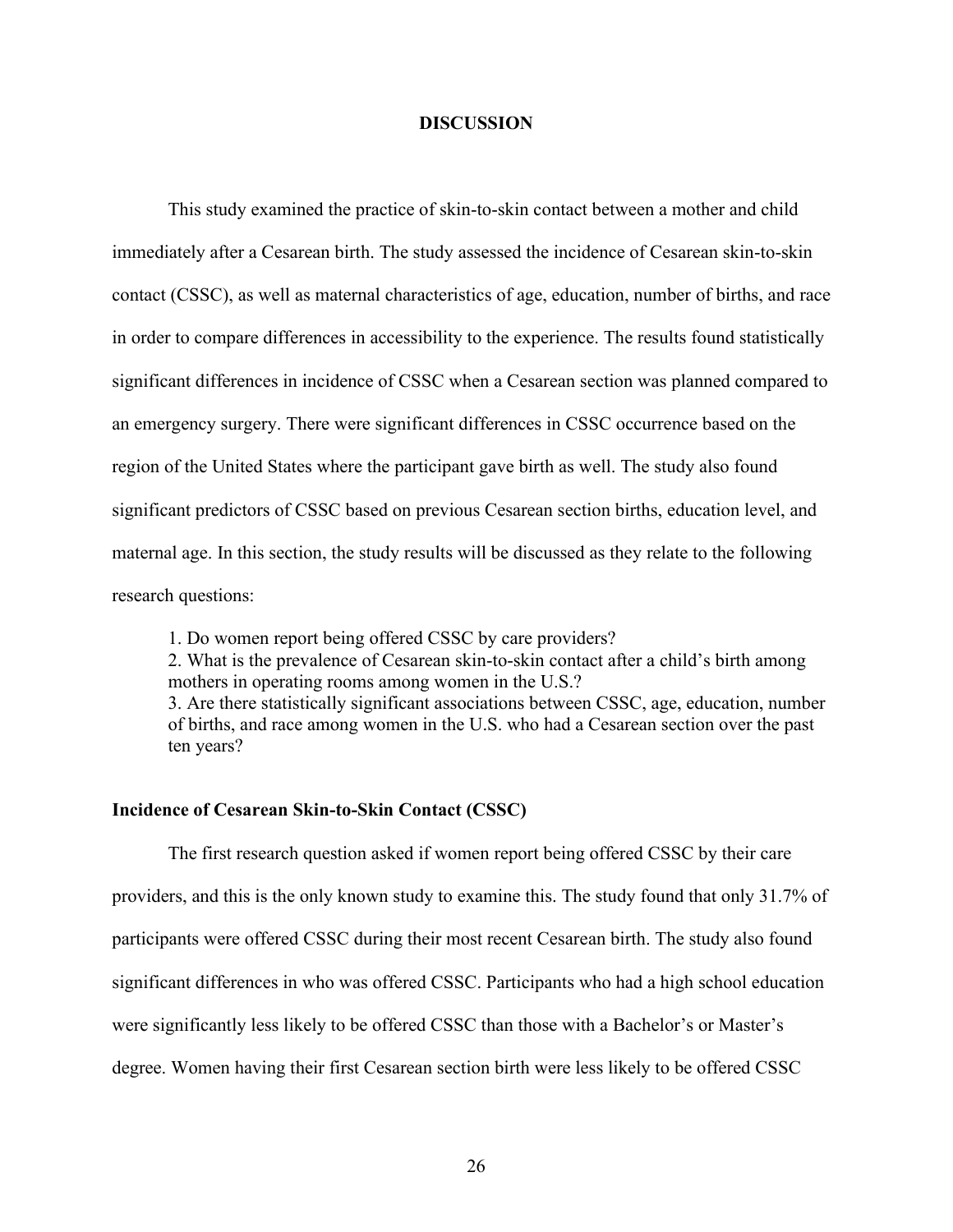(28.0%) compared to women having their second (35.7%) or third Cesarean birth (37.5%). Further, women of color were offered CSSC less often (27.3%) than white women (32.5%), though the results were not significant. These differences are important because they show that CSSC is not being offered as often to certain groups of people, which may be at least in part due to personal bias.

The second research question asked about the prevalence of CSSC. While the many benefits of skin-to-skin contact are well-documented and studied, CSSC is not the standard in most studied facilities (Balatero et al., 2019; Koopman et al., 2016), and many infants are separated from their mother without any evidence to show a need because it is what has traditionally been done (Crenshaw, 2014; Koopman et al., 2016). A recent survey. found that CSSC is happening regularly in about half of hospitals across the U.S (CDC, 2020), but the current study is the first known study to look at incidence of CSSC among individuals. This study found that only 29.7% of respondents actually experienced CSSC. Of the respondents that knew about CSSC, 83.2% said they were planning to experience it with their most recent Cesarean birth. However, less than half of those planning on CSSC actually got to experience it (47.6%), so while patient knowledge may be a factor in experiencing CSSC, it does not seem to be the largest barrier to the experience. Further, 90.3% of all respondents that did not have CSSC said they would have been interested in having the experience. This shows that there is a large disparity in the number of women who desire CSSC and those who actually experience CSSC. These results suggest that CSSC should be a birth option that is more available and explicitly offered to all medically-stable women having a Cesarean section, in order to close the gap between women who want CSSC and women who experience CSSC.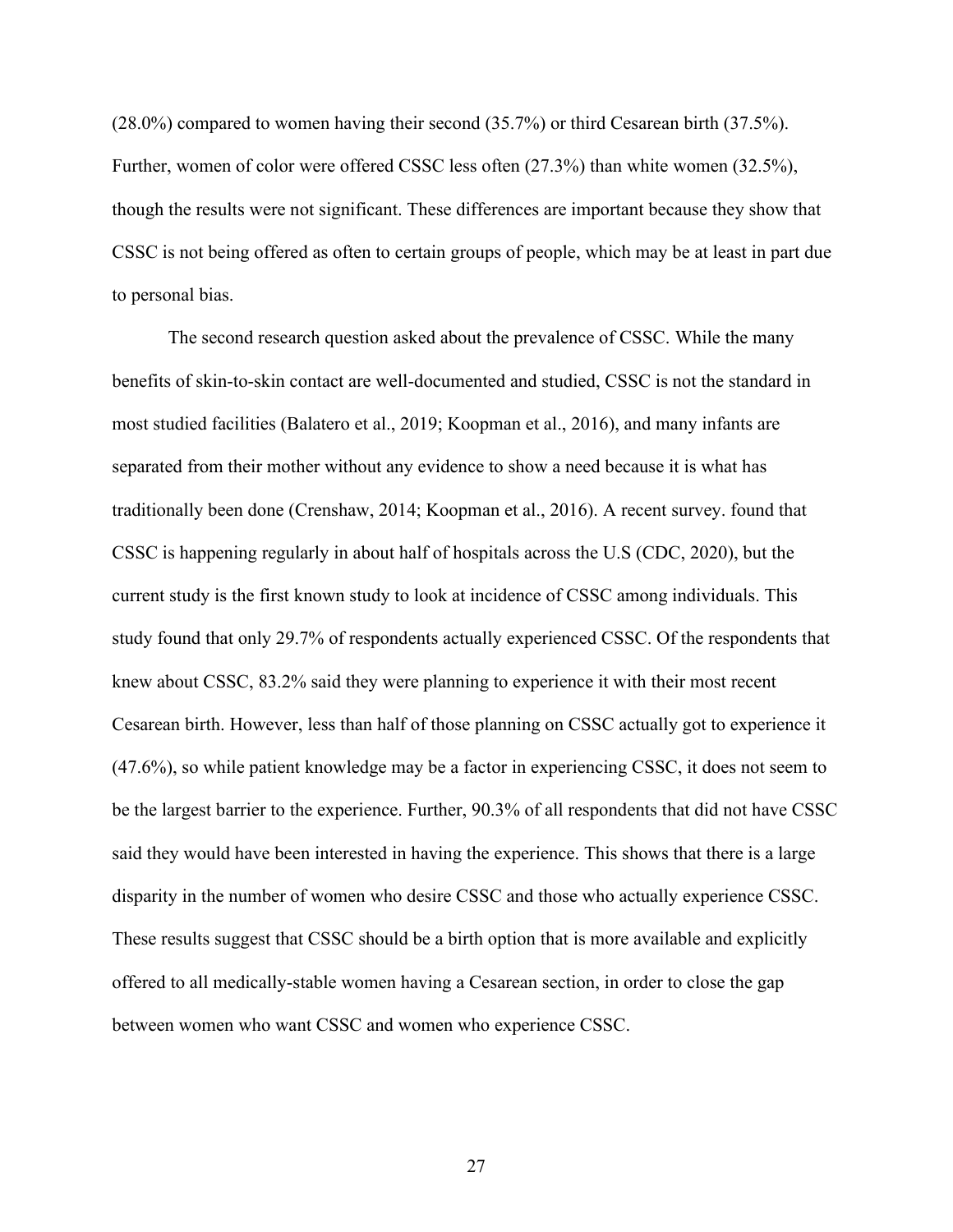The results of the study found that when a Cesarean section birth was planned or scheduled in advance, participants were significantly more likely to request CSSC, more likely to be offered CSSC by birthing staff members, and more likely to experience CSSC. An emergency Cesarean section birth is more likely to involve medical risks involving the mother or child, which research has shown is a substantial barrier to CSSC (Koopman et al., 2016; Walker & Thornton, 2018). Further, women having an unplanned Cesarean section have increased sedation compared to those having a scheduled Cesarean birth, which is also a barrier to CSSC (Bavaro et al., 2016).

Participants who had a Cesarean birth in the Midwest and South regions of the United States were significantly more likely to experience CSSC than participants who had a Cesarean birth in the West (participants in the Northeast did not differ significantly from other regions). This could be evidence of CSSC being a more popular birth trend in certain regions of the country, or could be due to differences in birth option knowledge, or in provider preferences in birth practices.

#### **CSSC by Maternal Characteristics**

The third and final research question asked about associations between CSSC and the maternal characteristics of age, education, number of births, and race among women in the U.S. These findings show that CSSC is significantly more likely to be experienced by certain groups of people. With the exception of medical challenges, there should not be any significant differences in who has access to and who gets to experience CSSC.

**Age.** This study is the first known to examine age and CSSC, but previous research has shown that Cesarean birth incidence generally increases with age (Osterman et al., 2022).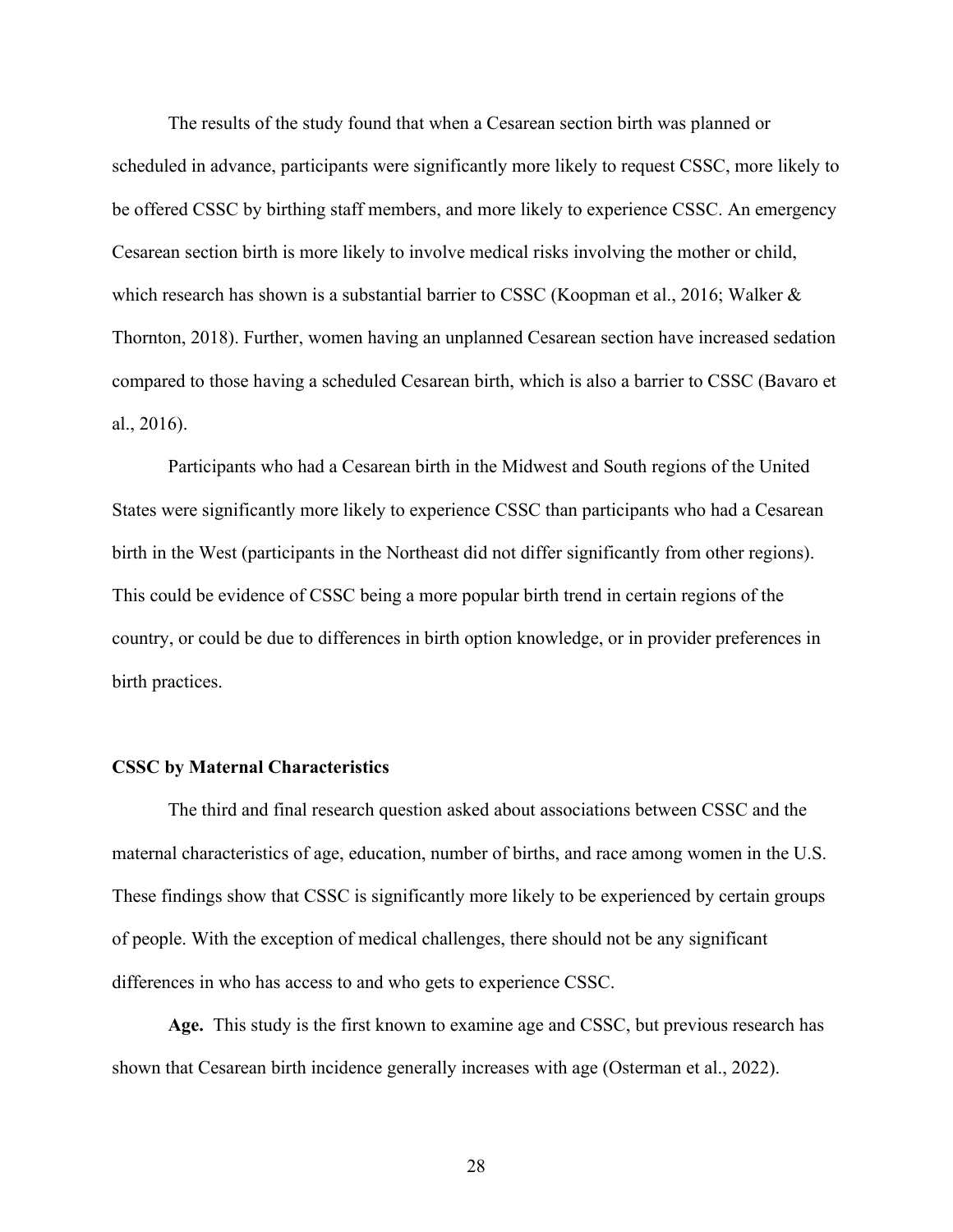Cesarean birth rates to mothers age 40 and over are double the rate of Cesarean births of mothers age 20 and under (Osterman et al., 2022). The results of the study found that the older a participant at the time of their Cesarean birth, the more likely they were to have previous knowledge of CSSC, to request, to be offered, and to experience CSSC. This could likely be due in part because the percentage of low-risk Cesarean births also increases with age (Martin et al., 2021a; Osterman et al., 2022). This study finding is important because it highlights that younger participants do not have access to experiencing CSSC as often as older participants, yet 90.9% of participants age 24 and under who did not have CSSC said that they would have interested in having the experience. As long as it is medically possible, mothers of all ages should be able to experience CSSC.

**Education.** This is the first known study to examine education and CSSC, but previous research has shown that 54% of all births are to mothers who have a high school diploma, some college, or an Associate degree, and only 34% of births are to mothers who have a Bachelor's degree or higher (Martin et al., 2021a; Osterman, 2022). The current study found that mothers with Bachelor's degrees or higher were significantly more likely to know about and experience CSSC, even though their education levels do not represent the majority of mothers. Similarly, mothers with Bachelor's or Master's degrees were significantly more likely to be offered CSSC. The researcher had hypothesized that knowledge of CSSC might be more common among those with college experience due to learning about skin-to-skin contact in postsecondary education courses, but the results do not support that hypothesis. Only 1.8% of survey respondents reported learning about CSSC from a teacher or professor, which was the least common response  $(n = 41)$ except for learning about it from a podcast ( $n = 39$ ). Yet, study results found that respondents were significantly more likely to have heard about CSSC if they had a Bachelor's degree or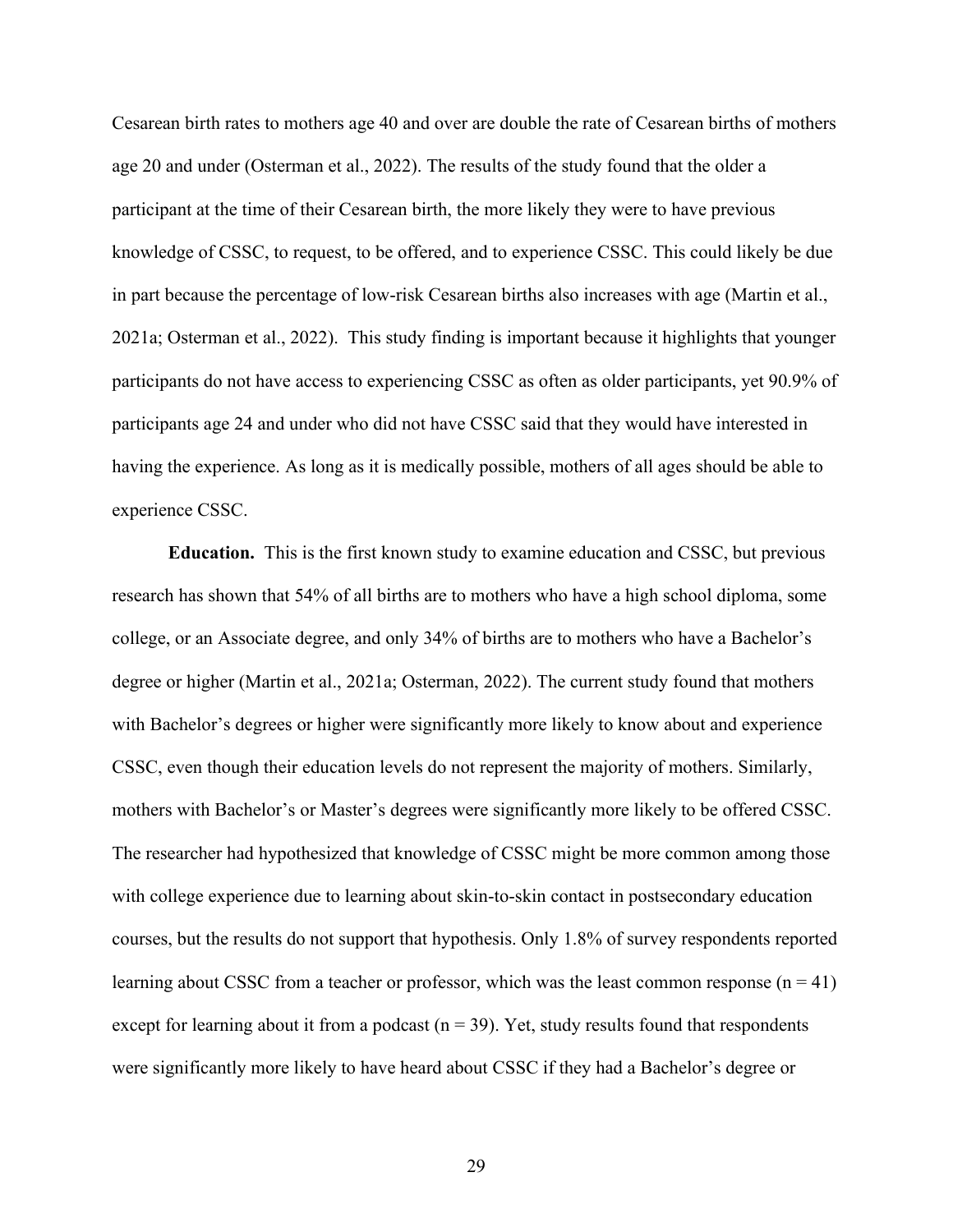higher compared to participants that had some college, but no degree, or a high school diploma/GED. This may warrant further study to explain these results.

Further analysis found that respondents were significantly more likely to have been offered CSSC by birthing staff if they had a Bachelor's or Master's degree (but not a Doctorate/Professional degree) when compared to respondents with a high school diploma/GED. Similarly, respondents were significantly more likely to have CSSC if they had a college degree when compared to those with a high school diploma/GED. This could be because research has shown that higher education levels are related to higher rates of elective, repeat Cesarean sections (Gilbert et al., 2010), which would go along with the current study's results that found planned Cesarean births were significantly more likely to have CSSC. In addition, research has also shown that educational bias, or educationism, which includes negative feelings, attitudes, and actions towards people who are less educated, exists in our society, even though it is not commonly acknowledged (Kuppens et al., 2018). People with higher education often cite personal characteristics as the reason for the life circumstances of people with less education, but do not blame the individual when discussing people with similar or higher levels of education (Kuppens et al., 2018). This is important because hospital birthing staff positions almost always require college education, and therefore, educationism could help to explain some of the results in this area. Further, because a majority of all births are to mothers that do not have a Bachelor's degree or higher, these results are important to try to make CSSC more available for more mothers.

**Number of births.** This is the first known study to examine CSSC by number of births, but previous research has shown that in 2020, 22% of Cesarean section births were to mothers who were having a Cesarean section for the first time (Osterman et al., 2022). Study results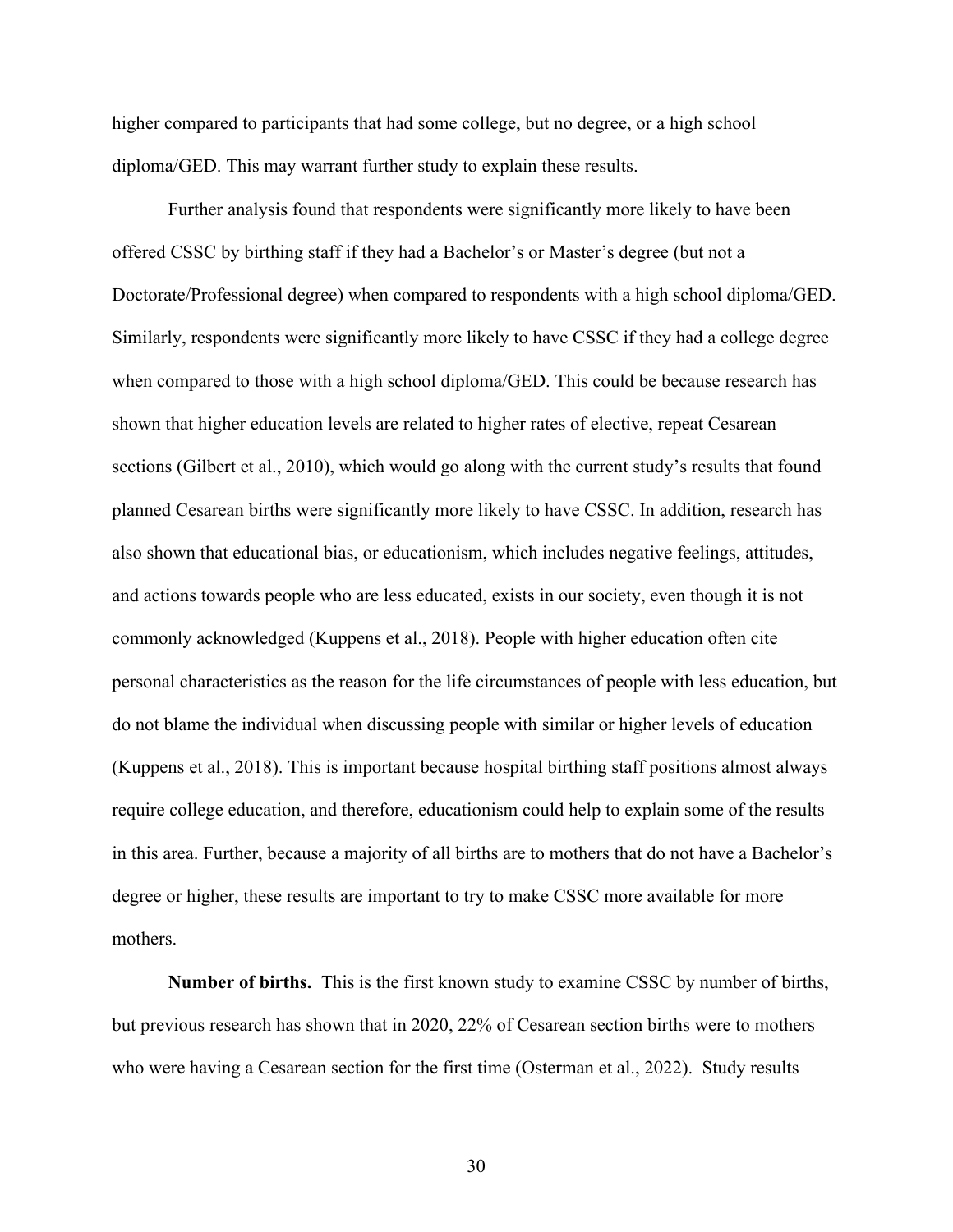found that the more Cesarean births a participant had experienced, the more likely they were to be offered and to experience CSSC. There was not a significant relationship between number of vaginal births and CSSC. Again, these results are likely related to the study findings that a planned Cesarean section birth was significantly more likely to include CSSC than an emergency Cesarean section, as a scheduled surgery is more likely to involve fewer medical risks for both the mother and her infant (Salim & Shalev, 2010; Walker & Thornton, 2018). In this study, emergency Cesarean births were the case with 71.9% of mothers who had a Cesarean birth for the first time, compared to only 19.6% for mothers who had their second Cesarean birth, and 13.0% of mothers who had their third Cesarean birth. These results are important because a first birth experience could likely influence many future health, family, and birth outcomes. An initial Cesarean birth often means that future births will also be via Cesarean section, as the rate of vaginal births after a Cesarean section is about 13% in the U.S. (Osterman, 2020). In a recent qualitative study, many of the participants that experienced CSSC mentioned that they wished they could have had CSSC during previous Cesarean section births (Machold et al., 2021). So again, the goal should be to allow as many mothers as possible the opportunity to experience CSSC as long as medically possible.

**Race.** No statistically significant results were found between race and CSSC because there was not enough variability and representativeness in the study sample. The study results showed that CSSC was known, requested, offered, and experienced to participants who identified as women of color less often than to participants who identified as white, although the results were not significant. Due to a lack of overall racial diversity in the sample and small numbers in racial subsamples, differences between women of color and white women were examined to explain trends in experiences. However, it is recognized that in general, grouping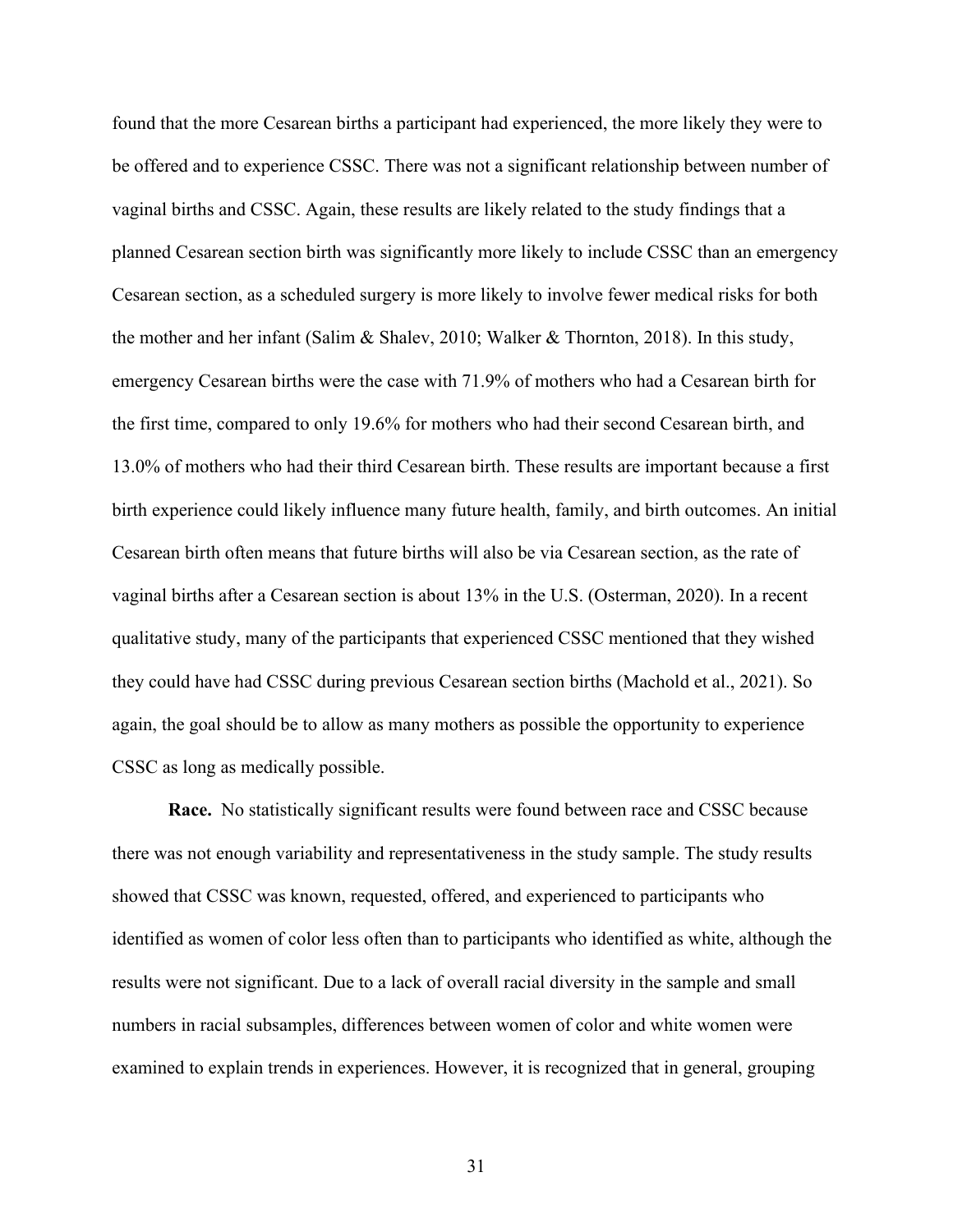participants together as people of color in a single racial group is not helpful and can be harmful. The issue is further discussed in the limitations section.

Previous research has shown that healthcare workers have cultural stereotypes that may prevent them from offering skin-to-skin to some women, which might help to explain the slight (yet non-significant given statistical power) differences in receiving CSSC reported in this study (Finigan & Long, 2014; Koopman et al., 2016). The findings that women of color heard about CSSC from social media more often than they heard about it from an OBGYN (which was the top response for where white women had heard about CSSC), midwife, or nurse, suggests that women of color are not getting information about birth options from their healthcare providers as often as white women. It is known that racial bias exists in healthcare, and that has resulted in negative experiences for women of color going though childbirth (Altman et al., 2019; Janevic et al., 2020; McLemore, 2018). According to research from the CDC, Black and American Indian/Alaska Native women were significantly more likely to have a pregnancy-related death than white, Asian/Pacific Islander, and Hispanic women (Petersen et al., 2019). Black women specifically are 3.55 times more likely to have a maternal death than white women (Hardeman et al., 2020; Howell, 2019; MacDorman et al., 2021). Black women have been more at risk for pregnancy-related death since the time that maternal mortality was first tracked and recorded (Bridges, 2020). Racial stereotypes and implicit bias have been shown through research to be likely contributing factors to this higher risk, because a majority of maternal deaths are preventable (Hardeman et al., 2020; Saluja & Bryant, 2021). Specifically, research has shown that health care providers often fail to recognize and act on the pain of Black women, which can result in negative outcomes in treatments and health management (Saluja & Bryant, 2021).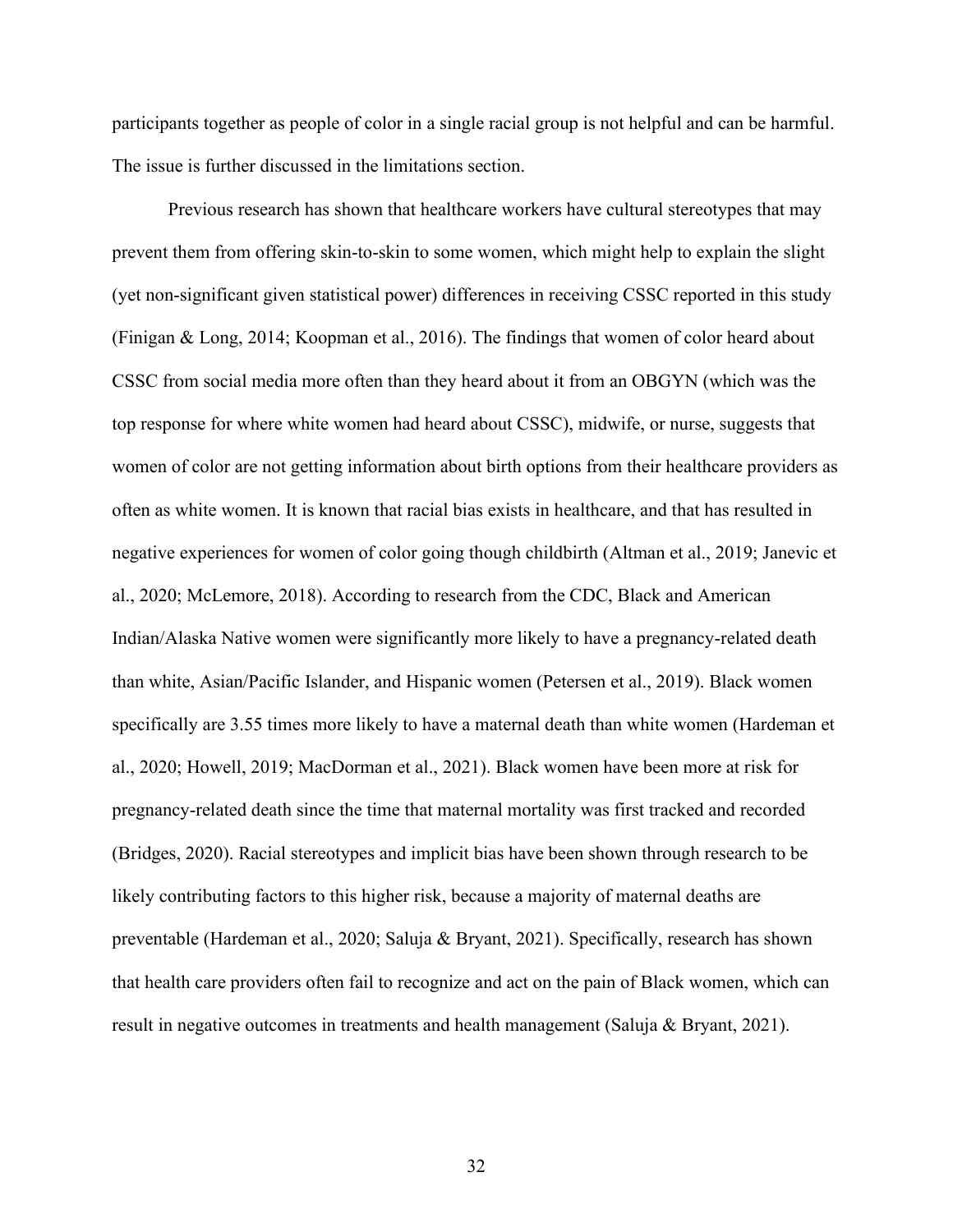Differences in maternal outcomes by race have become a public health issue that needs further research to improve outcomes and save lives (Jain et al., 2018).

#### **Implications**

For the past 10 years, skin-to-skin contact immediately after birth has been the recommendation of the American Academy of Pediatrics (2012) and the World Health Organization (2009). There is evidence that skin-to-skin contact leads to better opportunities for connection, breastfeeding, and communication, as well as physiological and psychological benefits for mothers and their infants (Gupta et al., 2021; Jolien & Yves, 2018; Jones & Santamaria, 2018; Kahalon et al., 2021; Koopman et al., 2016; Posthuma et al., 2017; Velandia et al., 2010; Zauderer & Goldman, 2012). Separating infants after birth can even negatively affect their brain development and can delay bonding (Bergman & Bergman, 2013; Crenshaw, 2014; Moore et al., 2012).

However, this current study found that less than 30% of respondents experienced CSSC during their most recent Cesarean birth, much less often than participants reported that they would have liked it to happen. This study found that personal barriers to CSSC may be younger age, lacking a college degree, and not having previous Cesarean birth experience. Study results suggest that institutional barriers to CSSC may include racism and educationism. Past research has found that environmental risks, equipment logistics, staff support, and general knowledge are also common barriers to CSSC occurrence (Balatero et al., 2019; Carmichael & Matulionis, 2014; Koopman et al., 2016).

In 2020, the rate of low-risk Cesarean sections increased significantly (Martin et al., 2021b). The only actual risk of CSSC appears to be infant safety. This risk could be overcome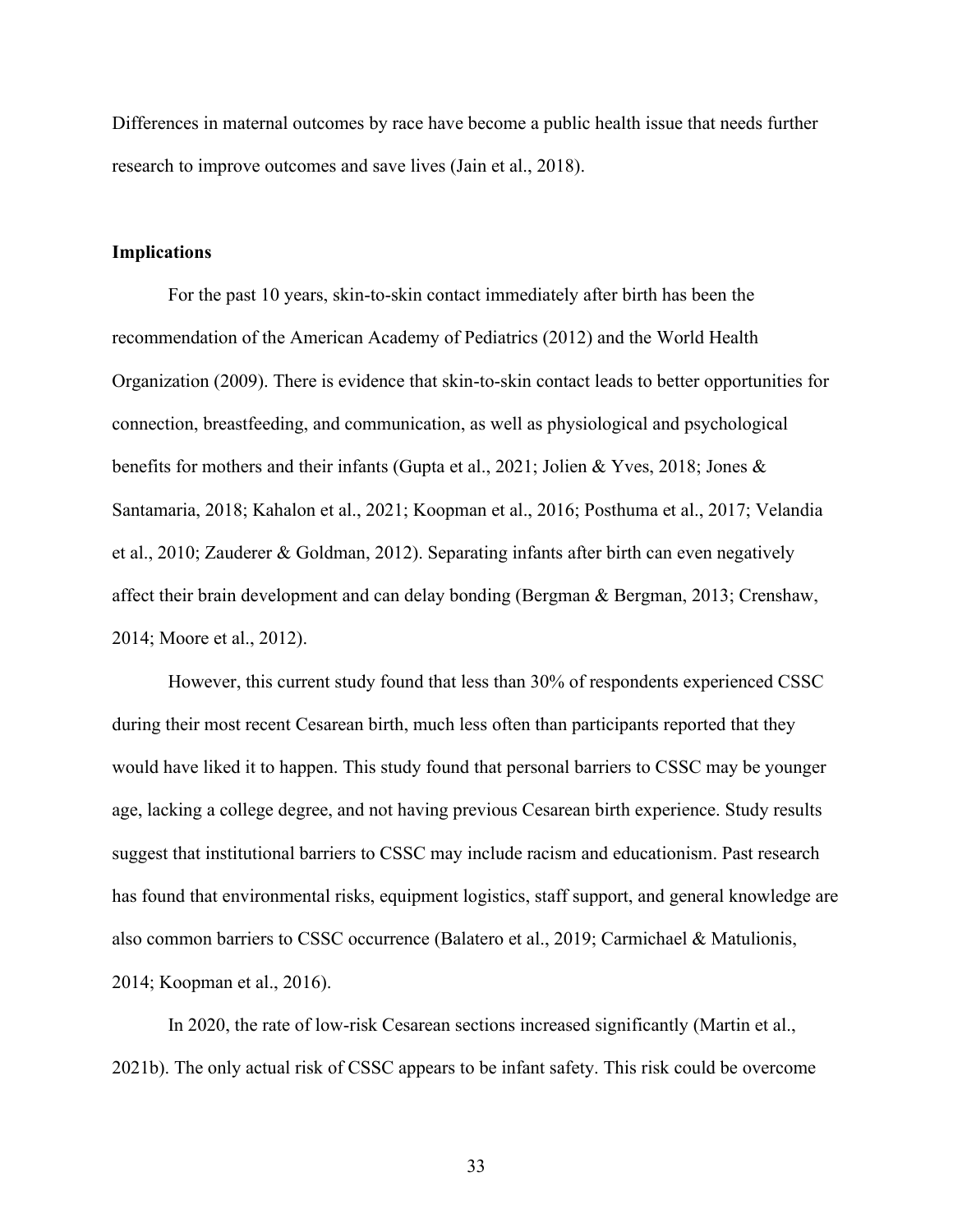with many possible solutions. First, a mother's birth partner could be given the role of watching that the infant is securely positioned on its mother's chest and could be available to stabilize or hold the infant if necessary. This would be completely cost free and would include the birth partner in creating connections and bonding. The nurse assigned to the infant's care could also supervise CSSC for infant safety if a birth partner was unavailable or unable to supervise CSSC.

CSSC can happen in all hospitals with teamwork, communication, and some procedural adjustments (Tillett, 2015). Getting healthcare provider teams all in agreement with this new practice and change from tradition appears to be an important facilitating factor in making CSSC actually happen (Koopman et al., 2016; Smith et al., 2008). As the current study showed that OBGYNs were the most commonly reported source for hearing about CSSC, health care providers can have a large influence on not only the incidence of CSSC, but patient knowledge as well. However, because OBGYNs were not the most commonly reported source of knowledge about CSSC for women of color, healthcare providers need to be sure that they are providing knowledge of birth options equally to all their patients.

Some hospitals that have standardized CSSC have found success with healthcare providers and staff attending educational sessions and in-service trainings, reading research on the topic, watching YouTube videos, and practicing simulated delivery situations (Carmichael & Matulionis, 2014; Dudas et al., 2016; Grassley & Jones, 2014; Magee et al., 2014; Wagner et al., 2018). Patient knowledge of CSSC can be increased through birth/parent education classes, and community marketing campaigns (Magee et al., 2014; Wagner et al., 2018). Other studies have found that hospitals that had one nurse assigned to the care of the newborn were most able to help facilitate skin-to-skin contact (Balatero et al., 2019; Dudas et al., 2016). Further, one study found success continuing CSSC as standard practice in their hospital by making documentation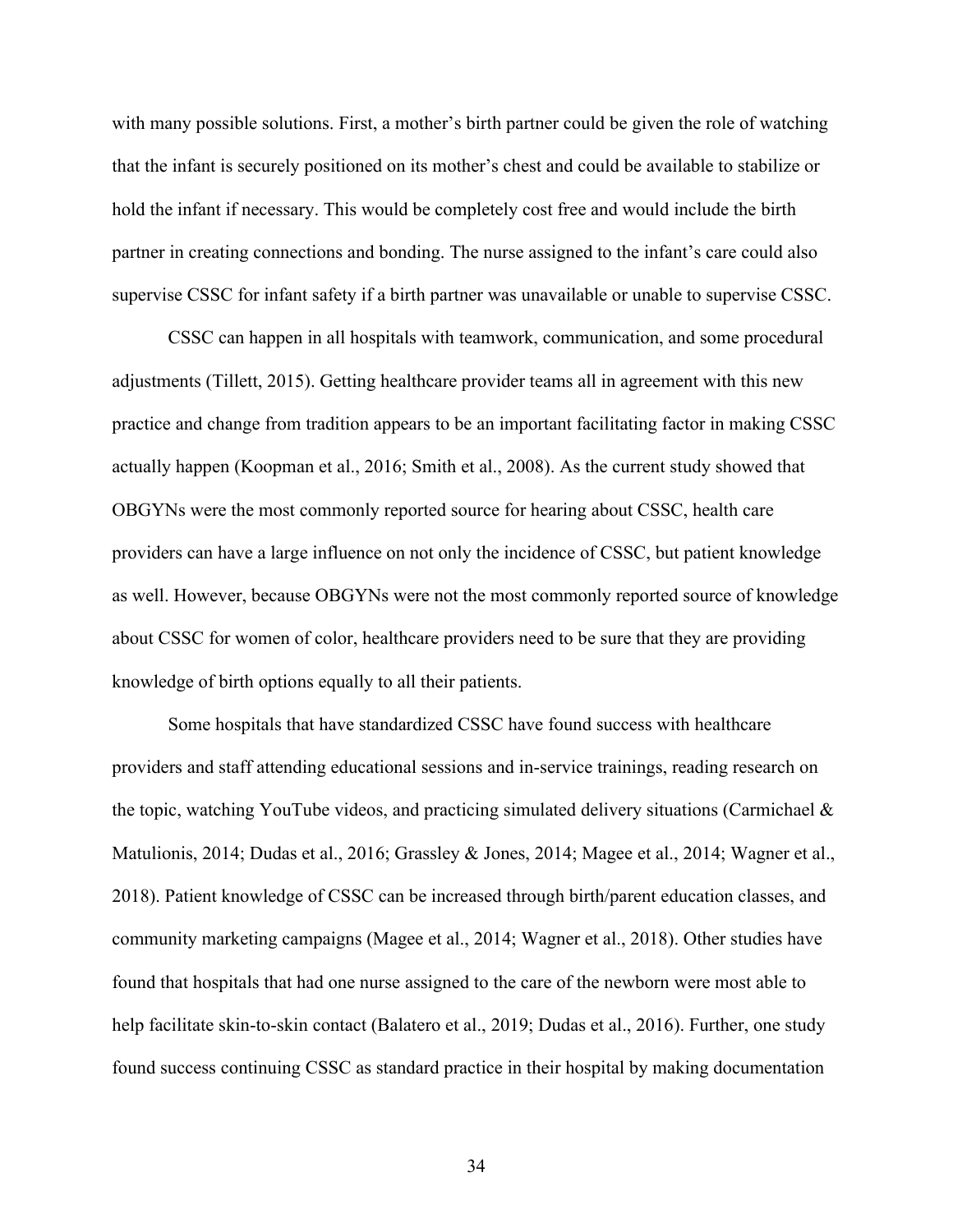of the experience, or lack thereof, something that was a required part of patient records (Grassley & Jones, 2014). This simple addition to patient documentation could also be a way to combat implicit personal biases that may be barriers to CSSC.

#### **Limitations**

One of the biggest limitations of this study was a lack of the sample's variability and representativeness with race. With the sample being overwhelmingly non-Hispanic white participants, the researcher was unable to find significant results by race, even though differences did exist when examining the descriptive statistics. With a more racially diverse and representative sample, the researcher believes the differences in being offered CSSC and experiencing CSSC would have been statistically significant, and it was the lack of variability in the sample that prevented a significant comparison. Also, grouping people statistically into a monolithic racial group as people of color is often problematic, unhelpful, and potentially harmful. However, for this study, that grouping was done to describe a possible trend in general racial bias overall. As academic research has sometimes been used in the past to perpetuate racism, a very impersonal survey from a privileged, white woman was likely a barrier to a more diverse sample group of people being motivated to participate.

Another limitation is that the survey was only available to members of Facebook groups for moms and my own personal contacts. A potential participant would have to have internet access, a Facebook account, and be a member of a Mom Facebook group in order to find out about this survey. This means that many women who have had a Cesarean birth did not even know about the survey to participate. Therefore, the results can only apply to the sample of participants and cannot be applied to all women who have had Cesarean section births.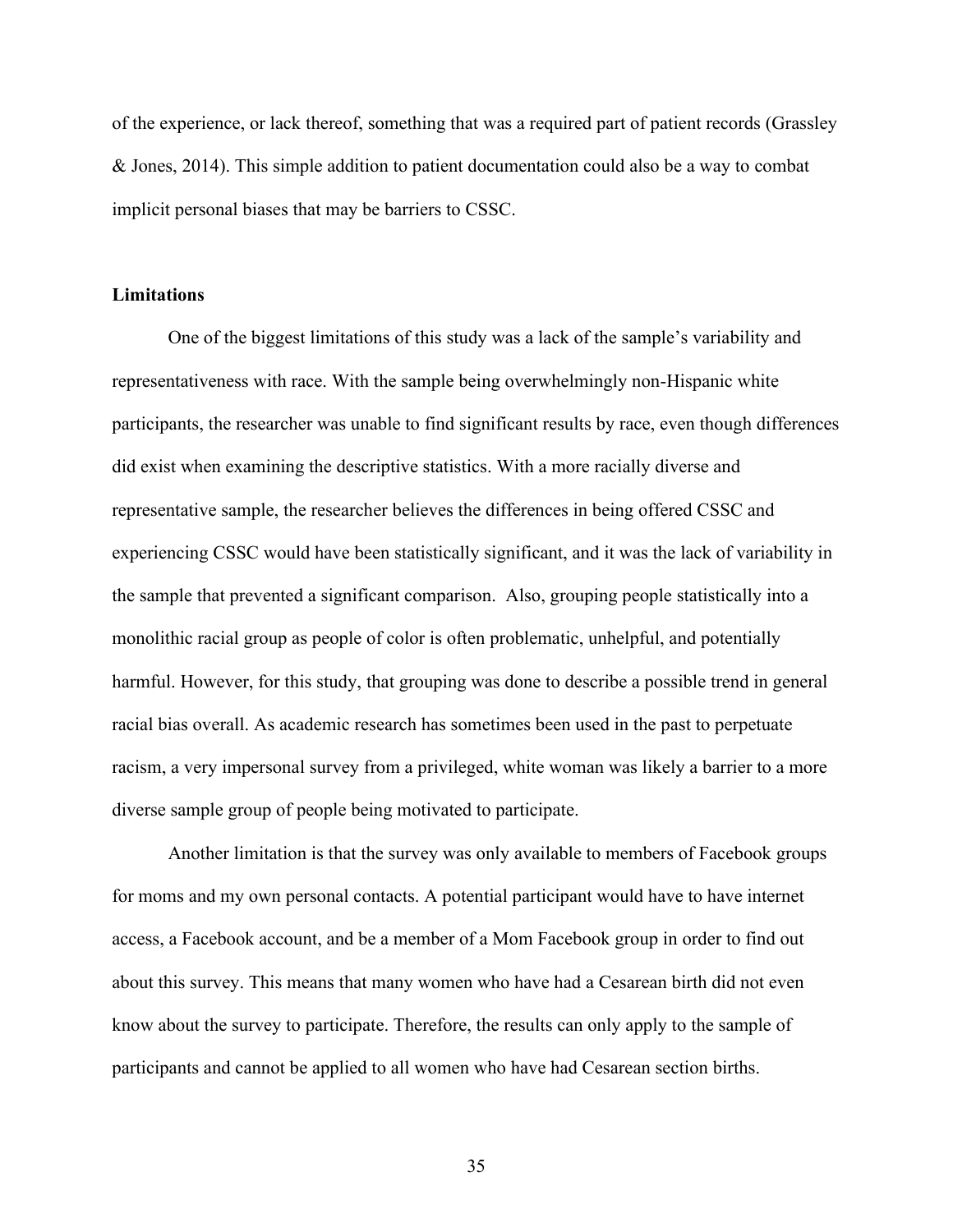It could also be a possibility that due to a large sample size and given the analyses used, there were Type 1 errors in the significant results. Finally, the number of participants who reported that they had requested CSSC  $(n = 730, 31.4\%)$  and who reported that they were offered CSSC  $(n = 737, 31.7%)$  is so similar that it calls into question whether those survey questions were fully understood by participants.

#### **Future Directions**

Future research in this area would greatly benefit from obtaining a more ethnically and racially diverse sample in order to be able to make valid comparisons and better speak to the potentially differential experiences had by racialized women. Making more personal contact with participants would be a future strategy to obtain a more representative sample group. While the researcher had hoped this study would help to shed light on the issue of racial bias in maternal choice and care in order to help identify an area for improvement, the hope is now that this study can be a starting point for future research that will further the cause for improvement and change in maternal health and birth satisfaction.

The results of where participants reported that they learned about CSSC were surprising, and future research would benefit from further study in the area of how information about birth options and practices are dispersed and disseminated. It was especially interesting to learn that social media was the most reported way that women of color learned about CSSC, and the second most mentioned way that all women in the study learned about CSSC. Future research could benefit from learning more about health, pregnancy, and birth information that is shared online and through social media, and how that impacts birth experiences and outcomes.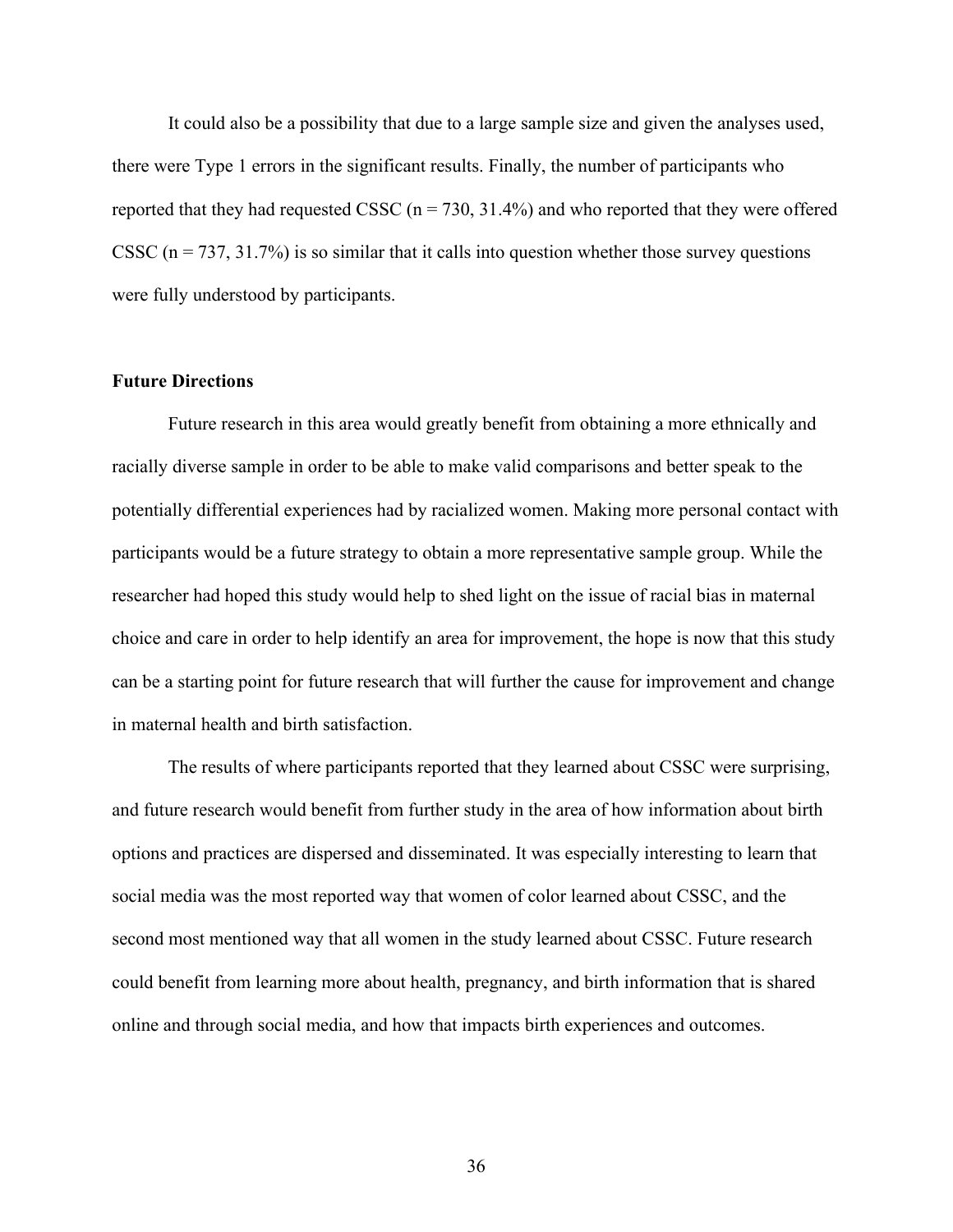It would be helpful to further understand why women in the West of the United States are less likely to know about and experience CSSC. Further research could be directed towards looking at patient knowledge, provider attitudes, and hospital policies throughout the country to determine why these differences exist.

## **Conclusion**

This study explored the incidence of Cesarean skin-to-skin contact (CSSC) in the operating room, and examined influencing maternal characteristics of age, education, race, and number of births. Information about where CSSC is occurring in the U.S., patient wishes and desires, and how information about CSSC has been obtained can hopefully help to inform and influence an increase in overall rates of CSSC. Results on older age, higher education, and previous Cesarean births having associations with CSSC, as well as other results from the study, will hopefully promote future research to make CSSC possible for more groups of people. Lack of ethnic and racial diversity in the sample highlights the need for more research in this area to create more positive health outcomes and options for all women.

Women are significantly more likely to be disappointed with the experience of Cesarean section birth compared to a vaginal birth (Burcher et al., 2016). However, previous research has found that CSSC improves health, psychological, and emotional outcomes for both mothers and infants, and can improve the overall Cesarean birth experience. We know CSSC can be implemented rather easily with updates to policy and practice. The current study suggests that most women want to experience CSSC when having a Cesarean section birth. Patient wishes and positive outcomes should guide health practitioners and providers in their practice. Healthcare providers and policy makers need to break down the personal, institutional, and policy barriers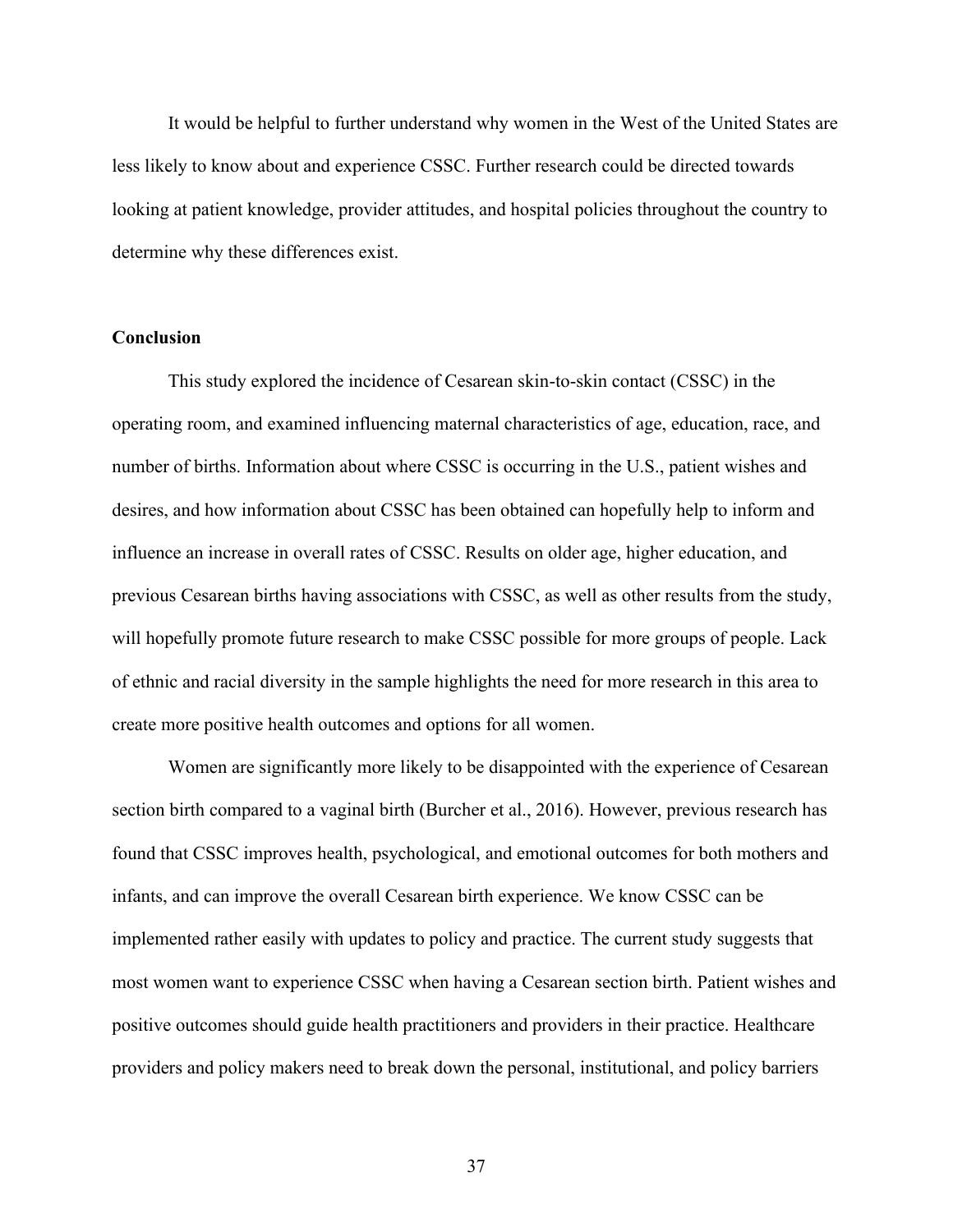that are preventing this practice so that all women having a Cesarean section birth can be given the option of experiencing CSSC.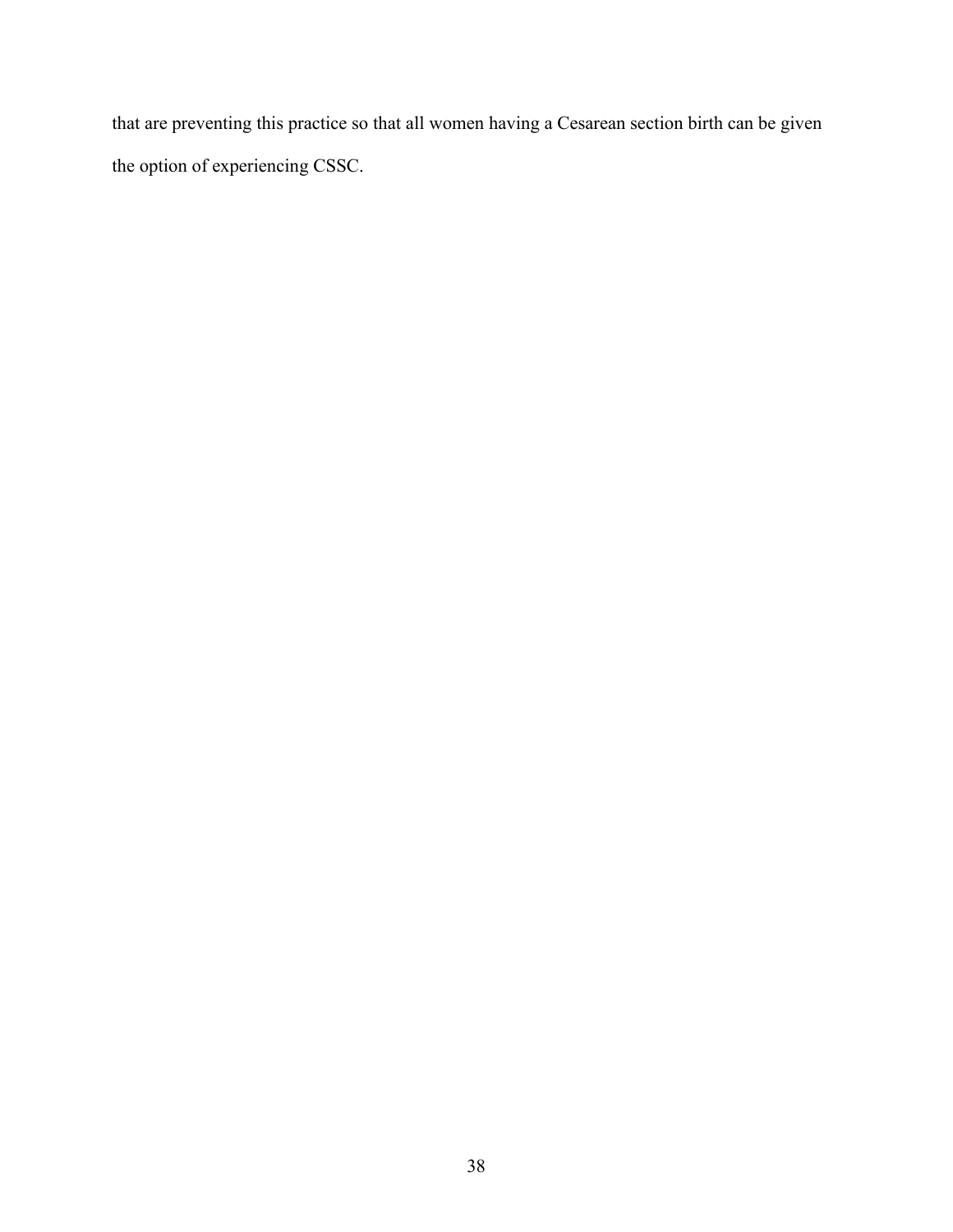#### **REFERENCES**

- Allen, J., Parratt, J. A., Rolfe, M. I., Hastie, C. R., Saxton, A., & Fahy, K. M. (2019). Immediate, uninterrupted skin-to-skin contact and breastfeeding after birth: A cross-sectional electronic survey. *Midwifery*, *79*, 102535. https://doi.org/10.1016/j.midw.2019.102535
- Altman, M. R., Oseguera, T., McLemore, M. R., Kantrowitz-Gordon, I., Franck, L. S., & Lyndon, A. (2019). Information and power: Women of color's experiences interacting with health care providers in pregnancy and birth. *Social Science & Medicine, 238*(112491).<https://doi.org/10.1016/j.socscimed.2019.112491>
- American Academy of Pediatrics. (2012). Breastfeeding and the use of human milk. *Pediatrics*, *129*(3), 827–841. https://doi.org/10.1542/peds.2011-3552
- Balatero, J.S., Spilker, A.F., & McNiesh, S.G. (2019). Barriers to skin-to-skin contact after Cesarean birth. *MCN: The American Journal of Maternal/Child Nursing, 44*(3), 137-143. https://doi.org/10.1097/NMC.00000000000000521
- Bavaro, J. B., Mendoza, J. L., McCarthy, R. J., Toledo, P., & Bauchat, J. R. (2016). Maternal sedation during scheduled versus unscheduled cesarean delivery: Implications for skinto-skin contact. *International Journal of Obstetric Anesthesia, 27*, 17–24. <https://doi.org/10.1016/j.ijoa.2016.06.003>
- Beiranvand, S., Valizadeh, F., Hosseinabadi, R., & Pournia, Y. (2014). The effects of skin-toskin contact on temperature and breastfeeding successfulness in full-term newborns after Cesarean delivery. *International Journal of Pediatrics*, *2014*, 846486. https://doi.org/10.1155/2014/846486
- Bergman, J. & Bergman, N. (2013). Whose choice? Advocating birthing practices according to baby's biological needs. *The Journal of Perinatal Education, 22*(1), 8-13. https://doi.org/10.1891/1058-1243.22.1.8
- Bier, J. A., Ferguson, A. E., Morales, Y., Liebling, J. A., Archer, D., Oh, W., & Vohr, B. R. (1996). Comparison of skin-to-skin contact with standard contact in low-birth-weight infants who are breast-fed. *Archives of Pediatrics & Adolescent Medicine*, *150*(12), 1265–1269. https://doi.org/10.1001/archpedi.1996.02170370043006
- Brady K., Bulpitt D., & Chiarelli C. (2014). An interprofessional quality improvement project to implement maternal/infant skin-to-skin contact during Cesarean delivery. *Journal of Obstetric, Gynecologic, and Neonatal Nursing: JOGNN, 43*(4):488-496. https://doi.org/10.1111/1552-6909.12469
- Bridges, K. M. (2020). Racial disparities in maternal mortality. *New York University Law Review, 95*(5), 1229–1318. https://www.nyulawreview.org/wpcontent/uploads/2020/11/NYULawReview-Volume-95-Issue-5-Bridges.pdf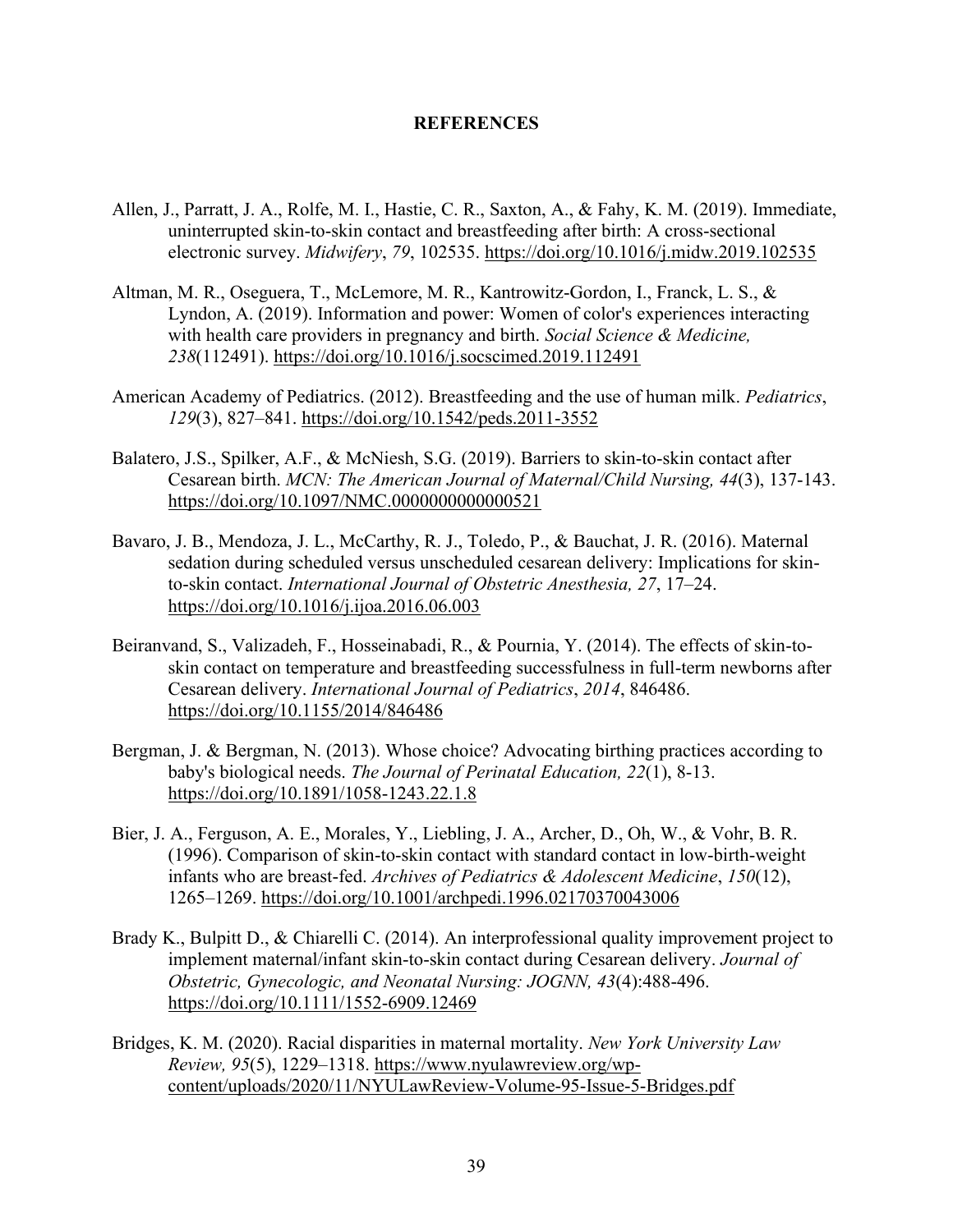- Bronsgeest, K., Wolters, V.E.R.A., Freeman, L.M., Te Pas, A.B., Kreijen,-Meinesz, J.H., & Boers, K.E. (2019). Short report: Post-operative wound infections after the gentle caesarean section. *European Journal of Obstetrics & Gynecology and Reproductive Biology, 241*, 131-132. https://doi.org/10.1016/j.ejogrb.2019.03.002
- Burcher, P., Cheyney, M. J., Li, K. N., Hushmendy, S., & Kiley, K. C. (2016). Cesarean birth regret and dissatisfaction: A qualitative approach. *Birth, 43*(4), 346–352. https://doi.org/10.1111/birt.12240
- Carmichael, A., & Matulionis, B. (2014). Implementing the Gentle C-Section: A birth experience more like a vaginal delivery [Poster Presentation]. *Journal of Obstetric, Gynecologic & Neonatal Nursing, 43*(Supplement 1), S13-S14. https://doi.org/10.1111/1552- 6909.12379
- Centers for Disease Control and Prevention. (2020). *Survey of maternity care practices in infant nutrition and care* (2018 National Results Report). https://www.cdc.gov/breastfeeding/data/mpinc/pdf/mPINC-national-report-h.pdf
- Cesaroni, G., Forastiere, F., & Perucci, C. A. (2008). Are Cesarean deliveries more likely for poorly educated parents? A brief report from Italy. *Birth*, *35*(3), 241–244. https://doi.org/10.1111/j.1523-536X.2008.00245.x
- Chateau, P.D., & Wiberg, B. (1977). Long-term effect on mother-infant behaviour of extra contact during the first hour post partum II. A follow-up at three months. *Acta Paediatrica, 66*, 145-151. https://doi.org/10.1111/j.1651-2227.1977.tb07826.x
- Crenshaw J. T. (2014). Healthy birth practice #6: Keep mother and baby together It's best for mother, baby, and breastfeeding. *The Journal of Perinatal Education, 23*(4), 211–217. <https://doi.org/10.1891/1058-1243.23.4.211>
- Deatsman, S., Vasilopoulos, T., & Rhoton-Vlasak, A. (2016). Age and fertility: A study on patient awareness. *JBRA Assisted Reproduction*, *20*(3), 99–106. https://doi.org/10.5935/1518-0557.20160024
- Dudas, L., Quinn, B., & Bealafed, L. (2016). Collaborative effort for a positive patient experience through Gentle Cesarean [Poster Presentation]. *Journal of Obstetric, Gynecologic & Neonatal Nursing, 45*(3), S11. https://doi.org/10.1016/j.jogn.2016.03.042
- Elsaharty, A., & McConachie, I. (2017). Skin to skin: A modern approach to caesarean delivery. *Journal of Obstetric Anaesthesia and Critical Care, 7*(1), 13–19. https://www.joacc.com/text.asp?2017/7/1/13/207393
- Feldman, R., Rosenthal, Z., & Eidelman, A. I. (2014). Maternal-preterm skin-to-skin contact enhances child physiologic organization and cognitive control across the first 10 years of life. *Biological Psychiatry*, *75*(1), 56–64. https://doi.org/10.1016/j.biopsych.2013.08.012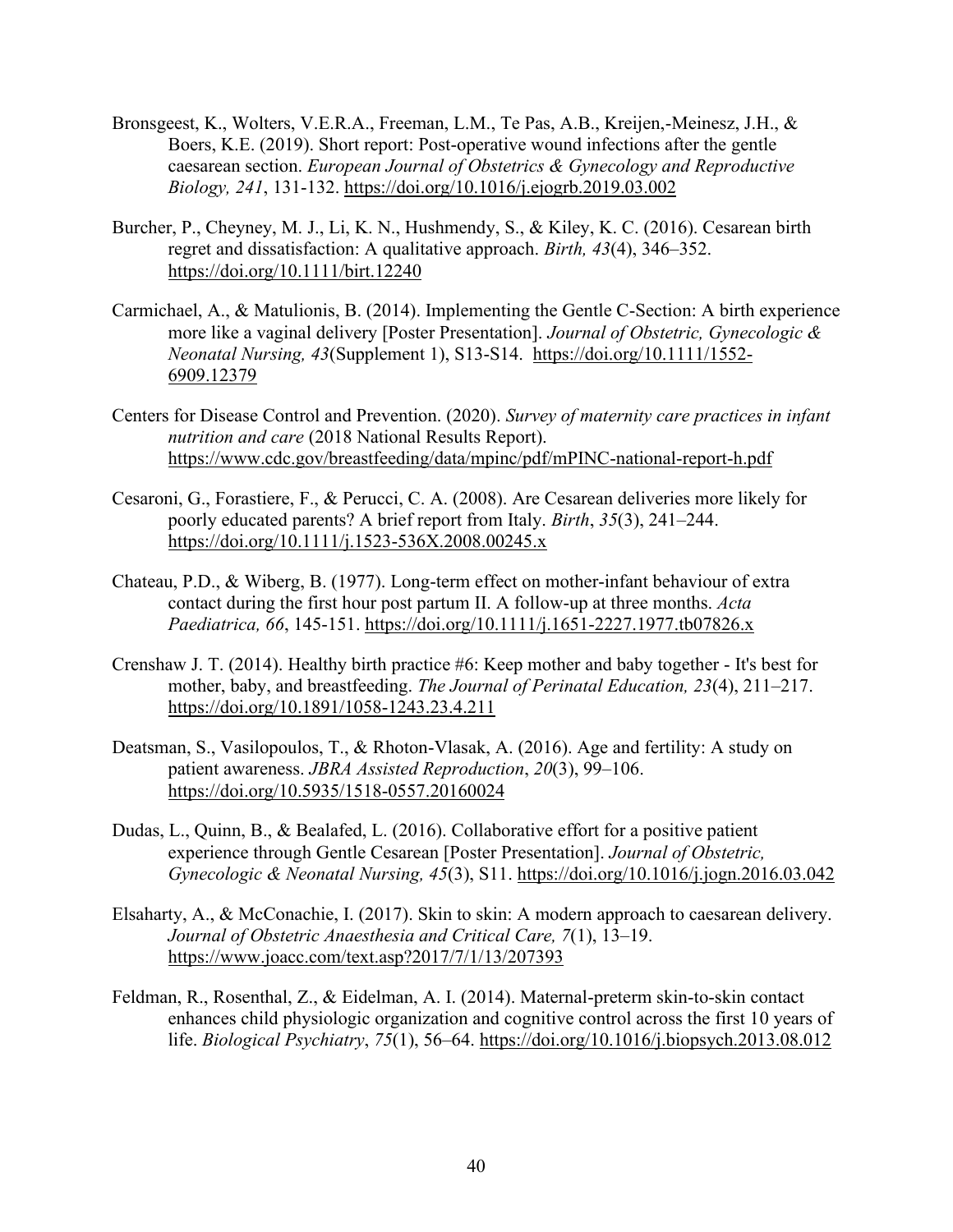- Finigan, V., & Long, T. (2014). Skin-to-skin contact: Multicultural perspectives on birth fluids and birth 'dirt'. *International Nursing Review*, *61*(2), 270–277. https://doi.org/10.1111/inr.12100
- Gilbert, A., Benjamin, A., & Abenhaim, H. A. (2010). Does education level influence the decision to undergo elective repeat Caesarean section among women with a previous Caesarean section? *Journal of Obstetrics and Gynaecology Canada: JOGC*, *32*(10), 942– 947. https://doi.org/10.1016/s1701-2163(16)34681-3
- Gouchon, S., Gregori, D., Picotto, A., Patrucco, G., Nangeroni, M., & Di Giulio, P. (2010). Skinto-skin contact after Cesarean delivery: An experimental study. *Nursing Research, 59*(2), 78–84. https://doi.org/10.1097/NNR.0b013e3181d1a8bc
- Grassley, J. S., & Jones, J. (2014). Implementing skin-to-skin contact in the operating room following Cesarean birth. *Worldviews on Evidence-Based Nursing, 11*(6), 414–416. https://doi.org/10.1111/wvn.12057
- Gray, L., Watt, L., & Blass, E. M. (2000). Skin-to-skin contact is analgesic in healthy newborns. *Pediatrics*, *105*(1), e14. https://doi.org/10.1542/peds.105.1.e14
- Guala, A., Boscardini, L., Visentin, R., Angellotti, P., Grugni, L., Barbaglia, M., Chapin, E., Castelli, E., & Finale, E. (2017). Skin-to-skin contact in Cesarean birth and duration of breastfeeding: A cohort study. *The Scientific World Journal, 2017*, 1940756. <https://doi.org/10.1155/2017/1940756>
- Gupta, N., Deierl, A., Hills, E., & Banerjee, J. (2021). Systematic review confirmed the benefits of early skin-to-skin contact but highlighted lack of studies on very and extremely preterm infants. *Acta Paediatrica, 110*(8), 2310–2315. https://doi.org/10.1111/apa.15913
- Hamilton, B.E., Martin, J. A., Osterman, M.J.K, Curtin, S.C., & Mathews, T.J. (2015). *Births: Final data for 2014* (Report Vol. 64, No. 12). Division of Vital Statistics, National Center for Health Statistics. https://www.cdc.gov/nchs/data/nvsr/nvsr64/nvsr64\_12.pdf
- Hardeman, R. R., Karbeah, J., & Kozhimannil, K. B. (2020). Applying a critical race lens to relationship-centered care in pregnancy and childbirth: An antidote to structural racism. *Birth, 47*(1), 3–7. https://doi.org/10.1111/birt.12462
- Howell E. A. (2018). Reducing disparities in severe maternal morbidity and mortality. *Clinical Obstetrics and Gynecology, 61*(2), 387–399. https://doi.org/10.1097/GRF.0000000000000349
- Huang, X., Chen, L., & Zhang, L. (2019). Effects of paternal skin-to-skin contact in newborns and fathers after Cesarean delivery. *The Journal of Perinatal & Neonatal Nursing, 33*(1), 68-73. https://doi.org/10.1097/JPN.0000000000000384
- Jain, J. A., Temming, L. A., D'Alton, M. E., Gyamfi-Bannerman, C., Tuuli, M., Louis, J. M., Srinivas, S. K., Caughey, A. B., Grobman, W. A., Hehir, M., Howell, E., Saade, G. R., Tita, A., & Riley, L. E. (2018). SMFM Special Report: Putting the "M" back in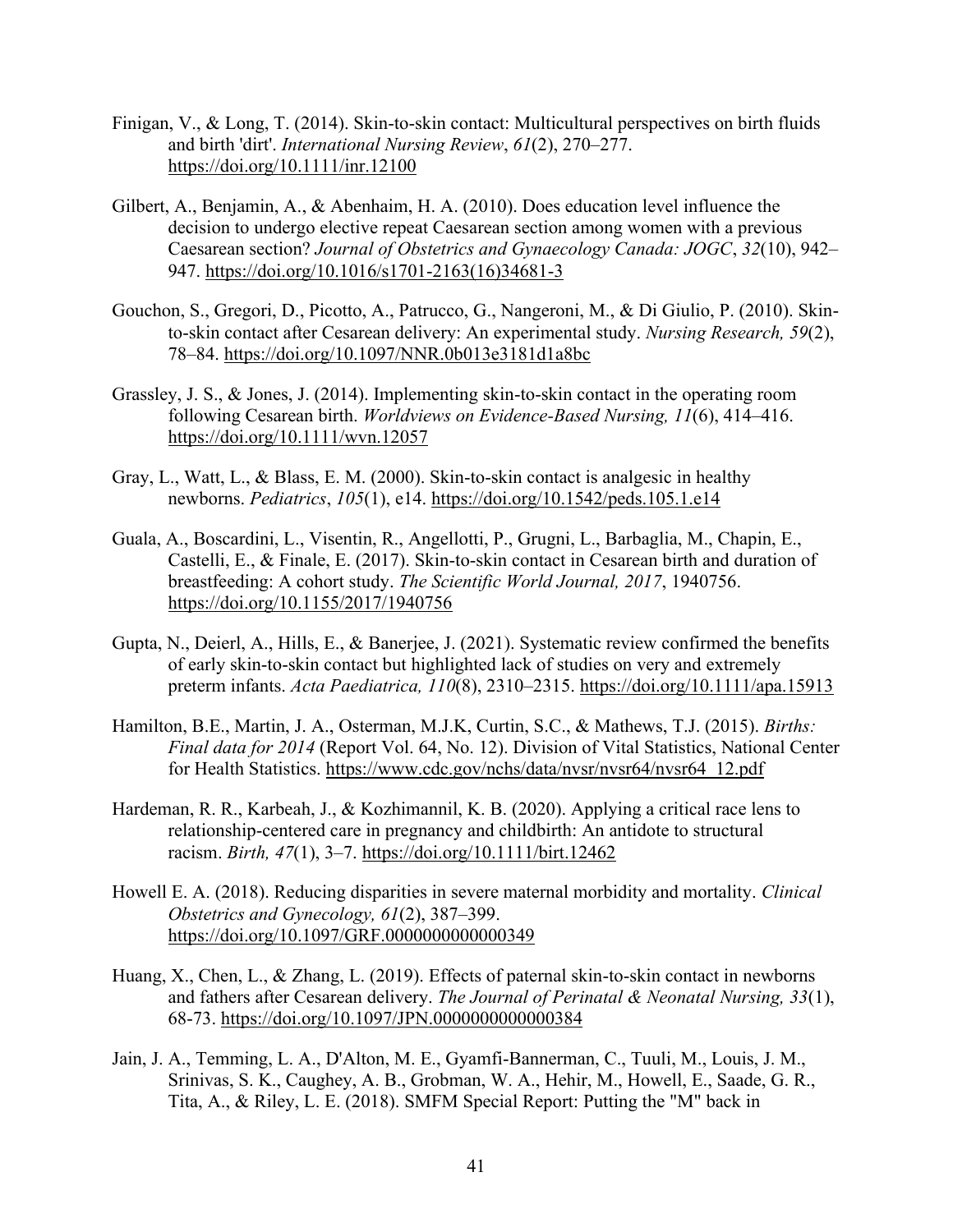MFM: Reducing racial and ethnic disparities in maternal morbidity and mortality: A call to action. *American Journal of Obstetrics and Gynecology, 218*(2), B9–B17. https://doi.org/10.1016/j.ajog.2017.11.591

- Janevic, T., Piverger, N., Afzal, O., & Howell, E. A. (2020). "Just because you have ears doesn't mean you can hear"—Perception of racial-ethnic discrimination during childbirth. *Ethnicity & Disease, 30*(4), 533–542. https://doi.org/10.18865/ed.30.4.533
- Jolien, J., & Yves, J. (2018). Cesarean section in the delivery room: An exploration of the viewpoint of midwives, anaesthesiologists, and obstetricians. *Journal of Pregnancy, 2018*, 1-5. https://doi.org/10.1155/2018/1017572
- Jones, H., & Santamaria, N. (2018). Physiological benefits to parents from undertaking skin-toskin contact with their neonate, in a neonatal intensive special care unit. *Scandinavian Journal of Caring Sciences, 32*(3), 1012–1017. https://doi.org/10.1111/scs.12543
- Juang, J., Gabriel, R. A., Dutton, R. P., Palanisamy, A., & Urman, R. D. (2017). Choice of anesthesia for Cesarean delivery: An analysis of the National Anesthesia Clinical Outcomes Registry. *Anesthesia and Analgesia, 124*(6), 1914–1917. https://doi.org/10.1213/ANE.0000000000001677
- Kahalon, R., Preis, H., & Benyamini, Y. (2021). Who benefits most from skin-to-skin motherinfant contact after birth? Survey findings on skin-to-skin and birth satisfaction by mode of birth. *Midwifery*, *92*, 102862. https://doi.org/10.1016/j.midw.2020.102862
- Kameduła, N., Węgrzyn, P., & Bączek, G. (2021). Skin-to-skin contact after Caesarean section: impact on the occurrence of problems during the initiation of lactation. *Medical Science Pulse, 15*(2). http://dx.doi.org/10.5604/01.3001.0014.9135
- Kirmeyer, S.E., & Hamilton, B.E. (2011). *Childbearing differences among three generations of U.S. women* (Data brief No. 68). National Center for Health Statistics. https://www.cdc.gov/nchs/data/databriefs/db68.pdf
- Koopman, I., [Callaghan-Koru, J.A.](https://www.ncbi.nlm.nih.gov/pubmed/?term=Callaghan-Koru%20JA%5BAuthor%5D&cauthor=true&cauthor_uid=27027262), Alaofin, O., Argani, C.H., [& Farzin A.](https://www.ncbi.nlm.nih.gov/pubmed/?term=Farzin%20A%5BAuthor%5D&cauthor=true&cauthor_uid=27027262) (2016). Early skin-toskin contact for healthy full‐term infants after vaginal and caesarean delivery: A qualitative study on clinician perspectives. *Journal of Clinical Nursing, 25*(9-10), 1367- 1376. https://doi.org/10.1111/jocn.13227
- Kozhimannil, K. B., Almanza, J., Hardeman, R., & Karbeah, J. (2021). Racial and ethnic diversity in the nursing workforce: A focus on maternity care. *Policy, Politics & Nursing Practice, 22*(3), 170–179. https://doi.org/10.1177/15271544211005719
- Kuppens, T., Spears, R., Manstead, A. S.R., Spruyt, B., & Easterbrook, M. J. (2018). Educationism and the irony of meritocracy: Negative attitudes of higher educated people towards the less educated. *Journal of Experimental Social Psychology, 76,* 429– 447. [https://doi.org/10.1016/j.jesp.2017.11.001](https://psycnet.apa.org/doi/10.1016/j.jesp.2017.11.001)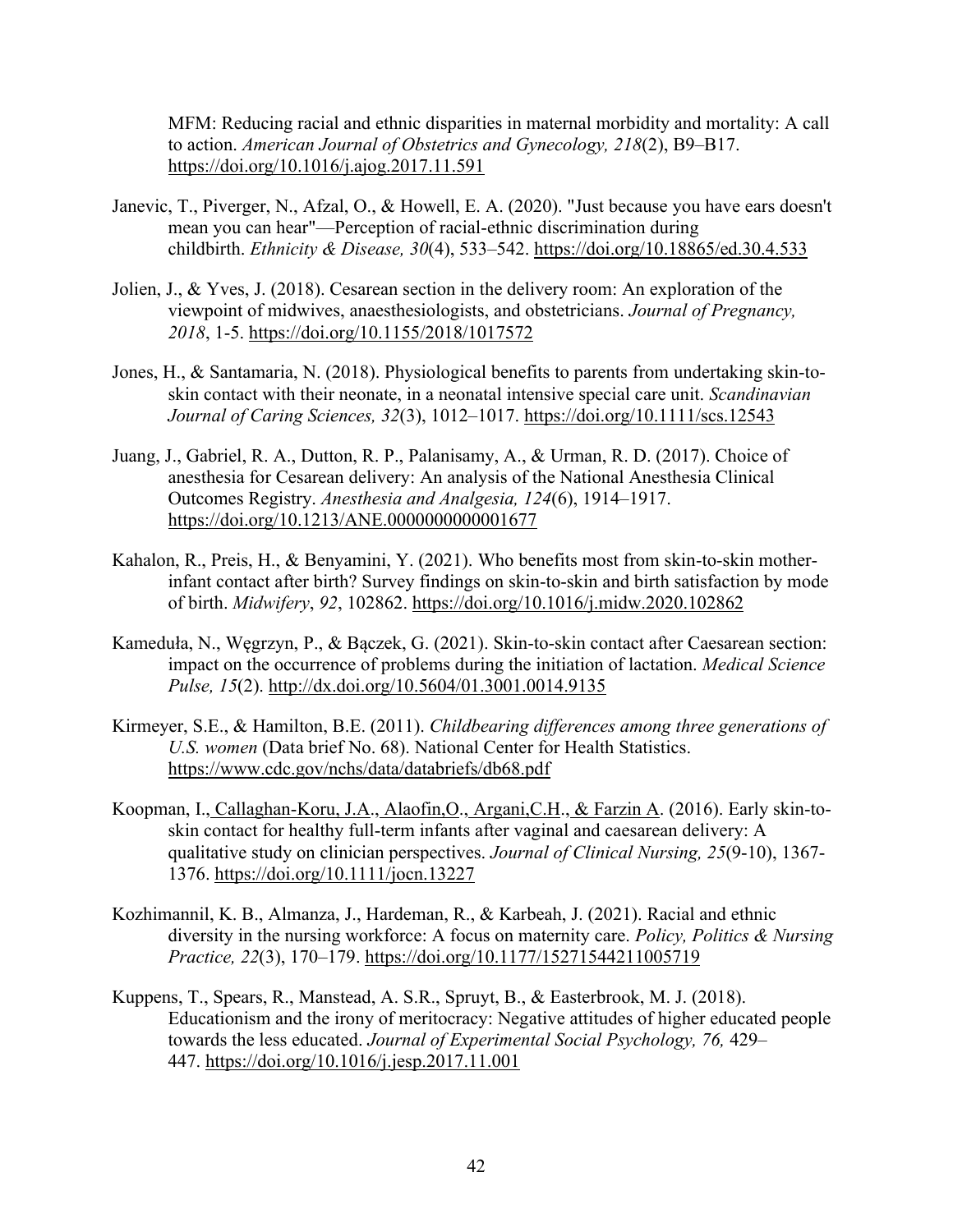- MacDorman, M. F., Thoma, M., Declcerq, E., & Howell, E. A. (2021). Racial and ethnic disparities in maternal mortality in the United States using enhanced vital records, 2016– 2017. *American Journal of Public Health, 111*(9), 1673–1681. <https://doi.org/10.2105/ajph.2021.306375>
- Machold, C. A., O'Rinn, S. E., McKellin, W. H., Ballantyne, G., & Barrett, J. (2021). Women's experiences of skin-to-skin cesarean birth compared to standard cesarean birth: A qualitative study. *CMAJ Open, 9*(3), E834–E840. https://doi.org/10.9778/cmajo.20200079
- Magee, S.R., Battle, C., Morton, J., & Nothnagle, M. (2014). Promotion of family-centered birth with Gentle Cesarean delivery [Special Communication]. *Journal of the American Board of Family Medicine, 27*(5), 690-693. https://doi.org/10.3122/jabfm.2014.05.140014
- Marín Gabriel, M. A., Llana Martín, I., López Escobar, A., Fernández Villalba, E., Romero Blanco, I., & Touza Pol, P. (2010). Randomized controlled trial of early skin-to-skin contact: Effects on the mother and the newborn. *Acta Paediatrica*, *99*(11), 1630–1634. https://doi.org/10.1111/j.1651-2227.2009.01597.x
- Martin, J.A., Hamilton, B.E., Osterman, M.J.K., Curtin, S.C., & Mathews, T.J. (2015). *Births: Final data for 2013* (Report Vol. 64, No. 1). Division of Vital Statistics, National Center for Health Statistics. https://www.cdc.gov/nchs/data/nvsr/nvsr64/nvsr64\_01.pdf
- Martin, J.A., Hamilton, B.E., Osterman, M.J.K., Discoll, A.K., & Mathews, T.J. (2017). *Births: Final data for 2015* (Report Vol. 66, No. 1). Division of Vital Statistics, National Center for Health Statistics. https://www.cdc.gov/nchs/data/nvsr/nvsr66/nvsr66\_01.pdf
- Martin, J.A., Hamilton, B.E., Osterman, M.J.K., Discoll, A.K., & Drake, P. (2018a). *Births: Final data for 2016* (Report Vol. 67, No. 1). Division of Vital Statistics, National Center for Health Statistics. https://www.cdc.gov/nchs/data/nvsr/nvsr67/nvsr67\_01.pdf
- Martin, J.A., Hamilton, B.E., Osterman, M.J.K., Discoll, A.K., & Drake, P. (2018b). *Births: Final data for 2017* (Report Vol. 67, No. 8). Division of Vital Statistics, National Center for Health Statistics. https://www.cdc.gov/nchs/data/nvsr/nvsr67/nvsr67\_08-508.pdf
- Martin, J.A., Hamilton, B.E., Osterman, M.J.K., & Discoll, A.K. (2019). *Births: Final data for 2018* (Report Vol. 68, No. 13). Division of Vital Statistics, National Center for Health Statistics. https://www.cdc.gov/nchs/data/nvsr/nvsr68/nvsr68\_13-508.pdf
- Martin, J.A., Hamilton, B.E., Osterman, M.J.K, & Discoll, A.K. (2021a). *Births: Final data for 2019* (Report Vol. 70, No. 2). Division of Vital Statistics, National Center for Health Statistics. https://www.cdc.gov/nchs/data/nvsr/nvsr70/nvsr70-02-508.pdf
- Martin, J.A., Hamilton, B.E., & Osterman, M.J.K. (2021b). *Births in the United States, 2020*  (Data Brief No. 418). National Center for Health Statistics. https://www.cdc.gov/nchs/products/databriefs/db418.htm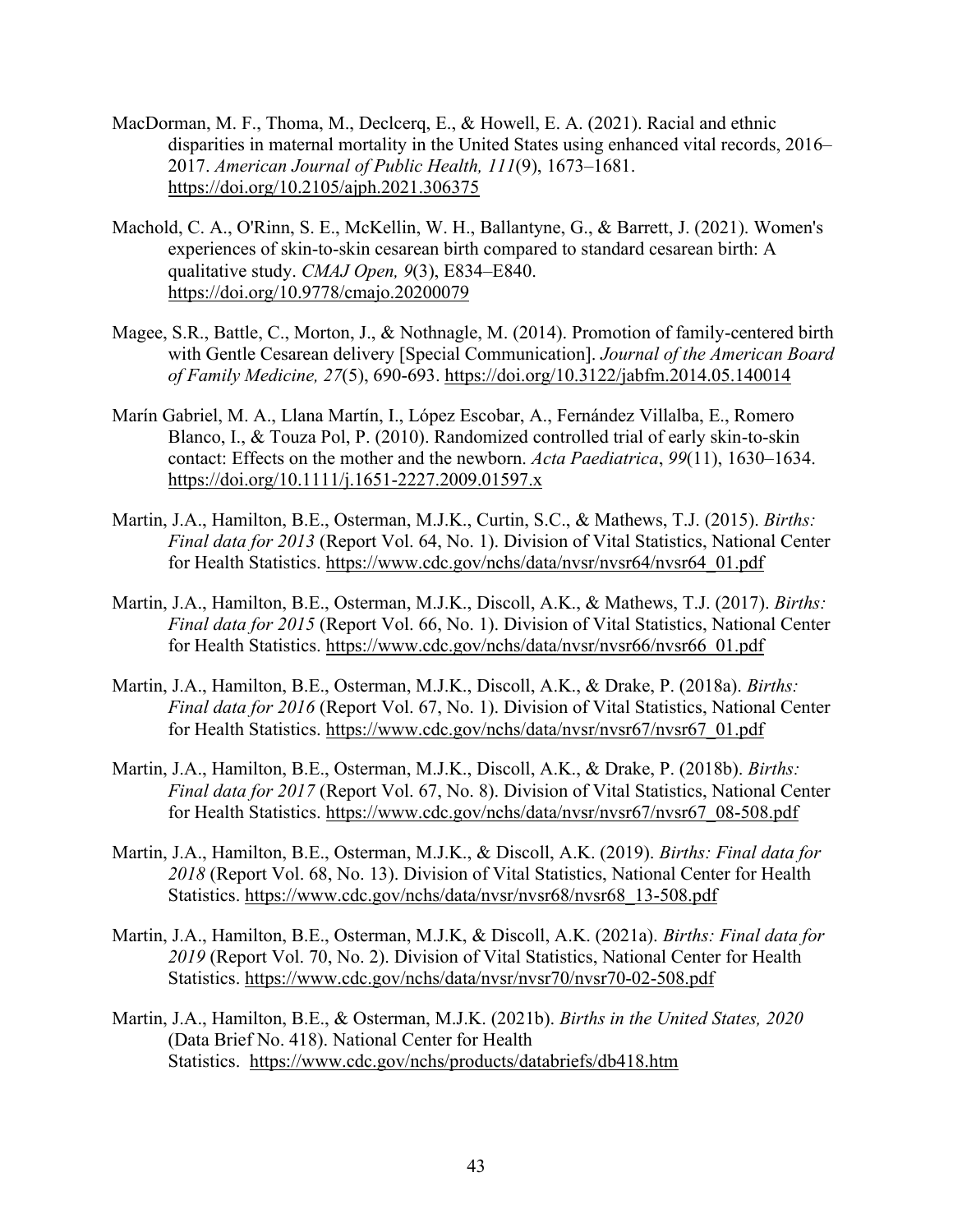- Mathews, T.J. & Hamilton, B.E. (2002). *Mean age of mother, 1970 – 2000* (Report Vol. 51, No. 1). National Center for Health Statistics. https://www.cdc.gov/nchs/data/nvsr/nvsr51/nvsr51\_01.pdf
- Mathews, T.J. & Hamilton, B.E. (2016). *Mean age of mothers is on the rise: United States, 2000-2014* (Data Brief No. 232). National Center for Health Statistics. https://www.cdc.gov/nchs/data/databriefs/db232.pdf
- Mathews, T.J. & Hamilton, B.E. (2019). *Educational attainment of mothers aged 25 and over: United States, 2017* (Data Brief No. 332). National Center for Health Statistics. <https://www.cdc.gov/nchs/products/databriefs/db332.htm>
- McLemore, M. R., Altman, M. R., Cooper, N., Williams, S., Rand, L., & Franck, L. (2018). Health care experiences of pregnant, birthing and postnatal women of color at risk for preterm birth. *Social Science & Medicine, 201,* 127–135. <https://doi.org/10.1016/j.socscimed.2018.02.013>
- Moore, E. R., Anderson, G. C., Bergman, N., & Dowswell, T. (2012). Early skin-to-skin contact for mothers and their healthy newborn infants. *Cochrane Database of Systematic Reviews, 5*(5), CD003519. https://doi.org/10.1002/14651858.CD003519.pub3
- Moore, E. R., Bergman, N., Anderson, G. C., & Medley, N. (2016). Early skin-to-skin contact for mothers and their healthy newborn infants. *The Cochrane Database of Systematic Reviews*, *11*(11), CD003519. https://doi.org/10.1002/14651858.CD003519.pub4
- Mori, R., Khanna, R., Pledge, D., & Nakayama, T. (2010). Meta-analysis of physiological effects of skin-to-skin contact for newborns and mothers. *Pediatrics International: Official Journal of the Japan Pediatric Society*, *52*(2), 161–170. https://doi.org/10.1111/j.1442- 200X.2009.02909.x
- National Center for Health Statistics. (2003, November). *U. S. standard certificate of live birth* [Form]. Centers for Disease Control and Prevention. https://www.cdc.gov/nchs/data/dvs/birth11-03final-acc.pdf
- Nitahara, K., Hidaka, N., Sakai, A., Kido, S., & Kato, K. (2020). The impact of general anesthesia on mother-infant bonding for puerperants who undergo emergency cesarean deliveries. *Journal of Perinatal Medicine, 48*(5), 463–470. https://doi.org/10.1515/jpm-2019-0412
- Nolan, A., & Lawrence, C. (2009). A pilot study of a nursing intervention protocol to minimize maternal-infant separation after Cesarean birth. *Journal of Obstetric, Gynecologic, and Neonatal Nursing: JOGNN*, *38*(4), 430–442. https://doi.org/10.1111/j.1552- 6909.2009.01039.x
- Osterman, M.J.K. (2020). *Recent trends in vaginal birth after cesarean delivery* (Data brief No. 359). National Center for Health Statistics. https://www.cdc.gov/nchs/products/databriefs/db359.htm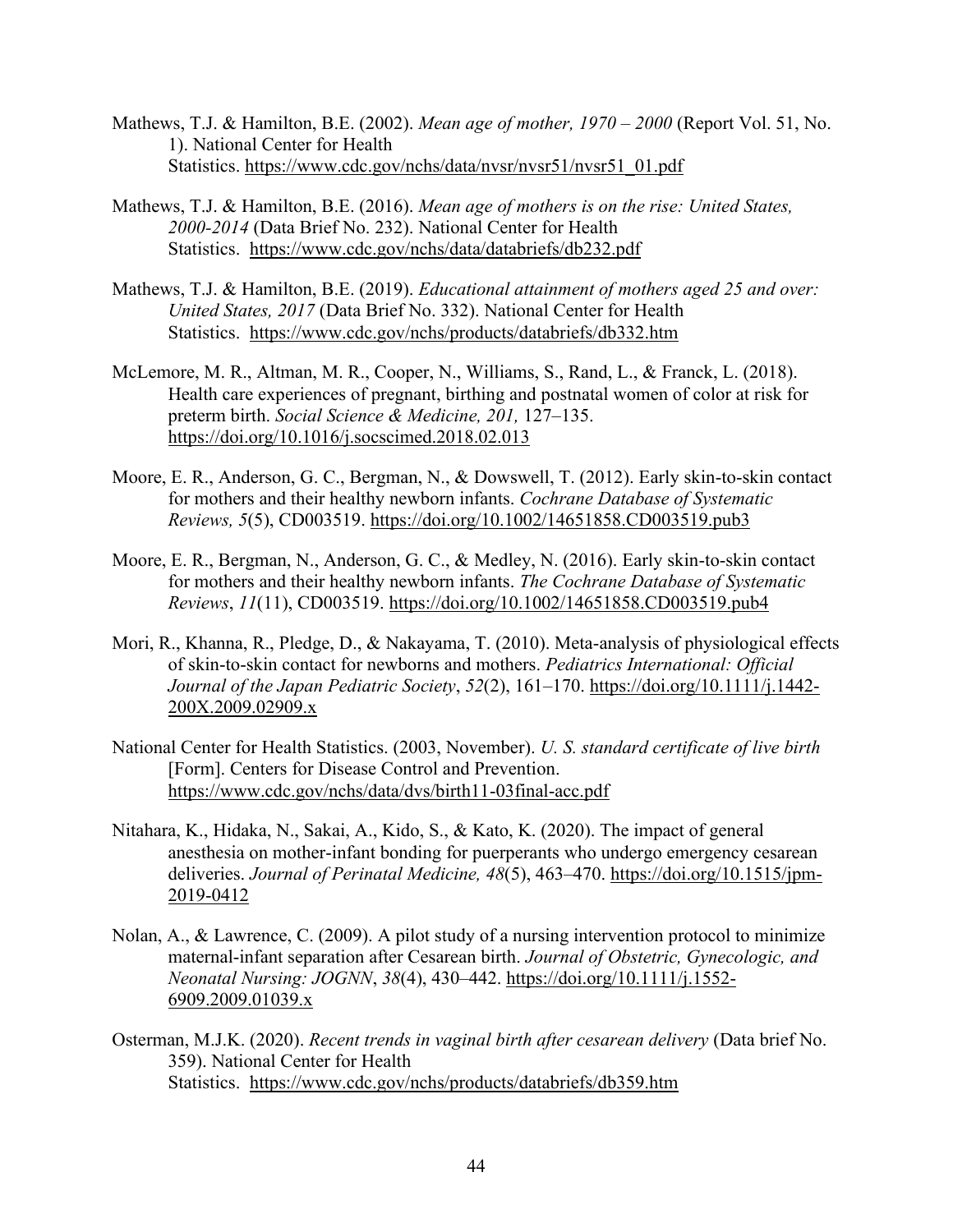- Osterman, M.J.K, Hamilton, B.E., Martin, J.A., Driscoll, A.K., & Valenzuela, C.P. (2022). *Births: Final data for 2020* (Report Vol. 70, No. 17). Division of Vital Statistics, National Center for Health Statistics. https://www.cdc.gov/nchs/data/nvsr/nvsr70/nvsr70- 17.pdf
- Petersen E.E., Davis N.L., Goodman, D., Cox, S., Syverson, C., Seed, K., Shapiro-Mendoza, C., Callaghan, W.M., & Barfield, W. (2019). Racial/ethnic disparities in pregnancy-related deaths — United States, 2007–2016. *Morbidity and Mortality Weekly Report*, *2019*(68),762–765. http://dx.doi.org/10.15585/mmwr.mm6835a3
- Posthuma, S., Korteweg, F. J., van der Ploeg, J. M., de Boer, H. D., Buiter, H. D., & van der Ham, D. P. (2017). Risks and benefits of the skin-to-skin Cesarean section - A retrospective cohort study. *The Journal of Maternal-Fetal & Neonatal Medicine, 30*(2), 159–163. https://doi.org/10.3109/14767058.2016.1163683
- Qublan, H., Alghoweri, A., Al-Taani, M., Abu-Khait, S., Abu-Salem, A., Merhej, A. (2008). Cesarean section rate: The effect of age and parity. *The Journal of Obstetrics and Gynaecology Research, 28*(1), 22-25. <https://doi.org/10.1046/j.1341-8076.2002.00008.x>
- Redshaw, M., Hennegan, J., & Kruske, S. (2014). Holding the baby: Early mother-infant contact after childbirth and outcomes. *Midwifery, 30*(5), e177–e187. http://dx.doi.org/10.1016/j.midw.2014.02.003
- Ring, L., Landau, R., & Delgado, C. (2021). The current role of general anesthesia for Cesarean delivery. *Current Anesthesiology Reports, 11*(1), 18–27. https://doi.org/10.1007/s40140- 021-00437-6
- Salim, R., & Shalev, E. (2010). Health implications resulting from the timing of elective cesarean delivery. *Reproductive Biology and Endocrinology, 8*, 68. https://doi.org/10.1186/1477-7827-8-68
- Saluja, B., & Bryant, Z. (2021). How implicit bias contributes to racial disparities in maternal morbidity and mortality in the United States. *Journal of Women's Health, 30*(2), 270– 273. https://doi.org/10.1089/jwh.2020.8874
- Simmons, E., Lane, K., Rao, S. R., Kurhe, K., Patel, A., & Hibberd, P. L. (2021). Trends in cesarean section rates in private and public facilities in rural eastern Maharashtra, India from 2010-2017. *PloS One, 16*(8), e0256096. https://doi.org/10.1371/journal.pone.0256096
- Smith, J., Plaat, F., & Fisk, N.M. (2008). The natural caesarean: A woman-centred technique. *BJOG: An International Journal of Obstetrics & Gynaecology,115*(8), 1037-1042. https://doi.org/10.1111/j.1471-0528.2008.01777.x
- Stevens, J., Schmied, V., Burns, E., & Dahlen, H. (2014). Immediate or early skin-to-skin contact after a Caesarean section: A review of the literature. *Maternal & Child Nutrition*, *10*(4), 456–473. https://doi.org/10.1111/mcn.12128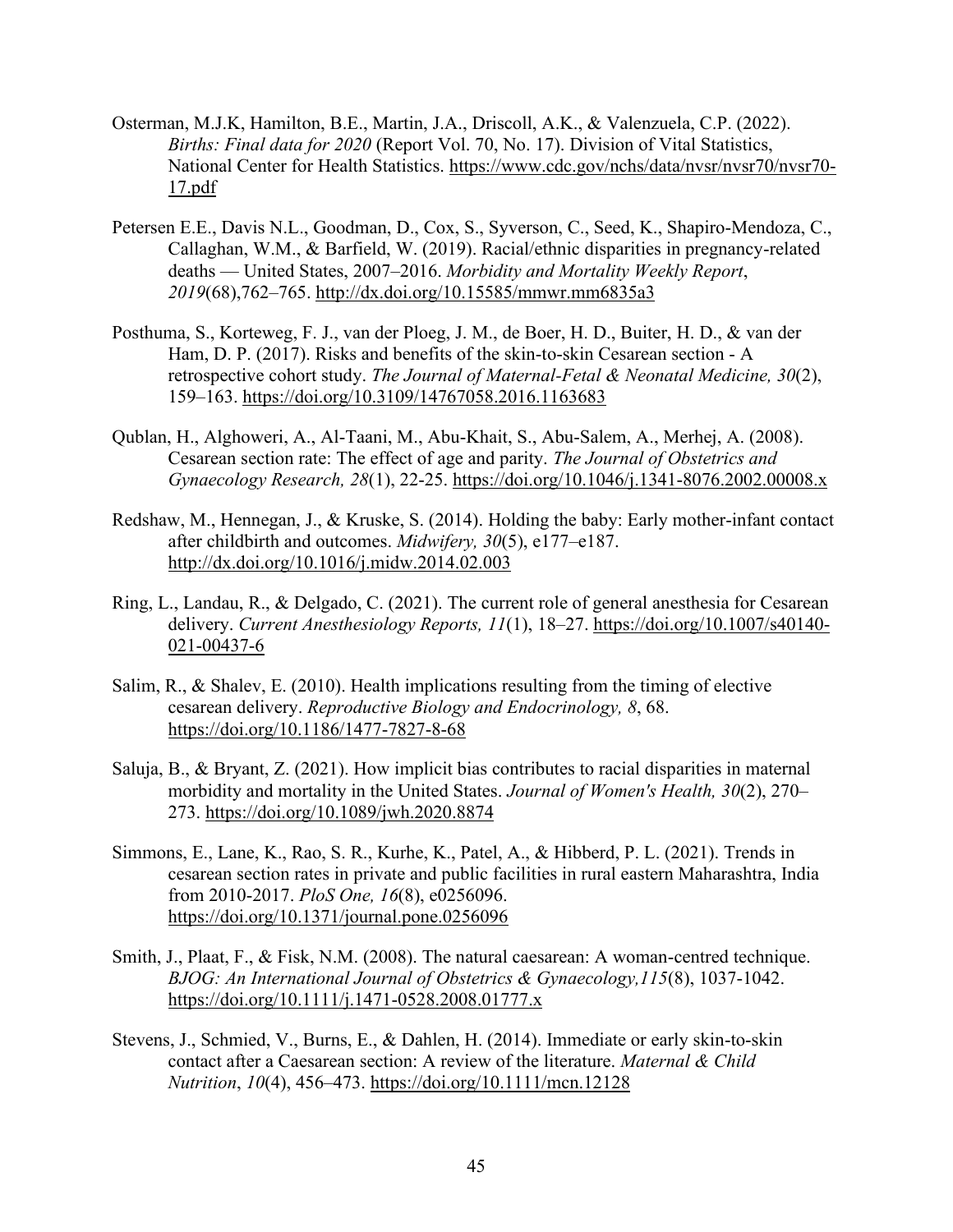- Takahashi, Y., Tamakoshi, K., Matsushima, M., & Kawabe, T. (2011). Comparison of salivary cortisol, heart rate, and oxygen saturation between early skin-to-skin contact with different initiation and duration times in healthy, full-term infants. *Early Human Development*, *87*(3), 151–157. https://doi.org/10.1016/j.earlhumdev.2010.11.012
- Tillett, J., (2015). Gentle Cesarean delivery. *The Journal of Perinatal and Neonatal Nursing,29*(4), 267-269. https://doi.org/10.1097/JPN.0000000000000130
- Velandia, M., Matthisen, A. S., Uvnäs-Moberg, K., & Nissen, E. (2010). Onset of vocal interaction between parents and newborns in skin-to-skin contact immediately after elective cesarean section. *Birth, 37*(3), 192–201. https://doi.org/10.1111/j.1523- 536X.2010.00406.x
- Vittner, D., Cong, X., Ludington-Hoe, S. M., & McGrath, J. M. (2017). A survey of skin-to-skin contact with perinatal nurses. *Applied Nursing Research: ANR, 33*, 19–23. <https://doi.org/10.1016/j.apnr.2016.09.006>
- Walker, K. F., & Thornton, J. G. (2018). Delivery at term: When, how, and why. *Clinics in Perinatology, 45*(2), 199–211. https://doi.org/10.1016/j.clp.2018.01.004
- Wagner, D.L., Lawrence, S., Xu, J., & Melsom, J. (2018). Retrospective chart review of skin-toskin contact in the operating room and administration of analgesic and anxiolytic medication to women after Cesarean birth. *Nursing for Women's Health, 22*(2), 116- 125. https://doi.org/10.1016/j.nwh.2018.02.005
- Winberg J. (2005). Mother and newborn baby: Mutual regulation of physiology and behavior--a selective review. *Developmental Psychobiology*, *47*(3), 217–229. https://doi.org/10.1002/dev.20094
- World Health Organization. (2009). *Baby-friendly hospital initiative: Revised, updated and expanded for integrated care.* https://www.ncbi.nlm.nih.gov/books/NBK153471/pdf/Bookshelf\_NBK153471.pdf
- Young, D. (2011). "Gentle Cesareans": Better in some respects, but fewer Cesareans are better still [Editorial]. *Birth: Issues in Perinatal Care, 38*(3), 183-184. <https://doi.org/10.1111/j.1523-536X.2011.00492.x>
- Zauderer, C. and Goldman, S. (2012). Cesarean mothers' perception of benefits associated with skin-to-skin contact [Poster Presentation]. *Journal of Obstetric, Gynecologic, & Neonatal Nursing, 41*, S150-S151. [https://doi.org/10.1111/j.1552-6909.2012.01362\\_45.x](https://doi.org/10.1111/j.1552-6909.2012.01362_45.x)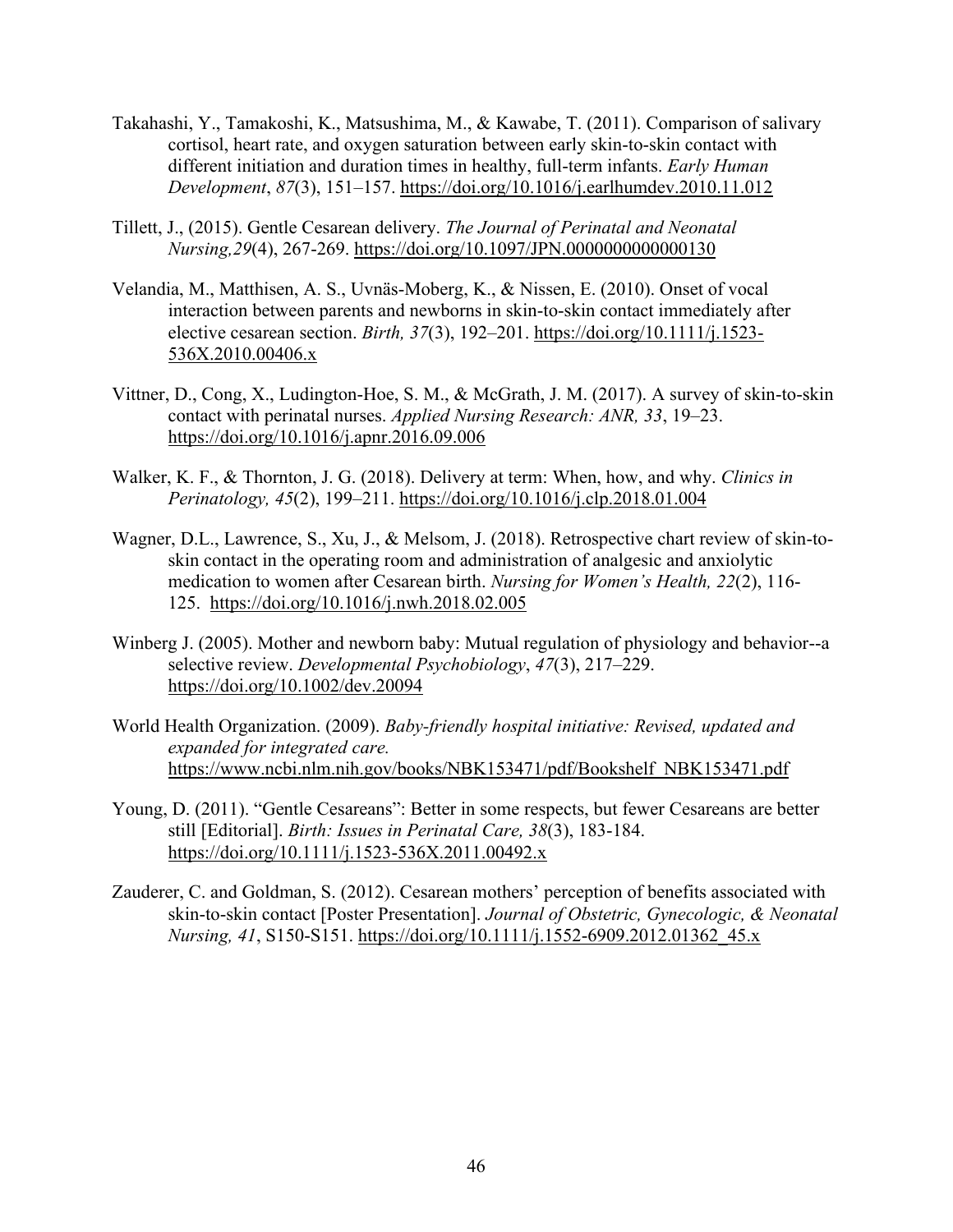## **APPENDICES**

**Appendix A: IRB Approval Form**



**To:** Elizabeth King Childhood Ed & Fam Studies

> **RE:** Notice of IRB Approval **Submission Type:** Initial **Study #:** IRB-FY2022-322 **Study Title:** Cesarean Skin-to-Skin Contact **Decision:** Approved

**Approval Date:** December 9, 2021

This submission has been approved by the Missouri State University Institutional Review Board (IRB). You are required to obtain IRB approval for any changes to any aspect of this study before they can be implemented. Should any adverse event or unanticipated problem involving risks to subjects or others occur it must be reported immediately to the IRB.

This study was reviewed in accordance with federal regulations governing human subjects research, including those found at 45 CFR 46 (Common Rule), 45 CFR 164 (HIPAA), 21 CFR 50  $&$  56 (FDA), and 40 CFR 26 (EPA), where applicable.

Researchers Associated with this Project: **PI:** Elizabeth King **Co-PI: Primary Contact:** Jessica Wilson **Other Investigators:**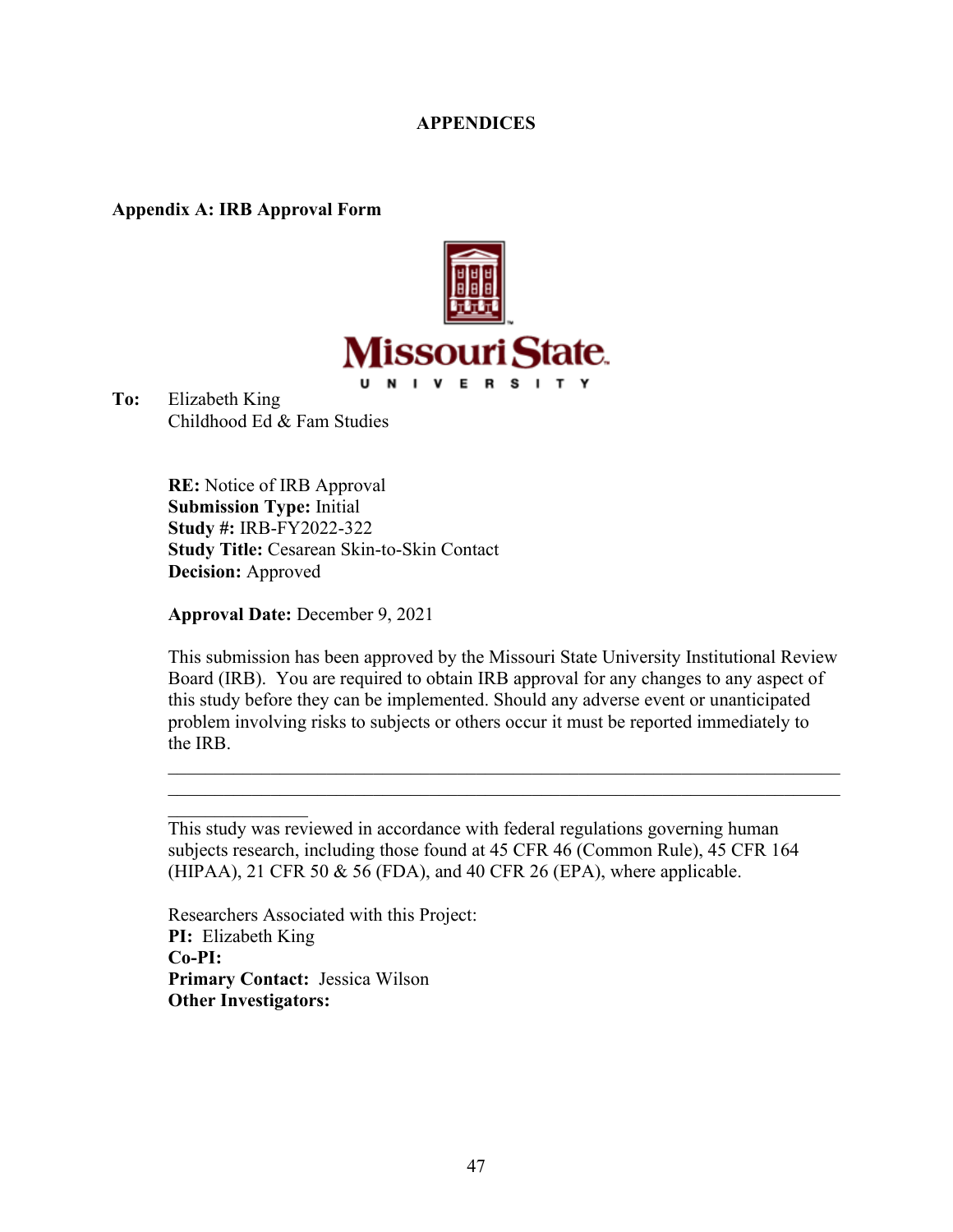## **Appendix B: Participant Survey Consent Form**

## **MISSOURI STATE UNIVERSITY**

## **CONSENT TO ACT AS A HUMAN PARTICIPANT**

**Project Title:** Cesarean Skin-to-Skin Contact **Principal Investigators:** Dr. Elizabeth King **Primary Study Contact:** Jessica Wilson

## **What is this study about?**

This project will explore the prevalence of and access to skin-to-skin contact immediately after a Cesarean section birth and the characteristics of women who participate in the practice.

## **What are some general things you should know about research studies?**

You are being asked to take part in a research study. Your participation in the study is voluntary. You may choose not to join, or you may withdraw your consent to be in the study, for any reason, without penalty.

Research studies are designed to obtain new knowledge. This new information may help people in the future. There may not be any direct benefit to you for being in the research study. There also may be risks to being in research studies. If you choose not to be in the study or leave the study before it is done, it will not affect your relationship with the researcher or Missouri State University. Details about this study are discussed in this consent form. It is important that you understand this information so that you can make an informed choice about being in this research study. You may print a copy of this consent form. If you have any questions about this study at any time, you should ask the researchers named in this consent form. Their contact information is below.

## **Why are you asking me?**

You have been chosen to participate in this study because you have had a Cesarean section birth within the last 10 years in the U.S.

## **What will you ask me to do if I agree to be in your study?**

You will be asked to complete a questionnaire about your past birth experiences and about your demographics. The completion of the questionnaire should take approximately 5 minutes.

## **Is there any audio/video recording?**

There is no audio and video recording.

## **Are there any benefits to society as a result of me taking part in this research?**

Results from this study will inform the general public and the healthcare field about the prevalence of skin-to-skin contact in the operating room after Cesarean section births and who has access/barriers to the experience. The results may allow women to have more choices in their Cesarean section birth experience in the future.

## **Are there any benefits to** *me* **for taking part in this research study?**

There is no direct benefit to participating in this study.

## **Potential Risks to Participants:**

The Institutional Review Board at Missouri State University has determined that participation in this study poses minimal risk to participants. If any of the questions make you feel uncomfortable, you may choose to skip that question or withdraw from the study. If you have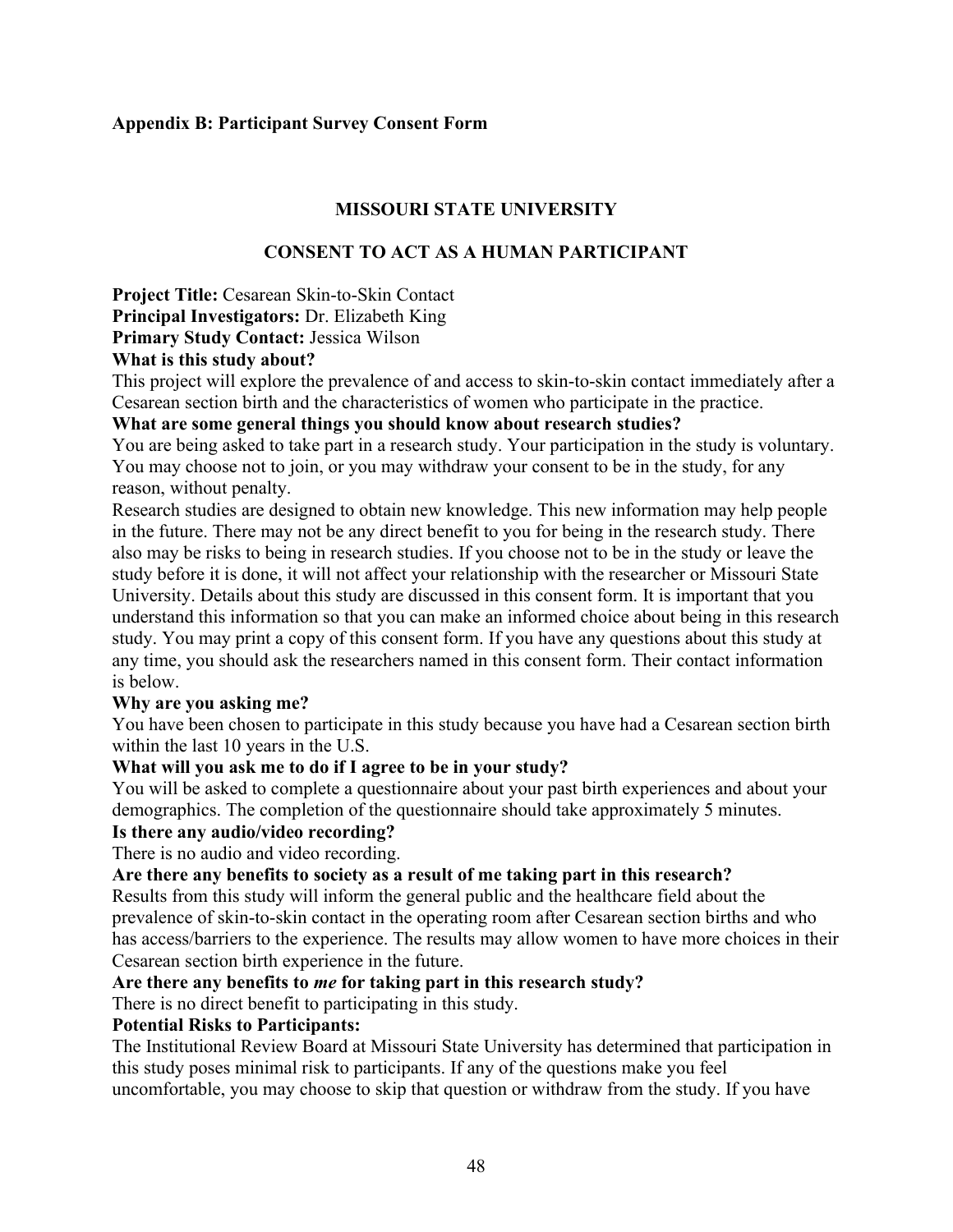questions, want more information or have suggestions, please contact Jessica Wilson who may be reached at [jsw9s@MissouriState.edu](mailto:jsw9s@MissouriState.edu) or 801-866-3375 or Dr. Elizabeth King who may be reached at [Eking@MissouriState.edu](mailto:Eking@MissouriState.edu) or 417-836-6961. If you have any concerns about your rights, how you are being treated, concerns or complaints about this project or benefits or risks associated with being in this study please contact the Office of Research Administration at Missouri State at 417-836-5972.

## **Will I get paid for being in the study? Will it cost me anything?**

There is no direct payment for participating in this study. There are no costs to you for participating in this study.

## **How will you keep my information confidential?**

Data will be collected via Qualtrics and all participants will be given an ID number. Deidentified data will be stored on a password protected computer in a secured area. Data will only be available to study personnel outlined in this application.

## **What if I want to leave the study?**

If any of the questions make you feel uncomfortable, you may choose to skip that question or withdraw from the study. In addition, you have the right to refuse to participate or to withdraw at any time without penalty.

## **What about new information/changes in the study?**

If significant new information relating to the study becomes available which may relate to your willingness to continue to participate, this information will be provided to you.

## **Voluntary Consent by Participant:**

By clicking "yes" you are agreeing that you read and you fully understand the contents of this document and you are openly willing to consent to take part in this study. All of your questions concerning this study have been answered. By clicking "yes", you are agreeing that you are 18 years of age or older and are agreeing to participate.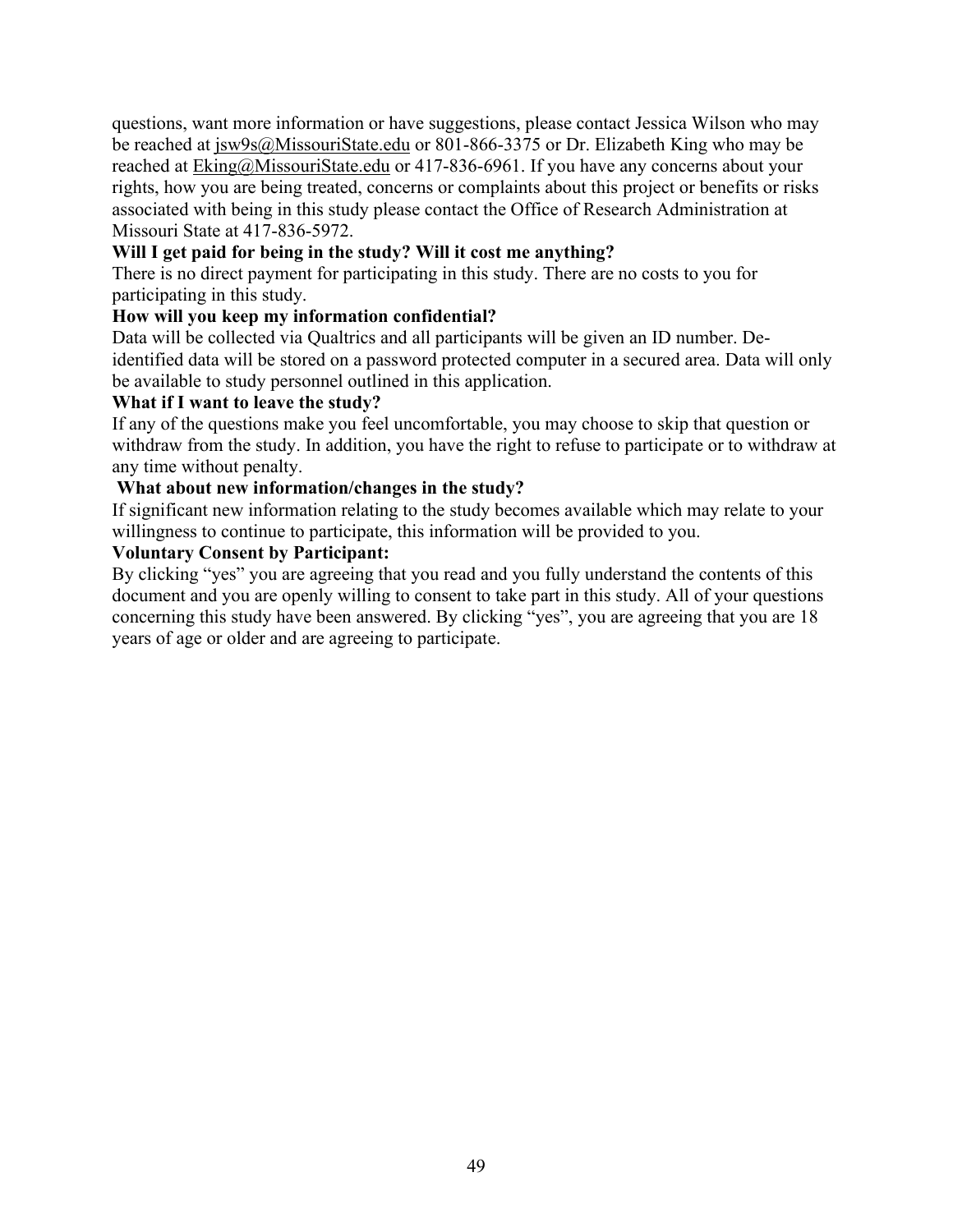## **Appendix C: Survey**

## **SURVEY**

- 1. Have you had a C-section (Cesarean section) birth in the last 10 years? Select one:
	- a. If "yes", the survey will continue
	- b. If "no", the survey will end
- 2. When was your most recent C-section? Select one:
	- a. (Participants will select year from a drop-down menu)
- 3. Was your most recent C-section planned/scheduled/elective or an unplanned/emergency surgery? Select one:
	- a. Planned/scheduled/elective
	- b. Unplanned/emergency
- 4. State where you had your most recent C-section? a. (Participants will select state from a drop-down menu)
- 5. Total # of live C-section births that you have had in your lifetime: a. (Participants will select from a drop-down menu)
- 6. Total  $#$  of live vaginal births that you have had in your lifetime: a. (Participants will select from a drop-down menu)

## BEFORE DELIVERY

7. Before your most recent C-section delivery, had you heard of skin-to-skin contact in the Operating Room as a birth option?

 $\neg$  Yes

□ No

a. If yes, were you planning to have skin-to-skin contact in the Operating Room before your most recent C-section birth?

 $\Box$ If yes, why?

 $\Box$  If no, why not?

- b. If yes, how did you learn about skin-to-skin contact in the Operating Room as a birth option?
	- $\Box$  OBGYN
	- $\square$  Midwife
	- □ Nurse
	- $\Box$  Birthing class
	- $\Box$  Friend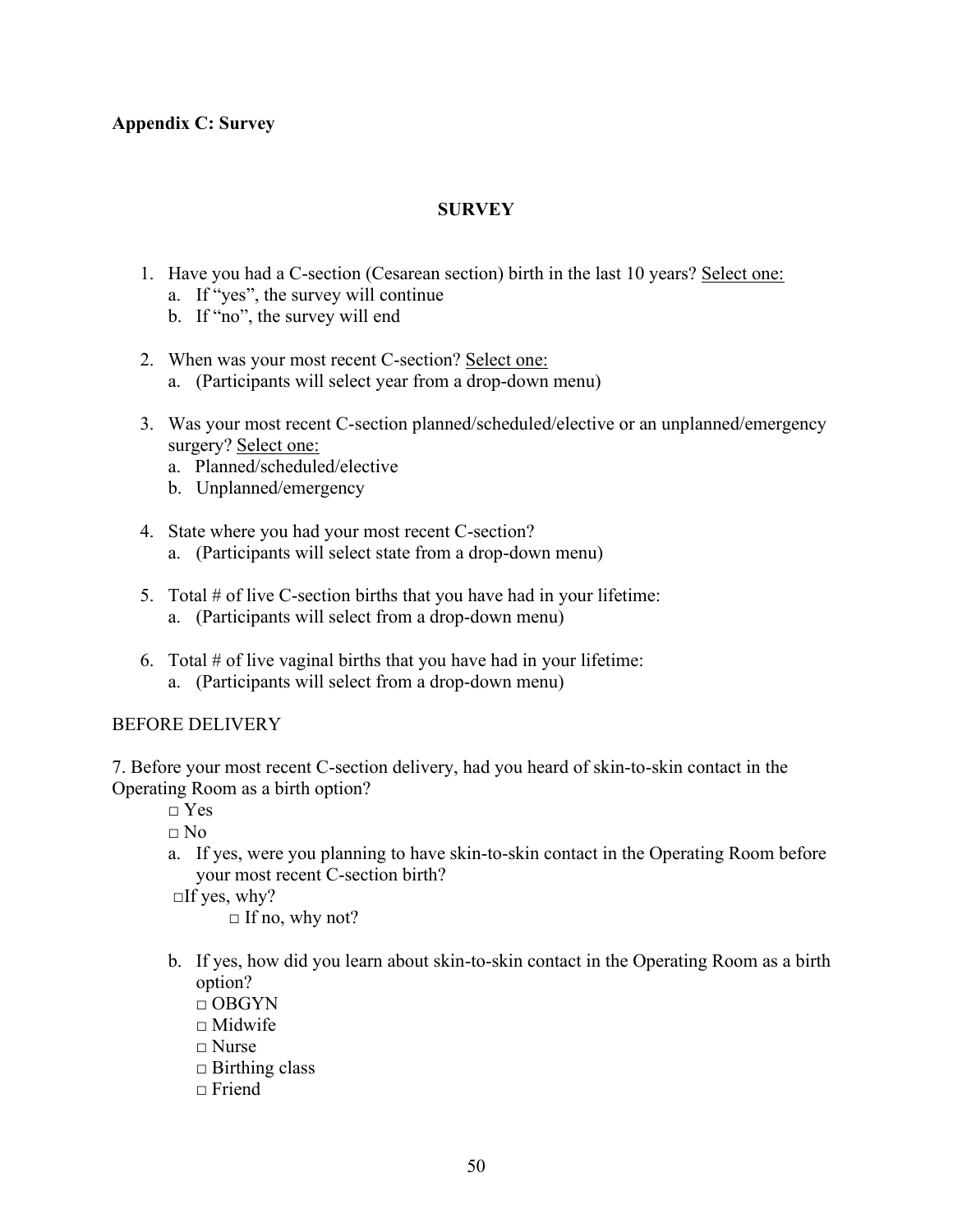- $\square$  Family member
- □ Co-worker
- □ Teacher/professor
- □ Article/magazine
- □ Social media post
- □ Podcast
- $\Box$  Other

8. Before your most recent C-section delivery, were you told by delivery staff that skin-to-skin contact in the Operating Room was an option?

 $\neg$  Yes

 $\Box$  No

9. Before your more recent C-section delivery, had you ever had skin-to-skin contact in the Operating Room with a previous C-section birth?

□ Yes

 $\Box$  No

a. If yes, how many times have you had skin-to-skin contact in the Operating Room BEFORE your most recent C-section delivery?

10. Why did you choose your primary OBGYN/Midwife for your most recent C-section? Check one or more

- $\Box$  Did not have a choice
- □ Insurance network
- □ Recommended by someone you trust
- $\Box$  Their personality
- $\Box$  Their history
- $\Box$  Their credentials
- □ Their experience
- □ Their gender
- $\Box$  Their schedule
- $\Box$  Location
- $\square$  Specialty
- $\Box$  Birthing philosophy
- □ Patient reviews
- $\Box$  Birth policies
- □ Previous experience
- □ Other

11. Why did you choose the delivery location/hospital for your most recent C-section? Check one or more

□ Did not have a choice

- □ Where your OBGYN/Midwife delivers
- □ Insurance network
- □ Recommended by someone you trust
- □ Special care nursery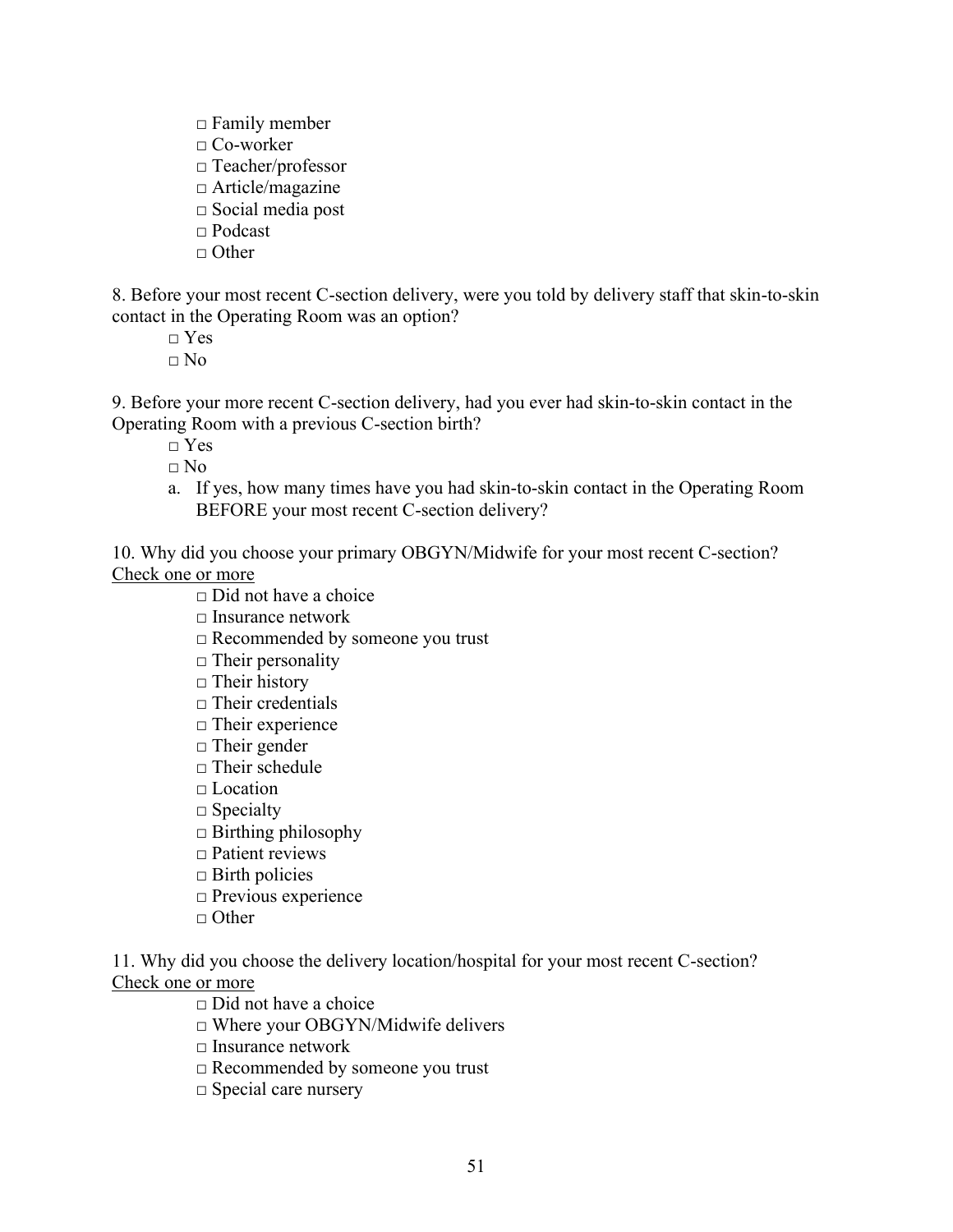□ Newborn Intensive Care Unit (NICU)

□ Breastfeeding support

□ Prenatal classes

- $\Box$  Birthing options
- $\Box$  Birthing philosophy
- □ Postpartum care

□ Location

 $\square$  Specialty

□ Labor/Delivery staff

□ Anesthesia staff

- $\Box$  Patient reviews
- $\square$  Hospital policies
- $\Box$  Skin-to-skin option
- □ Previous experience

 $\Box$  Other

## AFTER DELIVERY

12. With your most recent C-section, did you **request** to have skin-to-skin contact in the Operating Room within 5 minutes of birth?

□ Yes

 $\Box$  No

13. With your most recent C-section, were you **offered** by birthing staff to have skin-to-skin contact in the Operating Room within 5 minutes of birth?

□ Yes

□ No

- a. If yes, who told you about this option?
	- □ OBGYN

 $\Box$  Midwife

- □ Nurse
- □ Operating Room technician
- $\Box$  Other

14. With your most recent C-section, did you have skin-to-skin contact in the Operating Room within 5 minutes of birth?

 $\neg$  Yes

 $\Box$  No

- a. If yes, please share your feelings and experience:
- b. If no, would you have been interested in having skin-to-skin contact in the Operating Room?

 $\neg$  Yes

 $\Box$  No

i. If no, please share your feelings and experience:

- 15. What was your age at the time of most recent Cesarean section?
	- a. Participants will enter a number